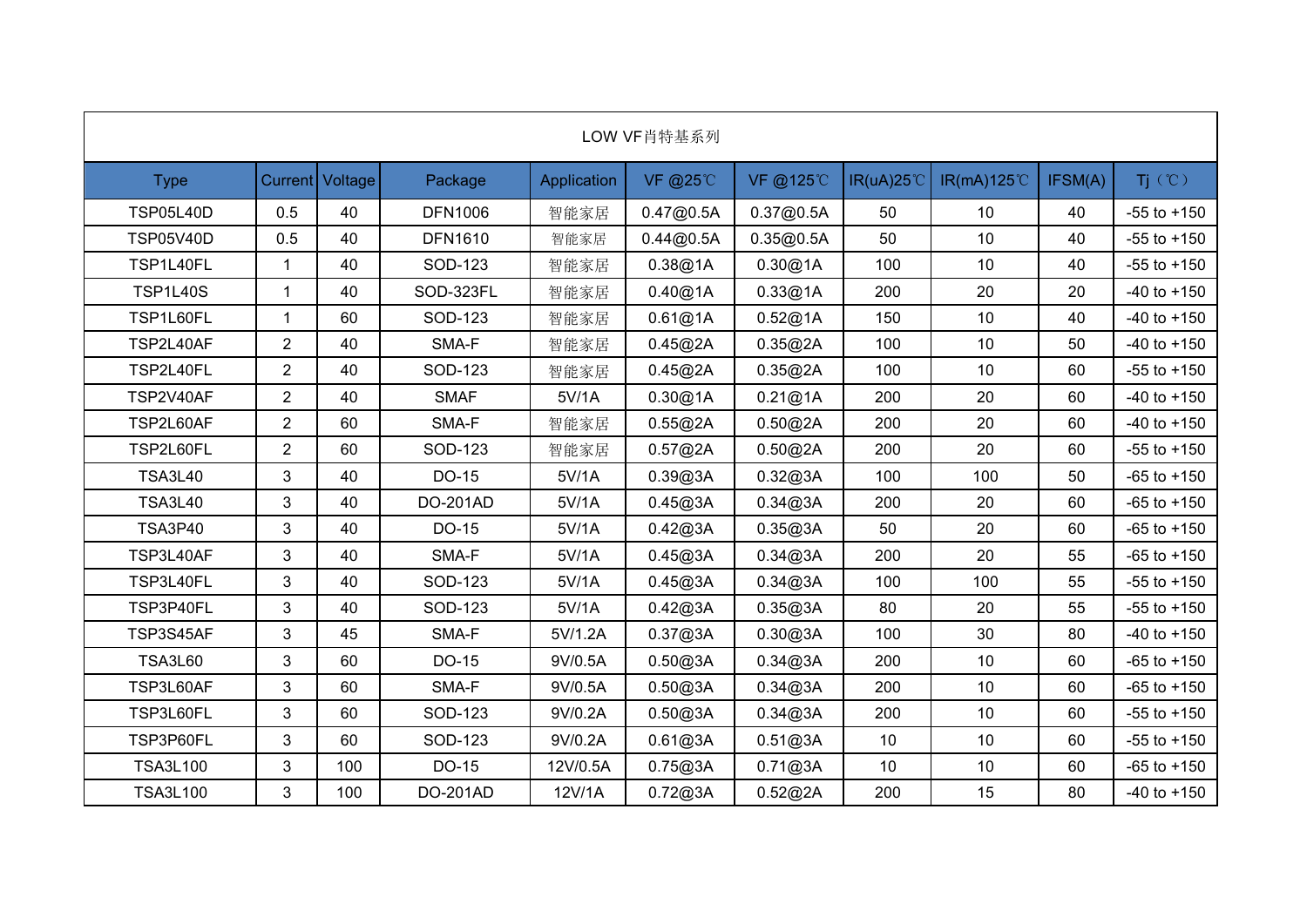| TSA3V100          | 3 <sup>1</sup> | 100 | DO-201AD    | 12V/1A    | 0.68@3A   | 0.48@2A    | 100 | 15           | 80  | $-40$ to $+150$ |
|-------------------|----------------|-----|-------------|-----------|-----------|------------|-----|--------------|-----|-----------------|
| TSP3L100AF        | 3              | 100 | SMA-F       | 12V/0.5A  | 0.78@3A   | 0.66@3A    | 50  | 5            | 50  | $-65$ to $+150$ |
| TSP3V100AF        | 3              | 100 | SMA-F       | 12V/1A    | 0.75@3A   | 0.63@3A    | 200 | 15           | 80  | $-40$ to $+150$ |
| <b>TSA5L40</b>    | 5              | 40  | DO-201AD    | 5V/1.5A   | 0.45@5A   | 0.21@1A    | 200 | 50           | 100 | $-40$ to $+150$ |
| <b>TSP5L40B</b>   | 5              | 40  | <b>SMB</b>  | 5V/1.2A   | 0.45@5A   | 0.24@1A    | 200 | 50           | 150 | $-65$ to $+150$ |
| <b>TSA5V45</b>    | 5              | 45  | DO-201AD    | 5V/1.7A   | 0.41@5A   | 0.35@5A    | 100 | 10           | 120 | $-40$ to $+150$ |
| TSP5L45AF         | 5              | 45  | SMA-F       | 5V/1.2A   | 0.46@5A   | 0.38@5A    | 100 | 30           | 80  | $-40$ to $+150$ |
| TSP5S45AF         | 5              | 45  | SMA-F       | 5V/1.5A   | 0.41@5A   | 0.35@5A    | 100 | 10           | 120 | $-40$ to $+150$ |
| TSP5L45B          | 5              | 45  | <b>SMB</b>  | 5V/1.2A   | 0.46@5A   | 0.38@5A    | 50  | 15           | 80  | $-40$ to $+150$ |
| <b>TSA5L60</b>    | 5              | 60  | DO-201AD    | 9V/1.5A   | 0.50@5A   | 0.27@1A    | 200 | 50           | 80  | $-40$ to $+150$ |
| <b>TSA5P60</b>    | 5              | 60  | DO-201AD    | 9V/1.5A   | 0.52@5A   | 0.35@1A    | 100 | 20           | 80  | $-55$ to $+150$ |
| <b>TSA5S60</b>    | 5              | 60  | DO-201AD    | 9V/1.5A   | 0.48@5A   | 0.29@1A    | 100 | 20           | 120 | $-40$ to $+150$ |
| <b>TSA5V60</b>    | 5              | 60  | DO-201AD    | 9V/1.5A   | 0.46@5A   | 0.27@1A    | 100 | 20           | 120 | $-55$ to $+150$ |
| TSP5L60AF         | 5              | 60  | SMA-F       | 9V/1A     | 0.44@5A   | 0.25@1A    | 200 | 50           | 80  | $-40$ to $+150$ |
| TSP5S60AF         | 5              | 60  | SMA-F       | 9V/1A     | 0.42@5A   | 0.23@1A    | 200 | 50           | 120 | $-55$ to $+150$ |
| TSP5L60BF         | 5              | 60  | <b>SMBF</b> | 9V/1A     | 0.44@5A   | 0.25@1A    | 200 | 50           | 80  | $-40$ to $+150$ |
| <b>TSA5L80</b>    | 5              | 80  | DO-201AD    | 12V/1A    | 0.65@5A   | 0.45@2A    | 20  | 10           | 80  | $-40$ to $+150$ |
| TSP5L80AF         | 5              | 80  | <b>SMAF</b> | 12V/0.5A  | 0.62@5A   | 0.35@1A    | 30  | 50           | 80  | $-40$ to $+150$ |
| TSP5L80BF         | 5              | 80  | <b>SMBF</b> | 12V/1A    | 0.62@5A   | 0.35@1A    | 30  | 50           | 80  | $-40$ to $+150$ |
| TSP5L80SP         | 5              | 80  | TO-277      | 12V/1A    | 0.62@5A   | 0.35@1A    | 30  | 50           | 80  | $-40$ to $+150$ |
| TSP5L80B          | 5              | 80  | <b>SMB</b>  | 12V/1A    | 0.46@2.5A | 0.41@2A    | 10  | $\mathbf{3}$ | 80  | $-40$ to $+150$ |
| <b>TSA5L100</b>   | 5              | 100 | DO-201AD    | 12V/1.25A | 0.65@5A   | 0.36@1.25A | 200 | 15           | 80  | $-40$ to $+150$ |
| <b>TSA5V100</b>   | 5              | 100 | DO-201AD    | 12V/2A    | 0.52@5A   | 0.36@2A    | 50  | 40           | 120 | $-40$ to $+150$ |
| <b>TSP5L100AF</b> | 5              | 100 | SMA-F       | 12V/1A    | 0.69@5A   | 0.78@5A    | 200 | 15           | 80  | $-40$ to $+150$ |
| <b>TSP5L100SP</b> | 5              | 100 | TO-277      | 12V/1A    | 0.65@5A   | 0.36@1.25A | 200 | 15           | 80  | $-40$ to $+150$ |
| TSP5V100AF        | 5              | 100 | <b>SMAF</b> | 12V/1A    | 0.52@5A   | 0.36@2A    | 50  | 40           | 120 | $-40$ to $+150$ |
|                   |                |     |             |           |           |            |     |              |     |                 |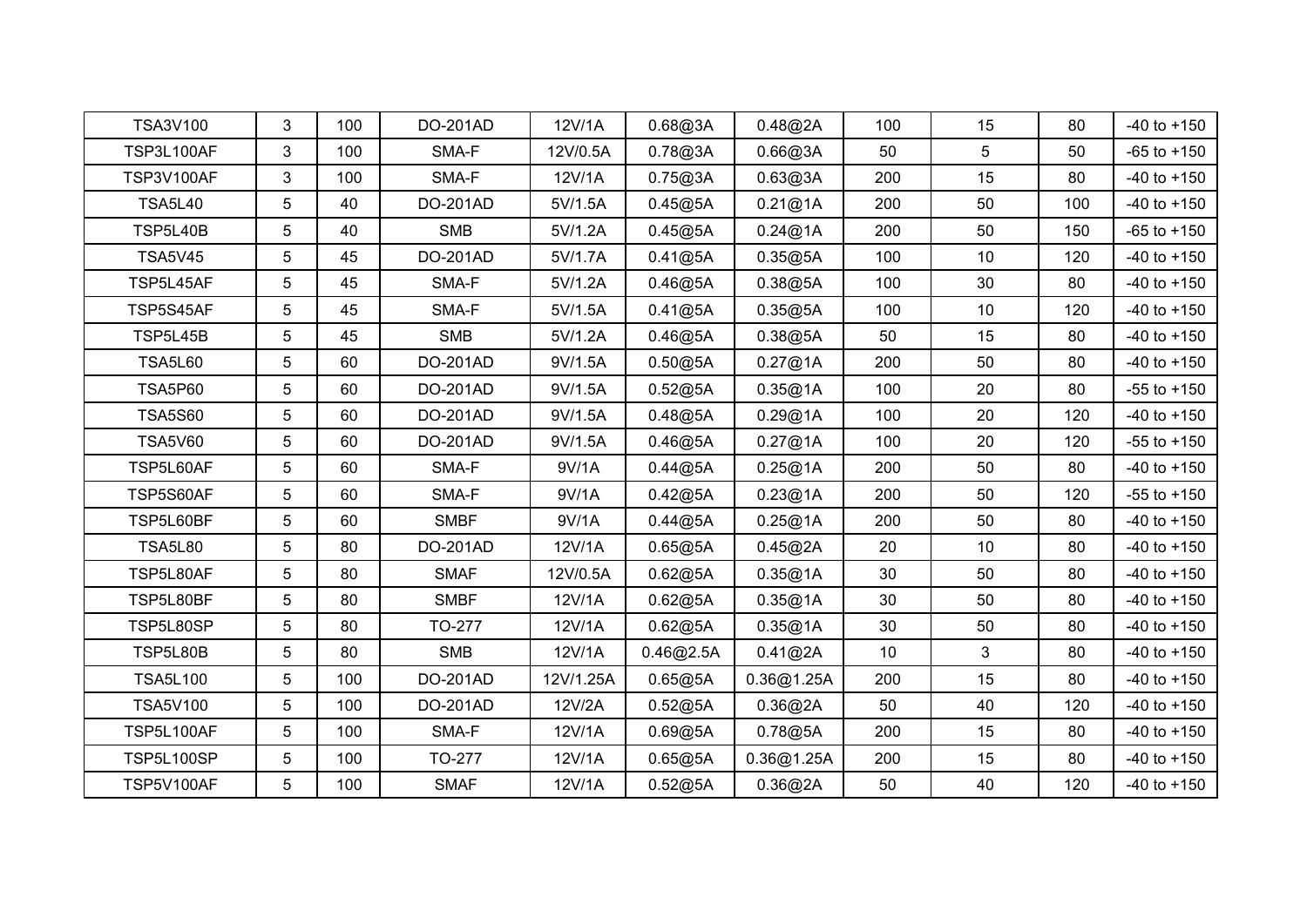| <b>TSP5L100B</b>  | 5               | 100 | <b>SMB</b>       | 12V/1A   | 0.70@5A  | 0.65@5A | 80             | 5    | 80  | $-40$ to $+150$ |
|-------------------|-----------------|-----|------------------|----------|----------|---------|----------------|------|-----|-----------------|
| <b>TSA5V120</b>   | 5               | 120 | DO-201AD         | 24V/1A   | 0.70@5A  | 0.38@1A | 50             | 40   | 120 | $-40$ to $+150$ |
| <b>TSP5V120SP</b> | 5               | 120 | TO-277           | 24V/0.5A | 0.70@5A  | 0.38@1A | 50             | 40   | 120 | $-40$ to $+150$ |
| <b>TSA5S150</b>   | 5               | 150 | DO-201AD         | 24V/1A   | 0.88@5A  | 0.80@5A | 50             | 10   | 180 | $-65$ to $+150$ |
| <b>TSP5S150AF</b> | 5               | 150 | <b>SMAF</b>      | 24V/0.5A | 0.88@5A  | 0.43@1A | 50             | 10   | 180 | $-65$ to $+150$ |
| <b>TSP5S150B</b>  | 5               | 150 | <b>SMB</b>       | 24V/0.5A | 0.88@5A  | 0.43@1A | 50             | 10   | 180 | $-65$ to $+150$ |
| <b>TSP5S150SP</b> | 5               | 150 | TO-277           | 24V/0.5A | 0.88@5A  | 0.43@1A | 50             | 10   | 180 | $-65$ to $+150$ |
| TSP5S150P6        | 5               | 150 | SMP6             | 24V/0.5A | 0.88@5A  | 0.43@1A | 50             | 10   | 180 | $-65$ to $+150$ |
| <b>TSP5V150SB</b> | 5               | 150 | <b>SMB</b>       | 24V/1A   | 0.63@5A  | 0.58@1A | $\mathbf{1}$   | 0.5  | 120 | $-40$ to $+150$ |
| <b>TSA5L200</b>   | 5               | 200 | DO-201AD         | 24V/1A   | 0.84@5A  | 0.68@3A | $\overline{a}$ | 0.08 | 100 | $-60$ to $+150$ |
| <b>TSA5L300</b>   | 5               | 300 | DO-201AD         | 42V/1A   | 0.85@5A  | 0.78@5A | 5              | 0.08 | 100 | $-65$ to $+150$ |
| <b>TSP5A300P6</b> | 5               | 300 | SMP <sub>6</sub> | 42V/0.5A | 0.89@5A  | 0.71@1A | 5              | 0.2  | 80  | $-65$ to $+175$ |
| <b>TSP5L300P6</b> | 5               | 300 | SMP6             | 42V/1A   | 0.84@5A  | 0.66@1A | 5              | 0.2  | 100 | $-65$ to $+175$ |
| <b>TSA6L45</b>    | 6               | 45  | DO-201AD         | 5V/2A    | 0.47@6A  | 0.30@2A | 50             | 10   | 100 | $-40$ to $+150$ |
| <b>TSA6L60</b>    | 6               | 60  | DO-201AD         | 9V/2A    | 0.48@6A  | 0.31@2A | 30             | 10   | 100 | $-65$ to $+150$ |
| <b>TSA8L45</b>    | 8               | 45  | DO-201AD         | 5V/2A    | 0.43@8A  | 0.25@2A | 60             | 20   | 180 | $-65$ to $+150$ |
| <b>TSA8L60</b>    | 8               | 60  | DO-201AD         | 9V/2A    | 0.48@8A  | 0.27@2A | 100            | 100  | 180 | $-65$ to $+150$ |
| TSP8A60SP         | 8               | 60  | TO-277           | 9V/2A    | 0.52@8A  | 0.30@2A | 30             | 10   | 120 | $-65$ to $+150$ |
| TSP8L60SD         | 8               | 60  | DFN5*6           | 快充       | 0.48@8A  | 0.27@2A | 100            | 100  | 180 | $-65$ to $+150$ |
| TSP8L60SP         | 8               | 60  | TO-277           | 9V/2A    | 0.48@8A  | 0.27@2A | 100            | 100  | 180 | $-65$ to $+150$ |
| <b>TSA8L300</b>   | 8               | 300 | DO-201AD         | 42V/1A   | 0.85@8A  | 0.65@2A | 5              | 0.08 | 160 | $-65$ to $+150$ |
| <b>TSA10L45</b>   | 10 <sup>°</sup> | 45  | DO-201AD         | 5V/2A    | 0.42@10A | 0.23@2A | 150            | 15   | 260 | $-65$ to $+150$ |
| <b>TSP1045SP</b>  | 10 <sup>°</sup> | 45  | TO-277           | 5V/2A    | 052@10A  | 0.29@2A | 50             | 10   | 120 | $-40$ to $+150$ |
| TSP10L45SD        | 10              | 45  | DFN5*6           | 5V/2A    | 0.42@10A | 0.23@2A | 150            | 15   | 260 | $-65$ to $+150$ |
| TSP10S45SP        | 10              | 45  | TO-277           | 5V/2A    | 0.41@10A | 0.22@2A | 100            | 50   | 280 | $-40$ to $+150$ |
| <b>TSP10V45SP</b> | 10              | 45  | TO-277           | 5V/2A    | 0.45@10A | 0.31@2A | 150            | 15   | 260 | $-65$ to $+150$ |
|                   |                 |     |                  |          |          |         |                |      |     |                 |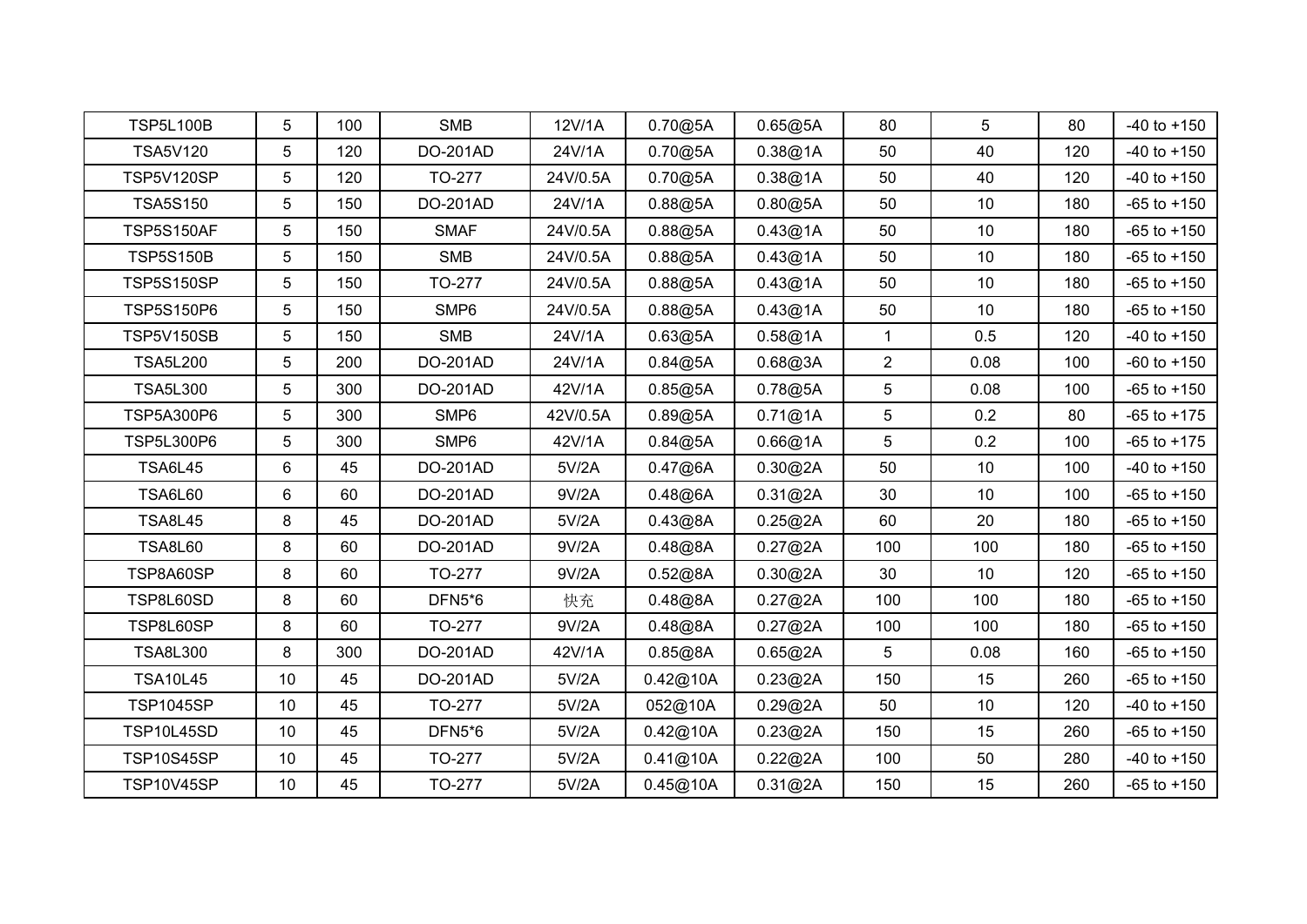| TSP10L45SP           | 10 <sup>°</sup> | 45  | TO-277                 | 5V/2.4A  | 0.32@5A  | 0.26@2A   | 85              | 8   | 220 | $-40$ to $+150$ |
|----------------------|-----------------|-----|------------------------|----------|----------|-----------|-----------------|-----|-----|-----------------|
| <b>TSA10L60</b>      | 10 <sup>°</sup> | 60  | DO-201AD               | 9V/1.5A  | 0.47@10A | 0.36@5A   | 100             | 20  | 220 | $-55$ to $+150$ |
| <b>TSA10V60</b>      | 10              | 60  | DO-201AD               | 9V/2A    | 0.45@10A | 0.31@3A   | 80              | 10  | 250 | $-40$ to $+150$ |
| TSP10L60SD           | 10 <sup>°</sup> | 60  | <b>DFN5*6</b>          | 快充       | 0.59@10A | 0.36@5A   | 200             | 30  | 280 | $-40$ to $+150$ |
| TSP10V60SP           | 10              | 60  | TO-277                 | 9V/1.5A  | 0.47@10A | 0.36@5A   | 100             | 20  | 260 | $-55$ to $+150$ |
| TSR10L60CT/CTF       | 10 <sup>°</sup> | 60  | TO-220/263/252/262/251 | 9V/2A    | 0.48@10A | 0.27@2A   | 100             | 100 | 180 | $-65$ to $+150$ |
| TSR10V60CT/CTF       | 10              | 60  | TO-220/263/252/262/251 | 9V/2A    | 0.59@10A | 0.36@5A   | 200             | 30  | 280 | $-40$ to $+150$ |
| <b>TSA10L80</b>      | 10 <sup>°</sup> | 80  | DO-201AD               | 12V/2A   | 0.56@10A | 0.42@2A   | 10              | 10  | 160 | $-40$ to $+150$ |
| TSP10L80SP           | 10 <sup>°</sup> | 80  | TO-277                 | 12V/2A   | 0.56@10A | 0.42@2A   | 10 <sup>°</sup> | 10  | 160 | $-40$ to $+150$ |
| TSR10L80CT/CTF       | 10              | 80  | TO-220/263/252/262/251 | 9V/2A    | 0.48@5A  | 0.27@2A   | 100             | 100 | 180 | $-65$ to $+150$ |
| TSP10L80BF           | 10 <sup>°</sup> | 80  | <b>SMBF</b>            | 12V/1A   | 0.60@10A | 0.37@2A   | 10              | 10  | 160 | $-40$ to $+150$ |
| <b>TSA10L100</b>     | 10              | 100 | DO-201AD               | 12V/2A   | 0.64@10A | 0.35@2A   | 60              | 40  | 100 | $-40$ to $+150$ |
| <b>TSP10L100BF</b>   | 10 <sup>°</sup> | 100 | SMB-F                  | 12V/1.5A | 0.64@10A | 0.32@1.5A | 15              | 10  | 160 | $-40$ to $+150$ |
| <b>TSP10L100SP</b>   | 10              | 100 | TO-277                 | 12V/1.5A | 0.64@10A | 0.32@1.5A | 60              | 40  | 160 | $-40$ to $+150$ |
| TSR10V100CT/CTF      | 10 <sup>°</sup> | 100 | TO-220/263/252/262/251 | 12V/2A   | 0.52@5A  | 0.36@2A   | 100             | 20  | 120 | $-65$ to $+150$ |
| TSR10A100CT/CTF      | 10 <sup>°</sup> | 100 | TO-220/263/262         | 12V/2A   | 0.71@10A | 0.41@3A   | 20              | 40  | 160 | $-40$ to $+150$ |
| TSR10L100CT/CTF      | 10 <sup>°</sup> | 100 | TO-220/263/262         | 12V/2A   | 0.63@10A | 0.39@2A   | 60              | 40  | 160 | $-40$ to $+150$ |
| TSR10S100CT/CTF      | 10 <sup>°</sup> | 100 | TO-220/263/262         | 12V/2A   | 0.58@10A | 0.37@2A   | 70              | 50  | 230 | $-65$ to $+175$ |
| TSP10L100D-S         | 10              | 100 | TO-252                 | 12V/1.5A | 0.64@10A | 0.32@1.5A | 15              | 10  | 160 | $-40$ to $+150$ |
| <b>TSR10L100CT-S</b> | 10 <sup>°</sup> | 100 | <b>TO-220AB</b>        | 12V/2A   | 0.44@5A  | 0.39@2A   | 100             | 20  | 160 | $-40$ to $+150$ |
| <b>TSR10S100CT-S</b> | 10              | 100 | <b>TO-220AB</b>        | 12V/2A   | 0.41@5A  | 0.37@2A   | 20              | 30  | 230 | $-65$ to $+175$ |
| TSR10L100CTF-S       | 10              | 100 | <b>TO-220F</b>         | 12V/2A   | 0.44@5A  | 0.39@2A   | 40              | 20  | 160 | $-40$ to $+150$ |
| TSA10V120            | 10 <sup>°</sup> | 120 | DO-201AD               | 24V/1.5A | 0.80@10A | 0.43@3A   | 60              | 50  | 200 | $-65$ to $+150$ |
| TSR10V120CT/CTF      | 10 <sup>°</sup> | 120 | TO-220/263/252/262/251 | 20V/2A   | 0.44@5A  | 0.39@2A   | 60              | 50  | 220 | $-65$ to $+150$ |
| <b>TSA10L120</b>     | 10 <sup>°</sup> | 120 | DO-201AD               | 24V/1A   | 0.7@10A  | 0.42@3A   | 50              | 10  | 220 | $-65$ to $+150$ |
| <b>TSP10V120SP</b>   | 10              | 120 | TO-277                 | 24V/1A   | 0.7@10A  | 0.38@2A   | 50              | 10  | 180 | $-40$ to $+150$ |
|                      |                 |     |                        |          |          |           |                 |     |     |                 |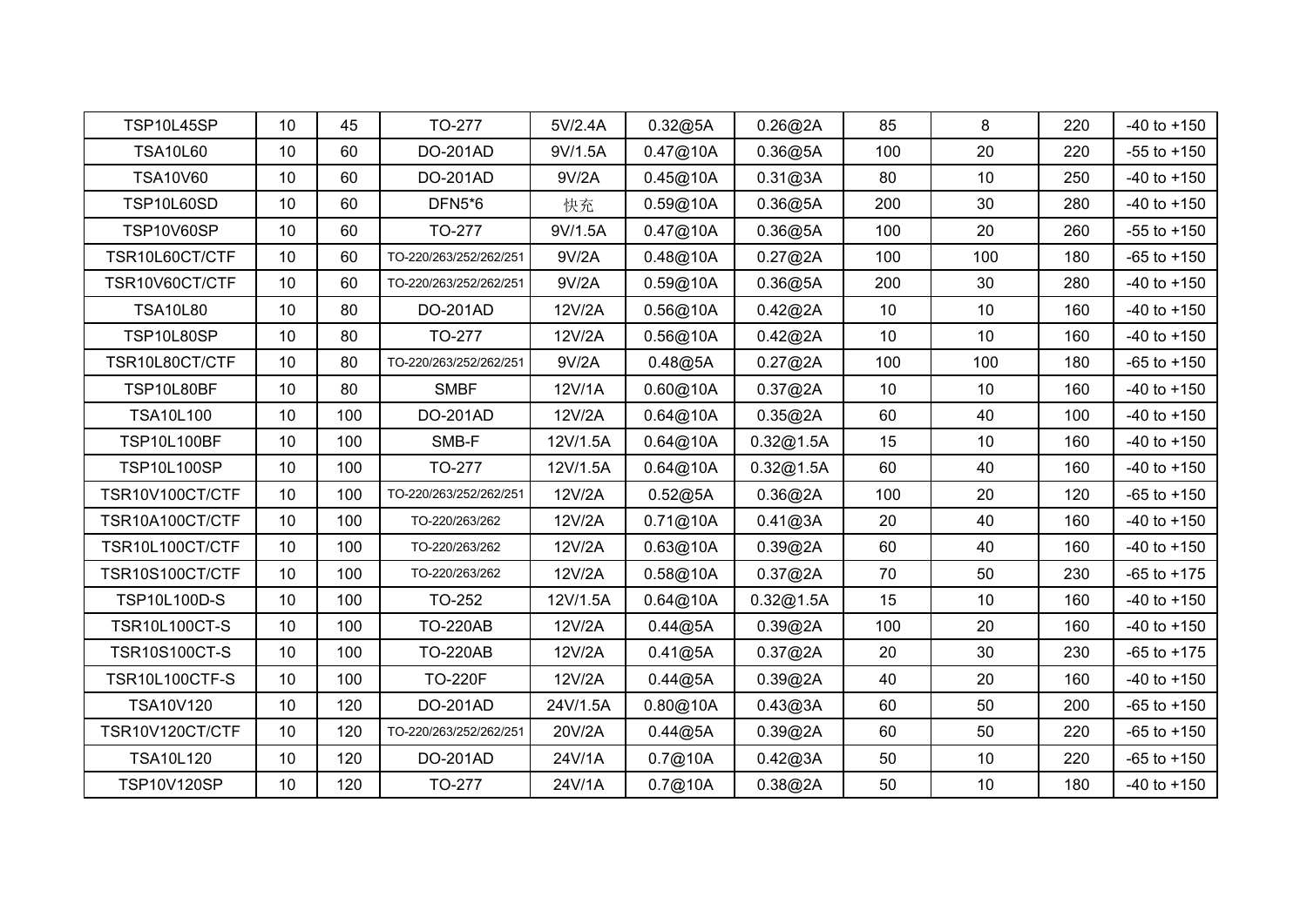| <b>TSP10L120D</b>     | 10 <sup>°</sup> | 120 | TO-252                 | 24V/1A   | 0.75@10A | 0.4@2A    | 20              | 50             | 180 | $-65$ to $+150$ |
|-----------------------|-----------------|-----|------------------------|----------|----------|-----------|-----------------|----------------|-----|-----------------|
| TSP10L120D-S          | 10 <sup>°</sup> | 120 | TO-252                 | 24V/1A   | 0.75@10A | 0.4@2A    | 20              | 50             | 180 | $-65$ to $+150$ |
| <b>TSP10V150SP</b>    | 10 <sup>°</sup> | 150 | TO-277                 | 24V/1A   | 0.81@10A | 0.42@1A   | 10              | 10             | 230 | $-65$ to $+150$ |
| TSR10L150CT/CTF       | 10 <sup>°</sup> | 150 | TO-220/263/252/262/251 | 20V/2A   | 0.85@10A | 0.58@2A   | 50              | 10             | 200 | $-65$ to $+150$ |
| TSR10V150CT/CTF       | 10              | 150 | TO-220/263/252/262/251 | 24V/2A   | 0.71@10A | 0.52@2A   | 100             | 30             | 220 | $-40$ to $+150$ |
| TSP10L150P6           | 10              | 150 | SMP <sub>6</sub>       | 24V/0.5A | 0.85@10A | 0.42@1A   | 50              | 10             | 200 | $-65$ to $+150$ |
| <b>TSP10L150D</b>     | 10 <sup>°</sup> | 150 | TO-252                 | 24V/1A   | 0.85@10A | 0.42@1A   | 50              | 10             | 200 | $-65$ to $+150$ |
| <b>TSP10V150D</b>     | 10              | 150 | TO-252                 | 24V/1A   | 0.71@10A | 0.52@2A   | 50              | 10             | 280 | $-65$ to $+150$ |
| TSR10S150CT/CTF       | 10 <sup>°</sup> | 150 | TO-220/263/262         | 24V/1.5A | 1.05@10A | 0.37@1A   | 50              | 10             | 200 | $-65$ to $+150$ |
| TSP10V150D-S          | 10              | 150 | TO-252                 | 24V/1A   | 0.71@10A | 0.52@2A   | 50              | 10             | 280 | $-65$ to $+150$ |
| TSP10S150D-S          | 10              | 150 | TO-252                 | 24V/1A   | 0.71@10A | 0.52@2A   | 50              | 10             | 280 | $-65$ to $+150$ |
| <b>TSR10L150CT-S</b>  | 10              | 150 | <b>TO-220AB</b>        | 20V/2A   | 0.62@5A  | 0.52@2A   | 10              | $\overline{2}$ | 200 | $-65$ to $+150$ |
| <b>TSR10S150CTF-S</b> | 10 <sup>°</sup> | 150 | <b>TO-220F</b>         | 20V/2A   | 0.52@5A  | 0.5@2A    | 10              | 5              | 200 | $-65$ to $+150$ |
| TSR10L200CT/CTF       | 10              | 200 | TO-220/263/252/262/251 | 24V/2A   | 0.82@5A  | 0.72@3A   | $5\phantom{.0}$ | 0.08           | 160 | $-65$ to $+150$ |
| TSR10V200CT/CTF       | 10 <sup>°</sup> | 200 | TO-220/263/262         | 24V/2A   | 0.85@10A | 0.68@3A   | 5               | 0.08           | 180 | $-65$ to $+150$ |
| <b>TSA10L300</b>      | 10 <sup>°</sup> | 300 | DO-201AD               | 42V/1.5A | 0.86@10A | 0.55@3A   | 5               | 0.08           | 220 | $-65$ to $+150$ |
| TSR10L300CT/CTF       | 10 <sup>°</sup> | 300 | TO-220/263/252/262/251 | 42V/2A   | 0.85@5A  | 0.60@3A   | 5               | 0.08           | 100 | $-65$ to $+150$ |
| <b>TSP10L300D</b>     | 10              | 300 | TO-252                 | 42V/1.2A | 0.84@5A  | 0.66@1A   | 5               | 0.2            | 100 | $-65$ to $+175$ |
| <b>TSR10L300CTF-S</b> | 10              | 300 | <b>TO-220F</b>         | 42V/2A   | 0.71@10A | 0.66@1A   | 1               | 80             | 100 | $-65$ to $+175$ |
| TSR10L350CTF          | 10              | 350 | TO-220/263/262         | 48V/2A   | 0.89@10A | 0.68@2A   | 5               | 0.08           | 220 | $-65$ to $+175$ |
| <b>TSA12L100</b>      | 12              | 100 | DO-201AD               | 12V/2A   | 0.64@12A | 0.34@2A   | 80              | 20             | 200 | $-55$ to $+150$ |
| TSP12L100SP           | 12              | 100 | TO-277                 | 12V/1.5A | 0.64@12A | 0.30@1.5A | 80              | 20             | 200 | $-55$ to $+150$ |
| <b>TSA15L45</b>       | 15              | 45  | DO-201AD               | 5V/2.4A  | 0.46@15A | 0.28@3A   | 200             | 50             | 280 | $-40$ to $+150$ |
| <b>TSP15L50SD</b>     | 15              | 50  | DFN5*6                 | 5V/2.4A  | 0.48@15A | 0.26@2.4A | 60              | 30             | 280 | $-40$ to $+150$ |
| TSP15L50SP/P6         | 15              | 50  | TO-277/SMP6            | 5V/2.4A  | 0.48@15A | 0.26@2.4A | 60              | 30             | 280 | $-40$ to $+150$ |
| <b>TSA15V60</b>       | 15              | 60  | DO-201AD               | 9V/2A    | 0.52@15A | 0.42@10A  | 150             | 30             | 280 | $-50$ to $+150$ |
|                       |                 |     |                        |          |          |           |                 |                |     |                 |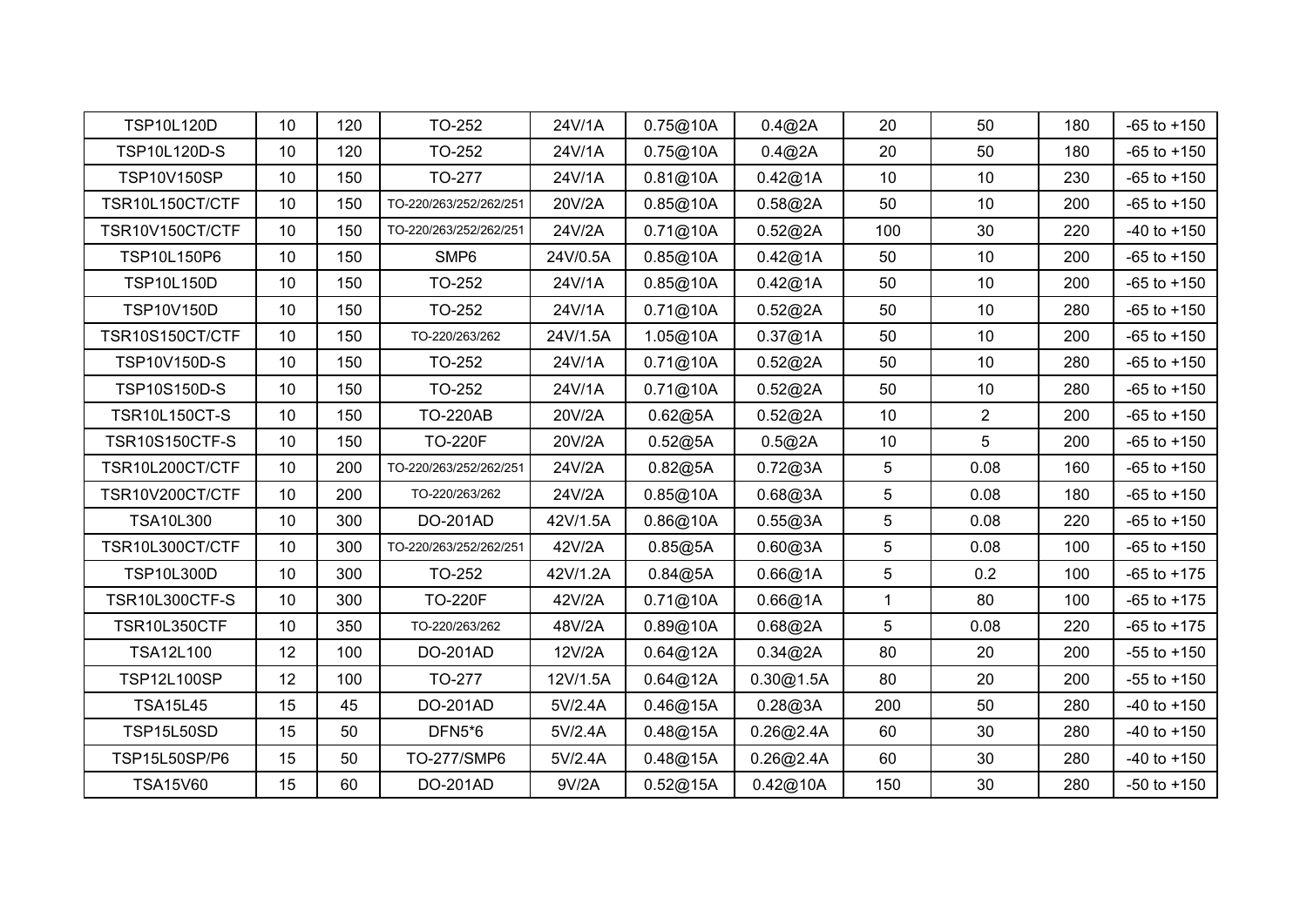| TSP15L65SP<br>15<br>65<br>TO-277<br>0.49@15A<br>0.27@2.5A<br>200<br>280<br>$-40$ to $+150$<br>快充<br>100<br>0.59@15A<br>0.39@3A<br><b>TSA15L80</b><br>15<br>80<br>DO-201AD<br>12V/2A<br>50<br>20<br>180<br>$-40$ to $+150$<br><b>TSA15P80</b><br>15<br>80<br>DO-201AD<br>12V/2A<br>0.54@15A<br>0.39@3A<br>180<br>50<br>20<br>$-40$ to $+150$<br>TSP15L80SP<br>15<br>80<br>TO-277<br>12V/1.5A<br>0.59@15A<br>0.39@3A<br>50<br>20<br>$-40$ to $+150$<br>180<br>TSP15P80SP/P6<br>TO-277/SMP6<br>15<br>80<br>12V/1.5A<br>0.59@15A<br>0.39@3A<br>20<br>$-40$ to $+150$<br>50<br>180<br>12V/2A<br>0.60@15A<br>0.38@5A<br>TSR15L80CT/CTF<br>15<br>80<br>TO-220/263/252/262/251<br>200<br>40<br>220<br>$-65$ to $+150$<br>DO-201AD<br>12V/2A<br>0.64@15A<br><b>TSA15V80</b><br>15<br>80<br>0.28@3A<br>150<br>30<br>180<br>$-40$ to $+150$<br>TSP15L100SP<br>15<br>TO-277<br>0.68@15A<br>0.43@5A<br>30<br>100<br>12V/2A<br>200<br>280<br>$-40$ to $+150$<br><b>TSP15S150SP</b><br>15<br>TO-277<br>24V/1A<br>1.05@15A<br>0.35@1A<br>50<br>10<br>200<br>$-65$ to $+150$<br>150<br>16<br>45<br>TSR16L45CT<br>5V/3A<br>0.50@8A<br>0.26@3A<br>100<br>50<br>160<br>$-40$ to $+150$<br>TO-220/263/252/262/251<br>16<br>5<br>TSA16L300<br>300<br>DO-201AD<br>42V/1.5A<br>0.71@8A<br>0.65@5A<br>70<br>180<br>$-65$ to $+150$<br>TSR16L300CT/CTF<br>16<br>5 <sup>5</sup><br>300<br>TO-220/263/252/262/251<br>0.86@8A<br>0.75@8A<br>0.08<br>42V/2A<br>220<br>350<br>42V/2.5A<br>2.2@8A<br>1.32@4A<br>TSR16T350ACT<br>16<br><b>TO-220ACT</b><br>$\mathbf{1}$<br>0.03<br>80<br>$-65$ to $+175$<br>0.52@20A<br>0.30@6A<br>TSP20L45SD<br>20<br>45<br>DFN5*6<br>5V/2.4A<br>200<br>20<br>280<br>$-40$ to $+150$<br>TSP20L45SP<br>20<br>45<br>TO-277<br>5V/2.4A<br>0.52@20A<br>0.30@5A<br>200<br>20<br>280<br>$-40$ to $+150$<br>0.48@10A<br>TSR20L45CT/CTF<br>20<br>45<br>TO-220/263/252/262/251<br>5V/3.4A<br>0.28@3.4A<br>50<br>20<br>220<br>$-40$ to $+150$<br>20<br>0.38@10A<br>0.34@5A<br><b>TSP20L60SD</b><br>60<br>DFN5*6<br>快充<br>50<br>30<br>280<br>$-40$ to $+150$<br>0.55@20A<br>0.44@10A<br>TSP20L60SP<br>20<br>60<br>TO-277<br>5V/2.4A<br>20<br>320<br>$-65$ to $+150$<br>150<br>TSR20L60CT/CTF<br>20<br>60<br>9V/3A<br>0.65@10A<br>0.45@10A<br>500<br>180<br>$-65$ to $+150$<br>TO-220/263/252/262/251<br>100 | <b>TSP15L60SD</b> | 15 | 60 | DFN5*6 | 快充 | 0.55@15A | 0.42@10A | 150 | 30 | 280 | $-50$ to $+150$ |
|--------------------------------------------------------------------------------------------------------------------------------------------------------------------------------------------------------------------------------------------------------------------------------------------------------------------------------------------------------------------------------------------------------------------------------------------------------------------------------------------------------------------------------------------------------------------------------------------------------------------------------------------------------------------------------------------------------------------------------------------------------------------------------------------------------------------------------------------------------------------------------------------------------------------------------------------------------------------------------------------------------------------------------------------------------------------------------------------------------------------------------------------------------------------------------------------------------------------------------------------------------------------------------------------------------------------------------------------------------------------------------------------------------------------------------------------------------------------------------------------------------------------------------------------------------------------------------------------------------------------------------------------------------------------------------------------------------------------------------------------------------------------------------------------------------------------------------------------------------------------------------------------------------------------------------------------------------------------------------------------------------------------------------------------------------------------------------------------------------------------------------------------------------------------------------------------------------------------------------------------------------------------------------------------------|-------------------|----|----|--------|----|----------|----------|-----|----|-----|-----------------|
|                                                                                                                                                                                                                                                                                                                                                                                                                                                                                                                                                                                                                                                                                                                                                                                                                                                                                                                                                                                                                                                                                                                                                                                                                                                                                                                                                                                                                                                                                                                                                                                                                                                                                                                                                                                                                                                                                                                                                                                                                                                                                                                                                                                                                                                                                                  |                   |    |    |        |    |          |          |     |    |     |                 |
|                                                                                                                                                                                                                                                                                                                                                                                                                                                                                                                                                                                                                                                                                                                                                                                                                                                                                                                                                                                                                                                                                                                                                                                                                                                                                                                                                                                                                                                                                                                                                                                                                                                                                                                                                                                                                                                                                                                                                                                                                                                                                                                                                                                                                                                                                                  |                   |    |    |        |    |          |          |     |    |     |                 |
|                                                                                                                                                                                                                                                                                                                                                                                                                                                                                                                                                                                                                                                                                                                                                                                                                                                                                                                                                                                                                                                                                                                                                                                                                                                                                                                                                                                                                                                                                                                                                                                                                                                                                                                                                                                                                                                                                                                                                                                                                                                                                                                                                                                                                                                                                                  |                   |    |    |        |    |          |          |     |    |     |                 |
|                                                                                                                                                                                                                                                                                                                                                                                                                                                                                                                                                                                                                                                                                                                                                                                                                                                                                                                                                                                                                                                                                                                                                                                                                                                                                                                                                                                                                                                                                                                                                                                                                                                                                                                                                                                                                                                                                                                                                                                                                                                                                                                                                                                                                                                                                                  |                   |    |    |        |    |          |          |     |    |     |                 |
|                                                                                                                                                                                                                                                                                                                                                                                                                                                                                                                                                                                                                                                                                                                                                                                                                                                                                                                                                                                                                                                                                                                                                                                                                                                                                                                                                                                                                                                                                                                                                                                                                                                                                                                                                                                                                                                                                                                                                                                                                                                                                                                                                                                                                                                                                                  |                   |    |    |        |    |          |          |     |    |     |                 |
|                                                                                                                                                                                                                                                                                                                                                                                                                                                                                                                                                                                                                                                                                                                                                                                                                                                                                                                                                                                                                                                                                                                                                                                                                                                                                                                                                                                                                                                                                                                                                                                                                                                                                                                                                                                                                                                                                                                                                                                                                                                                                                                                                                                                                                                                                                  |                   |    |    |        |    |          |          |     |    |     |                 |
|                                                                                                                                                                                                                                                                                                                                                                                                                                                                                                                                                                                                                                                                                                                                                                                                                                                                                                                                                                                                                                                                                                                                                                                                                                                                                                                                                                                                                                                                                                                                                                                                                                                                                                                                                                                                                                                                                                                                                                                                                                                                                                                                                                                                                                                                                                  |                   |    |    |        |    |          |          |     |    |     |                 |
|                                                                                                                                                                                                                                                                                                                                                                                                                                                                                                                                                                                                                                                                                                                                                                                                                                                                                                                                                                                                                                                                                                                                                                                                                                                                                                                                                                                                                                                                                                                                                                                                                                                                                                                                                                                                                                                                                                                                                                                                                                                                                                                                                                                                                                                                                                  |                   |    |    |        |    |          |          |     |    |     |                 |
|                                                                                                                                                                                                                                                                                                                                                                                                                                                                                                                                                                                                                                                                                                                                                                                                                                                                                                                                                                                                                                                                                                                                                                                                                                                                                                                                                                                                                                                                                                                                                                                                                                                                                                                                                                                                                                                                                                                                                                                                                                                                                                                                                                                                                                                                                                  |                   |    |    |        |    |          |          |     |    |     |                 |
|                                                                                                                                                                                                                                                                                                                                                                                                                                                                                                                                                                                                                                                                                                                                                                                                                                                                                                                                                                                                                                                                                                                                                                                                                                                                                                                                                                                                                                                                                                                                                                                                                                                                                                                                                                                                                                                                                                                                                                                                                                                                                                                                                                                                                                                                                                  |                   |    |    |        |    |          |          |     |    |     |                 |
|                                                                                                                                                                                                                                                                                                                                                                                                                                                                                                                                                                                                                                                                                                                                                                                                                                                                                                                                                                                                                                                                                                                                                                                                                                                                                                                                                                                                                                                                                                                                                                                                                                                                                                                                                                                                                                                                                                                                                                                                                                                                                                                                                                                                                                                                                                  |                   |    |    |        |    |          |          |     |    |     |                 |
|                                                                                                                                                                                                                                                                                                                                                                                                                                                                                                                                                                                                                                                                                                                                                                                                                                                                                                                                                                                                                                                                                                                                                                                                                                                                                                                                                                                                                                                                                                                                                                                                                                                                                                                                                                                                                                                                                                                                                                                                                                                                                                                                                                                                                                                                                                  |                   |    |    |        |    |          |          |     |    |     |                 |
|                                                                                                                                                                                                                                                                                                                                                                                                                                                                                                                                                                                                                                                                                                                                                                                                                                                                                                                                                                                                                                                                                                                                                                                                                                                                                                                                                                                                                                                                                                                                                                                                                                                                                                                                                                                                                                                                                                                                                                                                                                                                                                                                                                                                                                                                                                  |                   |    |    |        |    |          |          |     |    |     | $-65$ to $+150$ |
|                                                                                                                                                                                                                                                                                                                                                                                                                                                                                                                                                                                                                                                                                                                                                                                                                                                                                                                                                                                                                                                                                                                                                                                                                                                                                                                                                                                                                                                                                                                                                                                                                                                                                                                                                                                                                                                                                                                                                                                                                                                                                                                                                                                                                                                                                                  |                   |    |    |        |    |          |          |     |    |     |                 |
|                                                                                                                                                                                                                                                                                                                                                                                                                                                                                                                                                                                                                                                                                                                                                                                                                                                                                                                                                                                                                                                                                                                                                                                                                                                                                                                                                                                                                                                                                                                                                                                                                                                                                                                                                                                                                                                                                                                                                                                                                                                                                                                                                                                                                                                                                                  |                   |    |    |        |    |          |          |     |    |     |                 |
|                                                                                                                                                                                                                                                                                                                                                                                                                                                                                                                                                                                                                                                                                                                                                                                                                                                                                                                                                                                                                                                                                                                                                                                                                                                                                                                                                                                                                                                                                                                                                                                                                                                                                                                                                                                                                                                                                                                                                                                                                                                                                                                                                                                                                                                                                                  |                   |    |    |        |    |          |          |     |    |     |                 |
|                                                                                                                                                                                                                                                                                                                                                                                                                                                                                                                                                                                                                                                                                                                                                                                                                                                                                                                                                                                                                                                                                                                                                                                                                                                                                                                                                                                                                                                                                                                                                                                                                                                                                                                                                                                                                                                                                                                                                                                                                                                                                                                                                                                                                                                                                                  |                   |    |    |        |    |          |          |     |    |     |                 |
|                                                                                                                                                                                                                                                                                                                                                                                                                                                                                                                                                                                                                                                                                                                                                                                                                                                                                                                                                                                                                                                                                                                                                                                                                                                                                                                                                                                                                                                                                                                                                                                                                                                                                                                                                                                                                                                                                                                                                                                                                                                                                                                                                                                                                                                                                                  |                   |    |    |        |    |          |          |     |    |     |                 |
|                                                                                                                                                                                                                                                                                                                                                                                                                                                                                                                                                                                                                                                                                                                                                                                                                                                                                                                                                                                                                                                                                                                                                                                                                                                                                                                                                                                                                                                                                                                                                                                                                                                                                                                                                                                                                                                                                                                                                                                                                                                                                                                                                                                                                                                                                                  |                   |    |    |        |    |          |          |     |    |     |                 |
|                                                                                                                                                                                                                                                                                                                                                                                                                                                                                                                                                                                                                                                                                                                                                                                                                                                                                                                                                                                                                                                                                                                                                                                                                                                                                                                                                                                                                                                                                                                                                                                                                                                                                                                                                                                                                                                                                                                                                                                                                                                                                                                                                                                                                                                                                                  |                   |    |    |        |    |          |          |     |    |     |                 |
| <b>TSP20L60D</b><br>20<br>60<br>TO-252<br>0.31@10A<br>0.25@2A<br>80<br>10<br>200<br>5V/3A<br>$-55$ to $+150$                                                                                                                                                                                                                                                                                                                                                                                                                                                                                                                                                                                                                                                                                                                                                                                                                                                                                                                                                                                                                                                                                                                                                                                                                                                                                                                                                                                                                                                                                                                                                                                                                                                                                                                                                                                                                                                                                                                                                                                                                                                                                                                                                                                     |                   |    |    |        |    |          |          |     |    |     |                 |
| <b>TSR20A60CT</b><br><b>TO-220AB</b><br>0.33@10A<br>0.27@2A<br>20<br>60<br>5V/3.5A<br>80<br>10<br>200<br>$-55$ to $+150$                                                                                                                                                                                                                                                                                                                                                                                                                                                                                                                                                                                                                                                                                                                                                                                                                                                                                                                                                                                                                                                                                                                                                                                                                                                                                                                                                                                                                                                                                                                                                                                                                                                                                                                                                                                                                                                                                                                                                                                                                                                                                                                                                                         |                   |    |    |        |    |          |          |     |    |     |                 |
| TO-277/SMP6<br>12V/2A<br>0.60@20A<br>0.29@2A<br>TSP20V80SP/P6<br>20<br>80<br>150<br>30<br>220<br>$-50$ to $+150$                                                                                                                                                                                                                                                                                                                                                                                                                                                                                                                                                                                                                                                                                                                                                                                                                                                                                                                                                                                                                                                                                                                                                                                                                                                                                                                                                                                                                                                                                                                                                                                                                                                                                                                                                                                                                                                                                                                                                                                                                                                                                                                                                                                 |                   |    |    |        |    |          |          |     |    |     |                 |
| TSR20L80CT/CTF<br>TO-220/263/252/262/251<br>0.62@10A<br>0.46@5A<br>$-65$ to $+150$<br>20<br>80<br>12V/3A<br>100<br>20<br>180                                                                                                                                                                                                                                                                                                                                                                                                                                                                                                                                                                                                                                                                                                                                                                                                                                                                                                                                                                                                                                                                                                                                                                                                                                                                                                                                                                                                                                                                                                                                                                                                                                                                                                                                                                                                                                                                                                                                                                                                                                                                                                                                                                     |                   |    |    |        |    |          |          |     |    |     |                 |
| TSR20V80CT/CTF<br>20<br>80<br>12V/4A<br>0.60@20A<br>0.29@2A<br>30<br>220<br>$-50$ to $+150$<br>TO-220/263/262<br>150                                                                                                                                                                                                                                                                                                                                                                                                                                                                                                                                                                                                                                                                                                                                                                                                                                                                                                                                                                                                                                                                                                                                                                                                                                                                                                                                                                                                                                                                                                                                                                                                                                                                                                                                                                                                                                                                                                                                                                                                                                                                                                                                                                             |                   |    |    |        |    |          |          |     |    |     |                 |
| 0.64@20A<br>0.28@3A<br><b>TSA20L80</b><br>20<br>80<br>DO-201AD<br>12V/2A<br>150<br>30<br>180                                                                                                                                                                                                                                                                                                                                                                                                                                                                                                                                                                                                                                                                                                                                                                                                                                                                                                                                                                                                                                                                                                                                                                                                                                                                                                                                                                                                                                                                                                                                                                                                                                                                                                                                                                                                                                                                                                                                                                                                                                                                                                                                                                                                     |                   |    |    |        |    |          |          |     |    |     | $-40$ to $+150$ |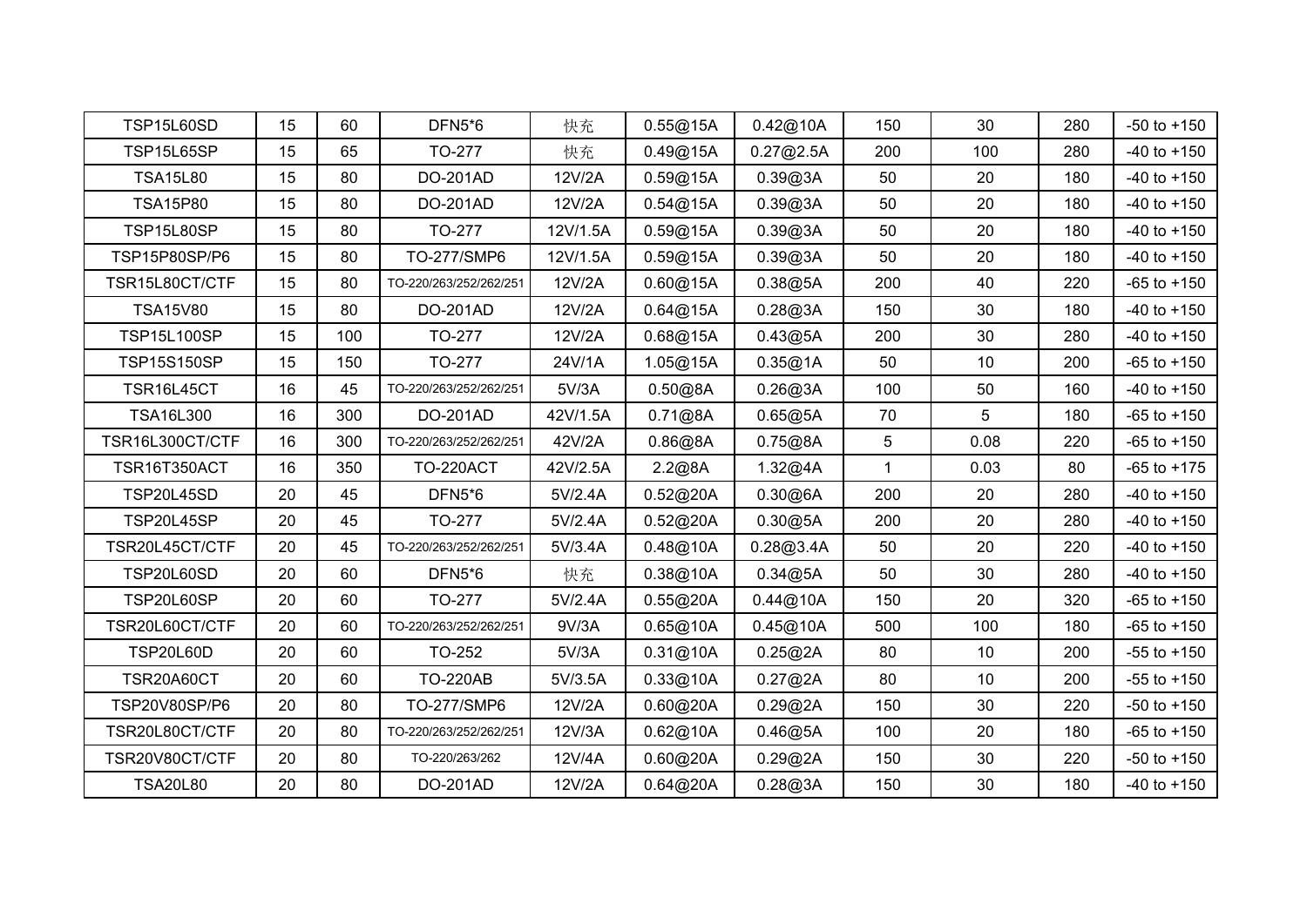| TSR20L100CT/CTF     | 20 | 100 | TO-220/263/252/262/251 | 12V/3A    | 0.61@10A | 0.56@5A  | 50             | 20   | 160 | $-65$ to $+150$ |
|---------------------|----|-----|------------------------|-----------|----------|----------|----------------|------|-----|-----------------|
| TSR20V100CT/CTF     | 20 | 100 | TO-220/263/252/262/251 | 12V/3A    | 0.65@10A | 0.34@3A  | 100            | 100  | 180 | $-65$ to $+150$ |
| <b>TSP20L100SP</b>  | 20 | 100 | TO-277                 | 12V/1.5A  | 0.61@10A | 0.56@5A  | 50             | 20   | 160 | $-65$ to $+150$ |
| TSR20S100CT/CTF     | 20 | 100 | TO-220/263/262         | 12V/3A    | 0.62@10A | 0.43@5A  | 70             | 50   | 230 | $-65$ to $+150$ |
| TSP20V100D          | 20 | 100 | TO-252                 | 12V/1.5A  | 0.44@10A | 0.40@3A  | 20             | 5    | 220 | $-50$ to $+150$ |
| <b>TSR20V100CTS</b> | 20 | 100 | <b>TO-220AB</b>        | 12V/3A    | 0.65@10A | 0.34@3A  | 100            | 100  | 180 | $-65$ to $+150$ |
| TSR20A100CT/CTF     | 20 | 100 | TO-220AB/TO-220F       | 12V/3A    | 0.6@10A  | 0.54@5A  | 10             | 2    | 120 | $-65$ to $+150$ |
| TSR20V120CT/CTF     | 20 | 120 | TO-220/263/262         | 19V/3.25A | 0.75@10A | 0.71@10A | 50             | 10   | 220 | $-65$ to $+150$ |
| <b>TSR20L120CT</b>  | 20 | 120 | TO-220/263/262         | 24V/2A    | 0.70@10A | 0.38@1A  | 50             | 40   | 120 | $-40$ to $+150$ |
| <b>TSP20V120SP</b>  | 20 | 120 | TO-277                 | 24V/1A    | 0.73@20A | 0.36@2A  | 50             | 10   | 220 | $-40$ to $+150$ |
| TSR20L150CT/CTF     | 20 | 150 | TO-220/263/252/262/251 | 24V/2A    | 0.85@10A | 0.52@2A  | 50             | 10   | 200 | $-65$ to $+150$ |
| <b>TSP20A150D</b>   | 20 | 150 | TO-252                 | 24V/1A    | 0.71@10A | 0.35@1A  | 50             | 10   | 280 | $-65$ to $+150$ |
| <b>TSP20S150D</b>   | 20 | 150 | TO-252                 | 24V/1.5A  | 0.71@10A | 0.37@1A  | 50             | 10   | 280 | $-65$ to $+150$ |
| TSP20A150P6         | 20 | 150 | SMP6                   | 24V/1A    | 0.71@10A | 0.35@1A  | 50             | 10   | 280 | $-65$ to $+150$ |
| TSR20A150CT/CTF     | 20 | 150 | TO-220/263/262         | 24V/2A    | 0.81@10A | 0.42@2A  | 50             | 10   | 200 | $-65$ to $+175$ |
| TSR20S150CT/CTF     | 20 | 150 | TO-220/263/262         | 24V/2A    | 1.05@10A | 0.45@2A  | 50             | 10   | 200 | $-65$ to $+150$ |
| TSR20A150CTF-S      | 20 | 150 | <b>TO-220F</b>         | 24V/2A    | 0.5@10A  | 0.44@2A  | 25             | 5    | 200 | $-65$ to $+150$ |
| TSR20L200CT/CTF     | 20 | 200 | TO-220/263/262         | 36V/3A    | 0.85@10A | 0.68@3A  | 5              | 0.08 | 180 | $-65$ to $+150$ |
| TSR20V200CT/CTF     | 20 | 200 | TO-220/263/262         | 36V/4A    | 0.76@10A | 0.61@3A  | 100            | 10   | 220 | $-65$ to $+175$ |
| TSR20L300CT/CTF     | 20 | 300 | TO-220/263/252/262/251 | 42V/3A    | 0.86@10A | 0.75@5A  | 5 <sup>5</sup> | 0.08 | 280 | $-65$ to $+150$ |
| <b>TSR20L350CTF</b> | 20 | 350 | TO-220/263/262         | 48V/3A    | 0.89@10A | 0.68@3A  | 5 <sup>5</sup> | 0.08 | 220 | $-65$ to $+175$ |
| <b>TSP25L60SD</b>   | 25 | 60  | DFN5*6                 | 9V/3A     | 0.45@10A | 0.35@5A  | 50             | 30   | 280 | $-65$ to $+175$ |
| TSR30L45CT/CTF      | 30 | 45  | TO-220/263/262         | 5V/5A     | 0.48@15A | 0.27@5A  | 200            | 30   | 280 | $-40$ to $+150$ |
| TSR30V45CT/CTF      | 30 | 45  | TO-220/263/262         | 5V/5A     | 0.52@30A | 0.30@6A  | 200            | 20   | 280 | $-40$ to $+150$ |
| TSR30L60CT/CTF      | 30 | 60  | TO-220/263/262         | 12V/3A    | 0.59@15A | 0.36@5A  | 200            | 30   | 280 | $-40$ to $+150$ |
| TSR30V60CT/CTF      | 30 | 60  | TO-220/263/262         | 9V/4A     | 0.38@15A | 0.34@5A  | 50             | 30   | 280 | $-40$ to $+150$ |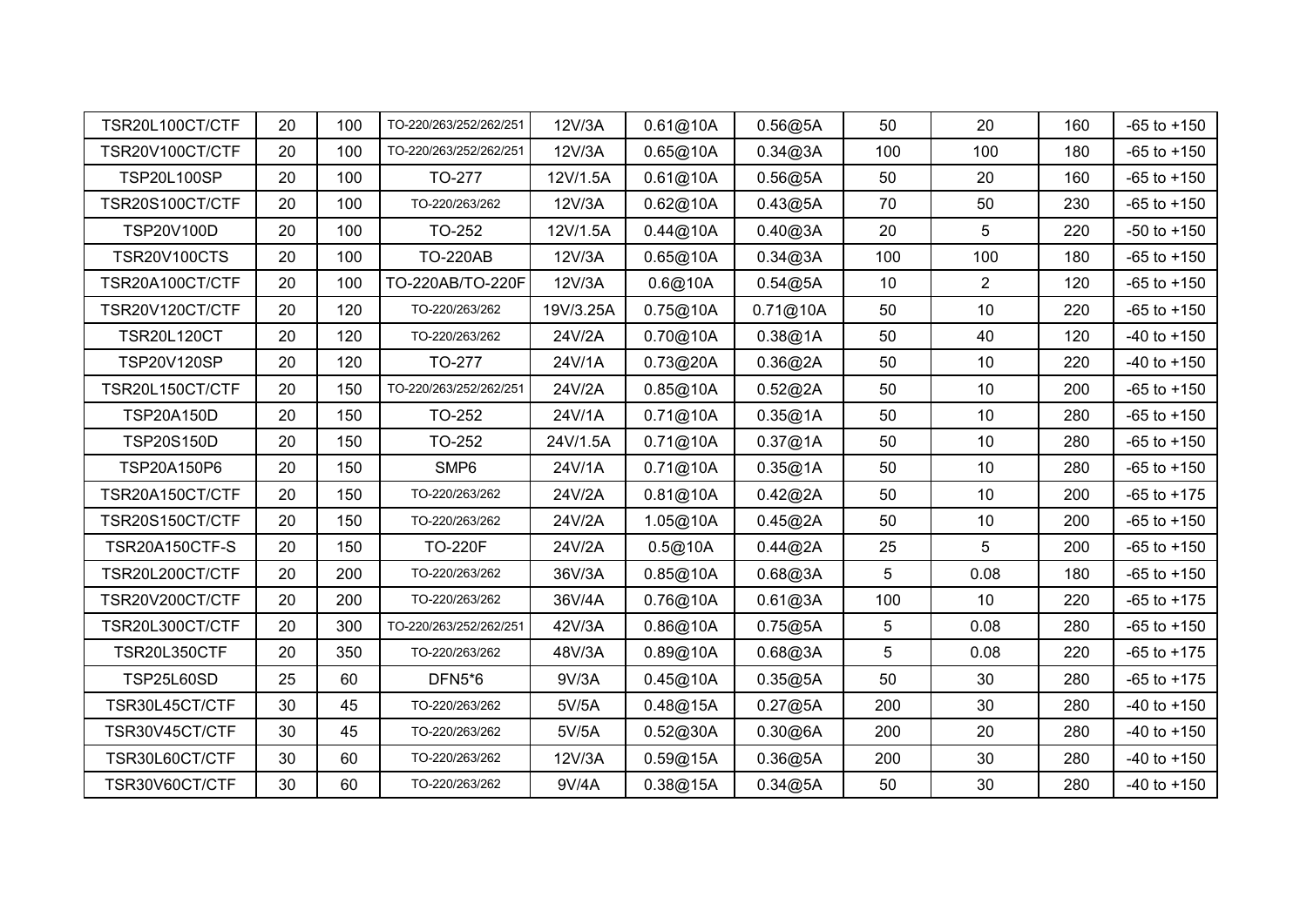| TSR30L80CT/CTF     | 30 | 80  | TO-220/263/262  | 12V/5A   | 0.60@15A | 0.38@5A  | 200 | 40              | 220 | $-65$ to $+150$ |
|--------------------|----|-----|-----------------|----------|----------|----------|-----|-----------------|-----|-----------------|
| TSR30V80CT/CTF     | 30 | 80  | TO-220/263/262  | 12V/5A   | 0.60@15A | 0.33@5A  | 150 | 30              | 280 | $-50$ to $+150$ |
| TSR30L100CT/CTF    | 30 | 100 | TO-220/263/262  | 12V/5A   | 0.67@15A | 0.36@5A  | 70  | 50              | 230 | $-65$ to $+150$ |
| <b>TSP30L100D</b>  | 30 | 100 | TO-252          | 12V/3A   | 0.48@15A | 0.43@5A  | 20  | 10              | 230 | $-40$ to $+150$ |
| TSR30L120CT/CTF    | 30 | 120 | TO-220/263/262  | 20V/4.5A | 0.80@15A | 0.43@3A  | 60  | 50              | 280 | $-65$ to $+150$ |
| TSR30L150CT/CTF    | 30 | 150 | TO-220/263/262  | 24V/4A   | 0.80@15A | 0.58@3A  | 50  | 10              | 220 | $-65$ to $+150$ |
| <b>TSR30V150PT</b> | 30 | 150 | TO-3P           | 24V/5A   | 0.71@15A | 0.40@2A  | 100 | 30              | 250 | $-40$ to $+150$ |
| TSR30A150CT/CTF    | 30 | 150 | TO-220/263/262  | 24V/3A   | 0.85@15A | 0.52@3A  | 20  | 10              | 220 | $-65$ to $+150$ |
| <b>TSR30L150PT</b> | 30 | 150 | <b>TO-247S</b>  | 24V/5A   | 0.77@15A | 0.58@5A  | 50  | $\overline{1}$  | 220 | $-65$ to $+150$ |
| TSR30L200CT/CTF    | 30 | 200 | TO-220/263/262  | 24V/4A   | 0.79@15A | 0.61@4A  | 100 | 10              | 220 | $-65$ to $+175$ |
| TSR30250CT/CTF     | 30 | 250 | <b>TO-220AB</b> | 36V/4A   | 0.72@15A | 0.60@5A  | 70  | 5               | 280 | $-65$ to $+175$ |
| TSR30L300CT/CTF    | 30 | 300 | TO-220/263/262  | 42V/4A   | 0.86@15A | 0.65@5A  | 70  | $5\phantom{.0}$ | 280 | $-65$ to $+150$ |
| <b>TSR30L300PT</b> | 30 | 300 | <b>TO-247S</b>  | 42V/4A   | 0.76@15A | 0.65@5A  | 70  | $5\phantom{.0}$ | 280 | $-65$ to $+175$ |
| TSR40L45CT/CTF     | 40 | 45  | TO-220/263/262  | 5V/5A    | 0.52@20A | 0.30@6A  | 200 | 20              | 280 | $-40$ to $+150$ |
| TSR40L45PT         | 40 | 45  | TO-3P           | 5V/6A    | 0.52@20A | 0.30@6A  | 200 | 20              | 280 | $-40$ to $+150$ |
| TSR40L60CT/CTF     | 40 | 60  | TO-220/263/262  | 12V/5A   | 0.55@20A | 0.42@10A | 150 | 30              | 280 | $-50$ to $+150$ |
| TSR40L60PT         | 40 | 60  | TO-3P           | 12V/6A   | 0.55@20A | 0.42@10A | 150 | 30              | 320 | $-50$ to $+150$ |
| TSR40L80CT/CTF     | 40 | 80  | TO-220/263/262  | 12V/6A   | 0.60@20A | 0.33@5A  | 150 | 30              | 280 | $-50$ to $+150$ |
| TSR40L80PT         | 40 | 80  | TO-3P           | 12V/6A   | 0.60@20A | 0.33@5A  | 150 | 30              | 320 | $-50$ to $+150$ |
| TSR40L100CT/CTF    | 40 | 100 | TO-220/263/262  | 12V/6A   | 0.66@20A | 0.38@6A  | 90  | 10              | 280 | $-50$ to $+150$ |
| <b>TSR40L100PT</b> | 40 | 100 | TO-3P           | 12V/6A   | 0.66@20A | 0.38@6A  | 90  | 10              | 320 | $-50$ to $+150$ |
| <b>TSR40A100CT</b> | 40 | 100 | <b>TO-220AB</b> | 12V/6A   | 0.47@20A | 0.42@3A  | 20  | 30              | 280 | $-65$ to $+150$ |
| TSR40L120CT/CTF    | 40 | 120 | TO-220/263/262  | 16V/5A   | 0.46@20A | 0.39@5A  | 50  | 10              | 280 | $-50$ to $+150$ |
| <b>TSR40S150CT</b> | 40 | 150 | <b>TO-220AB</b> | 24V/5A   | 0.51@20A | 0.44@3A  | 20  | 4               | 220 | $-50$ to $+150$ |
| TSR40L200CT/CTF    | 40 | 200 | TO-220/263/262  | 24V/5A   | 0.88@20A | 0.61@5A  | 100 | 10              | 220 | $-65$ to $+175$ |
| <b>TSR40L300PT</b> | 40 | 300 | TO-3P           | 48V/5A   | 0.94@20A | 0.72@5A  | 5   | 0.08            | 280 | $-65$ to $+150$ |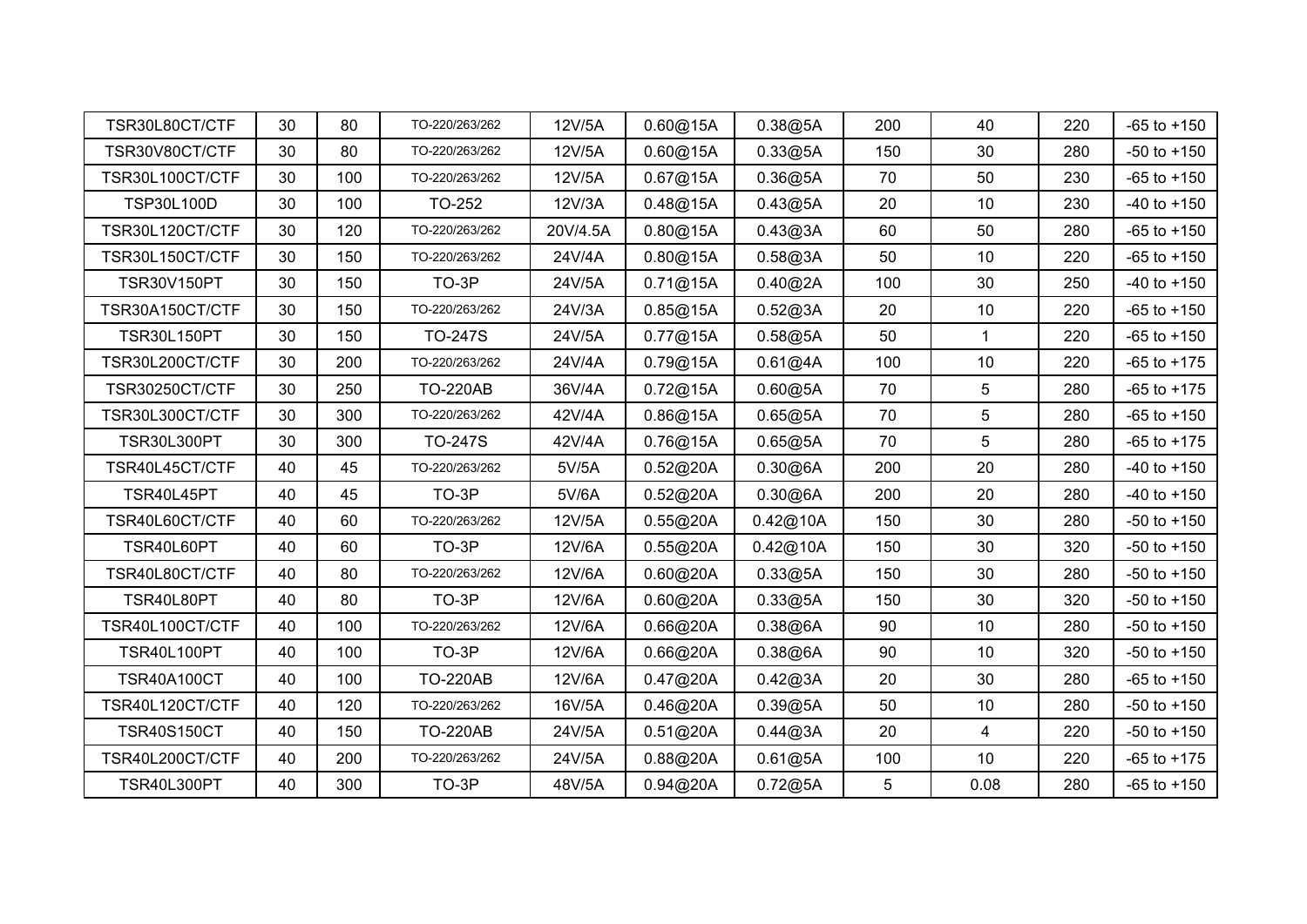| FSR60L45CT/CTF     | 60 | 45  | TO-220/263/262 | 5V/6A  | 0.51@30A | 0.26@3A  | 200 | 50 | 380 | $-65$ to $+150$ |
|--------------------|----|-----|----------------|--------|----------|----------|-----|----|-----|-----------------|
| TSR60L45PT         | 60 | 45  | TO-3P          | 5V/8A  | 0.51@30A | 0.26@3A  | 200 | 50 | 380 | $-65$ to $+150$ |
| TSR60L60CT/CTF     | 60 | 60  | TO-220/263/262 | 12V/7A | 0.45@30A | 0.41@10A | 30  |    | 280 | -50 to +150     |
| TSR60L60PT         | 60 | 60  | TO-3P          | 12V/8A | 0.45@30A | 0.41@10A | 30  |    | 280 | -50 to +150     |
| TSR60L100CT/CTF    | 60 | 100 | TO-220/263/262 | 12V/6A | 0.38@30A | 0.32@3A  | 40  | 10 | 380 | $-65$ to $+150$ |
| <b>TSR60L100PT</b> | 60 | 100 | TO-247S        | 12V/7A | 0.38@30A | 0.32@3A  | 40  | 10 | 380 | $-65$ to $+150$ |
| TSR60L120CT/CTF    | 60 | 120 | TO-220/263/262 | 15V/6A | 0.85@30A | 0.36@3A  | 80  | 50 | 380 | -65 to +150     |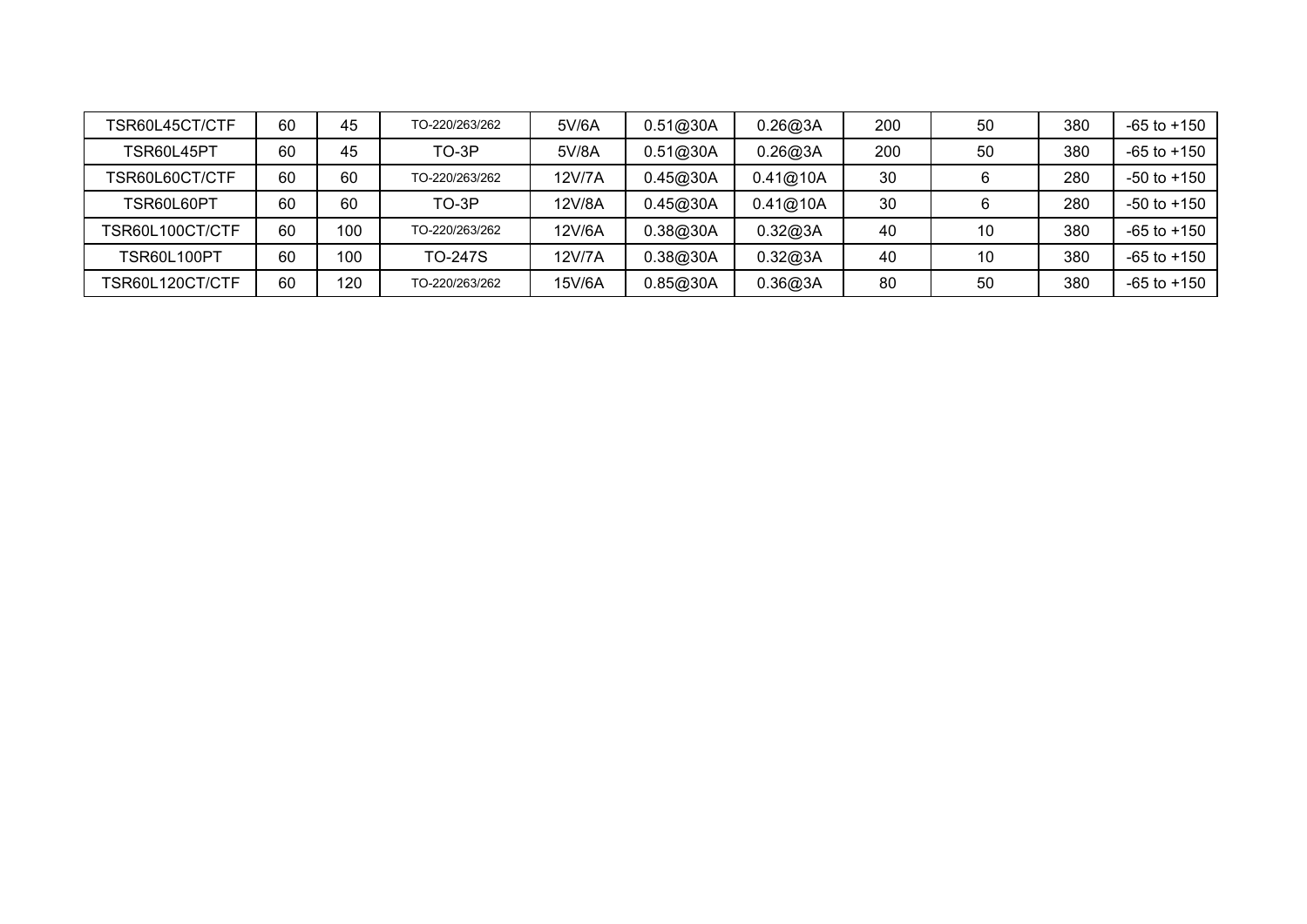|                  |                |         |            |             | 普通肖特基系列 |           |                    |            |         |                 |
|------------------|----------------|---------|------------|-------------|---------|-----------|--------------------|------------|---------|-----------------|
| <b>Type</b>      | <b>Current</b> | Voltage | Package    | Application | VF @25℃ | VF @125°C | $IR(uA)25^{\circ}$ | IR(mA)125℃ | IFSM(A) | Ti (°C)         |
| SS14-SMA         | $\mathbf{1}$   | 40      | <b>SMA</b> | 5V/0.2A     | 0.5@1A  | 0.42@1A   | 100                | 25         | 35      | $-40$ to $+150$ |
| SS16-SMA         | $\mathbf 1$    | 60      | <b>SMA</b> | 9V/0.2A     | 0.75@1A | 0.63@1A   | 100                | 25         | 35      | $-40$ to $+150$ |
| SS24-SMA         | $\overline{2}$ | 40      | <b>SMA</b> | 5V/0.3A     | 0.5@2A  | 0.40@2A   | 100                | 25         | 50      | $-40$ to $+150$ |
| SS24-SMB         | $\overline{2}$ | 40      | <b>SMB</b> | 5V/0.4A     | 0.5@2A  | 0.40@2A   | 100                | 25         | 50      | $-40$ to $+150$ |
| SS26-SMB         | $\overline{2}$ | 60      | <b>SMB</b> | 9V/0.4A     | 0.75@2A | 0.62@2A   | 100                | 25         | 50      | $-40$ to $+150$ |
| SR2100           | $\overline{2}$ | 100     | DO-15      | 12V/0.4A    | 0.7@2A  | 0.6@2A    | 100                | 25         | 50      | $-40$ to $+150$ |
| <b>SS210-SMA</b> | $\overline{2}$ | 100     | <b>SMA</b> | 12V/0.3A    | 0.85@2A | 0.71@2A   | 50                 | 25         | 50      | $-40$ to $+150$ |
| <b>SS210-SMB</b> | $\overline{2}$ | 100     | <b>SMB</b> | 12V/0.4A    | 0.85@2A | 0.71@2A   | 50                 | 25         | 50      | $-40$ to $+150$ |
| SS34-SMB         | 3              | 40      | <b>SMB</b> | 5V/0.65A    | 0.5@3A  | 0.4@3A    | 100                | 20         | 80      | $-40$ to $+150$ |
| SS34-SMC         | 3              | 40      | <b>SMC</b> | 5V/1A       | 0.5@3A  | 0.4@3A    | 100                | 20         | 80      | $-40$ to $+150$ |
| SS34-SMA         | 3              | 40      | <b>SMA</b> | 5V/0.4A     | 0.5@3A  | 0.4@3A    | 60                 | 20         | 55      | $-65$ to $+150$ |
| SS36-SMA         | 3              | 60      | <b>SMA</b> | 9V/0.5A     | 0.75@3A | 0.62@3A   | 100                | 20         | 80      | $-40$ to $+150$ |
| SS36-SMB         | 3              | 60      | <b>SMB</b> | 9V/0.65A    | 0.75@3A | 0.62@3A   | 100                | 20         | 80      | $-40$ to $+150$ |
| SS36-SMC         | 3              | 60      | <b>SMC</b> | 9V/0.75A    | 0.75@3A | 0.62@3A   | 100                | 20         | 80      | $-40$ to $+150$ |
| SR3100           | 3              | 100     | DO-201AD   | 12V/0.65A   | 0.85@3A | 0.71@3A   | 100                | 20         | 80      | $-40$ to $+150$ |
| <b>SS310-SMC</b> | 3              | 100     | <b>SMC</b> | 12V/0.75A   | 0.85@3A | 0.71@3A   | 80                 | 20         | 80      | $-40$ to $+150$ |
| <b>SS310-SMA</b> | 3              | 100     | <b>SMA</b> | 12V/0.5A    | 0.85@3A | 0.71@3A   | 80                 | 20         | 80      | $-40$ to $+150$ |
| <b>SS310-SMB</b> | 3              | 100     | <b>SMB</b> | 12V/0.65A   | 0.85@3A | 0.71@3A   | 80                 | 20         | 80      | $-40$ to $+150$ |
| <b>SR540</b>     | 5              | 40      | DO-201AD   | 5V/1A       | 0.55@5A | 0.41@5A   | 100                | 20         | 150     | $-40$ to $+150$ |
| SS54-SMA         | 5              | 40      | <b>SMA</b> | 5V/1A       | 0.55@5A | 0.41@5A   | 120                | 20         | 100     | $-40$ to $+150$ |
| SS54-SMB         | 5              | 40      | <b>SMB</b> | 5V/1.5A     | 0.55@5A | 0.41@5A   | 120                | 20         | 120     | $-40$ to $+150$ |
| SS54-SMC         | 5              | 40      | <b>SMC</b> | 5V/1.5A     | 0.55@5A | 0.41@5A   | 100                | 20         | 150     | $-40$ to $+150$ |
| <b>SR560</b>     | 5              | 60      | DO-201AD   | 9V/1A       | 0.7@5A  | 0.60@5A   | 100                | 20         | 150     | $-40$ to $+150$ |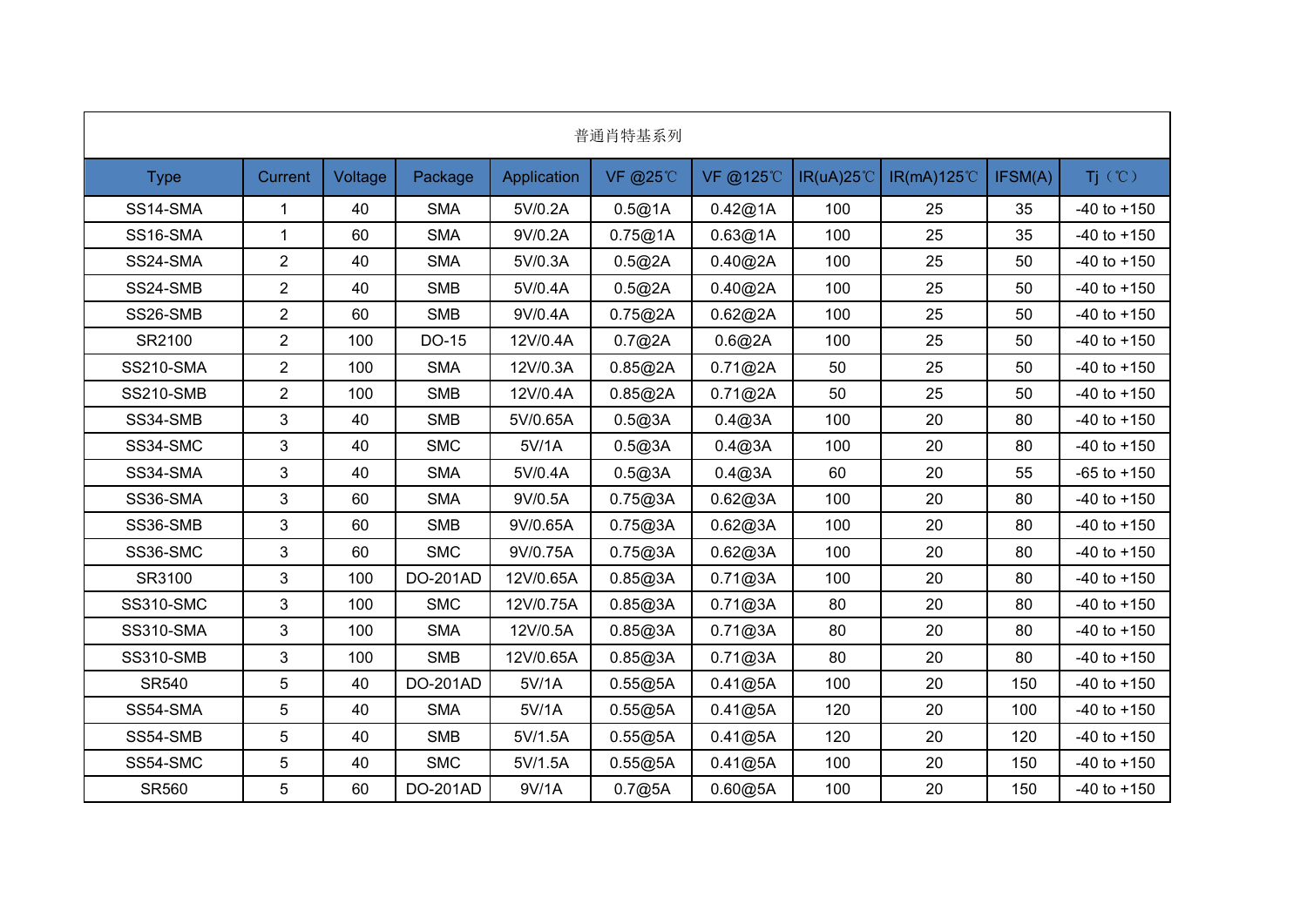| SS56-SMA           | 5               | 60  | <b>SMA</b>      | 9V/0.5A   | 0.75@5A  | 0.62@5A  | 120 | 20 | 100 | $-40$ to $+150$ |
|--------------------|-----------------|-----|-----------------|-----------|----------|----------|-----|----|-----|-----------------|
| SS56-SMB           | $5\phantom{.0}$ | 60  | <b>SMB</b>      | 9V/1A     | 0.75@5A  | 0.62@5A  | 120 | 20 | 120 | $-40$ to $+150$ |
| SS56-SMC           | $5\phantom{.0}$ | 60  | <b>SMC</b>      | 9V/1.5A   | 0.75@5A  | 0.62@5A  | 100 | 20 | 150 | $-40$ to $+150$ |
| SR5100             | $\sqrt{5}$      | 100 | DO-201AD        | 12V/1A    | 0.85@5A  | 0.72@5A  | 100 | 20 | 150 | $-40$ to $+150$ |
| <b>SS510-SMC</b>   | $\overline{5}$  | 100 | <b>SMC</b>      | 12V/1A    | 0.85@5A  | 0.72@5A  | 120 | 20 | 150 | $-40$ to $+150$ |
| <b>SS510-SMA</b>   | $\sqrt{5}$      | 100 | <b>SMA</b>      | 12V/0.5A  | 0.85@5A  | 0.72@5A  | 120 | 20 | 100 | $-40$ to $+150$ |
| <b>SS510-SMB</b>   | $\overline{5}$  | 100 | <b>SMB</b>      | 12V/0.65A | 0.85@5A  | 0.72@5A  | 120 | 20 | 150 | $-40$ to $+150$ |
| SR5150             | $5\phantom{.0}$ | 150 | DO-201AD        | 24V/1A    | 0.9@5A   | 0.8@5A   | 100 | 20 | 150 | $-40$ to $+150$ |
| <b>SS5150-SMB</b>  | $5\phantom{.0}$ | 150 | <b>SMB</b>      | 24V/0.65A | 0.95@5A  | 0.8@5A   | 120 | 20 | 120 | $-40$ to $+150$ |
| <b>SS5150-SMC</b>  | $5\phantom{.0}$ | 150 | <b>SMC</b>      | 24V/1A    | 0.95@5A  | 0.8@5A   | 100 | 20 | 150 | $-40$ to $+150$ |
| SR5200             | $\overline{5}$  | 200 | DO-201AD        | 30V/1A    | 0.93@5A  | 0.82@5A  | 100 | 20 | 150 | $-40$ to $+150$ |
| <b>SS5200-SMB</b>  | 5               | 200 | <b>SMB</b>      | 30V/0.5A  | 0.93@5A  | 0.82@5A  | 120 | 20 | 120 | $-40$ to $+150$ |
| <b>SS5200-SMC</b>  | 5               | 200 | <b>SMC</b>      | 30V/0.65A | 0.93@5A  | 0.82@5A  | 100 | 20 | 150 | $-40$ to $+150$ |
| <b>SS1040-SMC</b>  | 10              | 40  | <b>SMC</b>      | 5V/1.5A   | 0.62@10A | 0.52@10A | 20  | 20 | 80  | $-40$ to $+150$ |
| <b>MBR1045CT</b>   | 10              | 45  | <b>TO-220AB</b> | 5V/3A     | 0.46@5A  | 0.38@5A  | 15  | 20 | 150 | $-40$ to $+150$ |
| MBR1045CTF         | 10              | 45  | <b>TO-220F</b>  | 5V/3A     | 0.46@5A  | 0.38@5A  | 15  | 20 | 150 | $-40$ to $+150$ |
| MBR1045CTB         | 10              | 45  | TO-263          | 5V/3A     | 0.46@5A  | 0.38@5A  | 15  | 20 | 150 | $-40$ to $+150$ |
| <b>MBR1045D</b>    | 10              | 45  | TO-252          | 5V/2.4A   | 0.46@5A  | 0.38@5A  | 15  | 20 | 150 | $-40$ to $+150$ |
| SR1045             | 10              | 45  | DO-201AD        | 5V/2A     | 0.48@10A | 0.36@5A  | 20  | 20 | 100 | $-40$ to $+150$ |
| <b>MBR1060CT</b>   | 10              | 60  | <b>TO-220AB</b> | 9V/2A     | 0.54@5A  | 0.49@5A  | 20  | 10 | 120 | $-40$ to $+150$ |
| MBR1060CTF         | 10              | 60  | <b>TO-220F</b>  | 9V/2A     | 0.54@5A  | 0.49@5A  | 20  | 10 | 120 | $-40$ to $+150$ |
| <b>MBR1060CTB</b>  | 10              | 60  | TO-263          | 9V/2.5A   | 0.54@5A  | 0.49@5A  | 20  | 10 | 120 | $-40$ to $+150$ |
| <b>MBR1060D</b>    | 10              | 60  | TO-252          | 9V/2A     | 0.54@5A  | 0.49@5A  | 20  | 10 | 120 | $-40$ to $+150$ |
| SR1060             | 10              | 60  | DO-201AD        | 9V/2A     | 0.54@5A  | 0.49@5A  | 20  | 10 | 120 | $-40$ to $+150$ |
| <b>MBR10100CT</b>  | 10              | 100 | <b>TO-220AB</b> | 12V/2A    | 0.71@5A  | 0.58@5A  | 20  | 6  | 120 | $-40$ to $+150$ |
| <b>MBR10100CTF</b> | 10              | 100 | <b>TO-220F</b>  | 12V/2A    | 0.71@5A  | 0.58@5A  | 20  | 6  | 120 | $-40$ to $+150$ |
|                    |                 |     |                 |           |          |          |     |    |     |                 |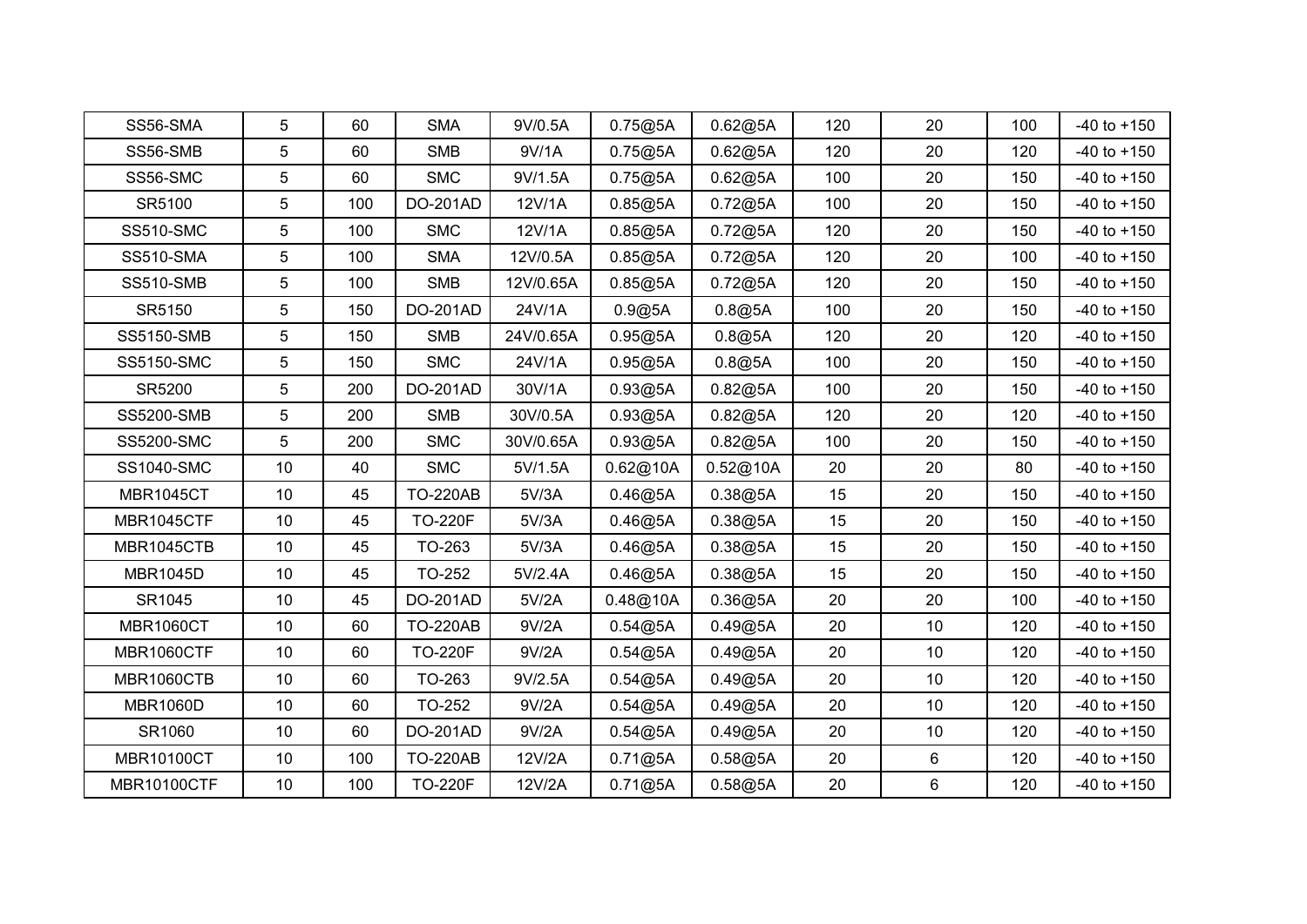| <b>MBR10100CTB</b> | 10              | 100 | TO-263          | 12V/3A   | 0.71@5A  | 0.58@5A  | 20 | 6               | 120 | $-40$ to $+150$ |
|--------------------|-----------------|-----|-----------------|----------|----------|----------|----|-----------------|-----|-----------------|
| MBR10100D          | 10 <sup>°</sup> | 100 | TO-252          | 12V/3A   | 0.71@5A  | 0.58@5A  | 20 | 6               | 120 | $-40$ to $+150$ |
| SR10100            | 10              | 100 | DO-201AD        | 12V/2A   | 0.71@5A  | 0.58@5A  | 20 | 6               | 100 | $-40$ to $+150$ |
| SS10100-SMC        | 10              | 100 | <b>SMC</b>      | 12V/1.5A | 0.75@10A | 0.62@5A  | 20 | 6               | 80  | $-40$ to $+150$ |
| <b>MBR10150CT</b>  | 10              | 150 | <b>TO-220AB</b> | 24V/2A   | 0.77@5A  | 0.64@5A  | 10 | 10              | 130 | $-40$ to $+150$ |
| <b>MBR10150CTF</b> | 10              | 150 | <b>TO-220F</b>  | 24V/2A   | 0.77@5A  | 0.64@5A  | 10 | $10$            | 130 | $-40$ to $+150$ |
| <b>MBR10150CTB</b> | 10              | 150 | TO-263          | 24V/2A   | 0.77@5A  | 0.64@5A  | 10 | 10              | 130 | $-40$ to $+150$ |
| MBR10150D          | 10 <sup>°</sup> | 150 | TO-252          | 24V/2A   | 0.77@5A  | 0.64@5A  | 10 | 10              | 130 | $-40$ to $+150$ |
| <b>MBR10200CT</b>  | 10 <sup>°</sup> | 200 | <b>TO-220AB</b> | 30V/2A   | 0.83@5A  | 0.71@5A  | 10 | 10              | 130 | $-40$ to $+150$ |
| <b>MBR10200CTF</b> | 10              | 200 | <b>TO-220F</b>  | 30V/2A   | 0.83@5A  | 0.71@5A  | 10 | 10              | 130 | $-40$ to $+150$ |
| MBR10200D          | 10              | 200 | TO-252          | 30V/2A   | 0.83@5A  | 0.71@5A  | 10 | 10              | 130 | $-40$ to $+150$ |
| <b>MBR1645CT</b>   | 16              | 45  | <b>TO-220AB</b> | 5V/3A    | 0.55@8A  | 0.43@8A  | 10 | 10              | 150 | $-40$ to $+150$ |
| MBR1645CTB         | 16              | 45  | TO-263          | 5V/3A    | 0.55@8A  | 0.43@8A  | 10 | 10              | 150 | $-40$ to $+150$ |
| <b>MBR1645D</b>    | 16              | 45  | TO-252          | 24V/3A   | 0.55@8A  | 0.43@8A  | 10 | 10              | 150 | $-40$ to $+150$ |
| <b>MBR16150CT</b>  | 16              | 150 | <b>TO-220AB</b> | 24V/3A   | 0.78@8A  | 0.62@8A  | 10 | 10              | 150 | $-40$ to $+150$ |
| <b>MBR16150CTF</b> | 16              | 150 | <b>TO-220F</b>  | 24V/3A   | 0.78@8A  | 0.62@8A  | 10 | 10              | 150 | $-40$ to $+150$ |
| <b>MBR2045CT</b>   | 20              | 45  | <b>TO-220AB</b> | 5V/4A    | 0.53@10A | 0.49@10A | 15 | 10              | 150 | $-40$ to $+125$ |
| MBR2045CTF         | 20              | 45  | <b>TO-220F</b>  | 5V/4A    | 0.53@10A | 0.49@10A | 15 | 10              | 150 | $-40$ to $+125$ |
| MBR2045CTB         | 20              | 45  | TO-263          | 5V/4A    | 0.53@10A | 0.49@10A | 15 | 10              | 150 | $-40$ to $+125$ |
| <b>MBR2045D</b>    | 20              | 45  | TO-252          | 5V/3A    | 0.53@10A | 0.49@10A | 15 | 10              | 150 | $-40$ to $+125$ |
| <b>MBR2060CT</b>   | 20              | 60  | <b>TO-220AB</b> | 9V/3A    | 0.61@10A | 0.56@10A | 15 | 10              | 150 | $-40$ to $+150$ |
| <b>MBR2060CTF</b>  | 20              | 60  | <b>TO-220F</b>  | 9V/3A    | 0.61@10A | 0.56@10A | 15 | 10 <sup>°</sup> | 150 | $-40$ to $+150$ |
| MBR2060CTB         | 20              | 60  | TO-263          | 9V/4A    | 0.61@10A | 0.56@10A | 15 | 10              | 150 | $-40$ to $+150$ |
| <b>MBR2060D</b>    | 20              | 60  | TO-252          | 9V/3A    | 0.61@10A | 0.56@10A | 15 | 10              | 150 | $-40$ to $+150$ |
| MBR20100CT         | 20              | 100 | <b>TO-220AB</b> | 12V/4A   | 0.77@10A | 0.63@10A | 15 | 10              | 150 | $-40$ to $+150$ |
| <b>MBR20100CTB</b> | 20              | 100 | TO-263          | 12V/4A   | 0.77@10A | 0.63@10A | 15 | 10              | 150 | $-40$ to $+150$ |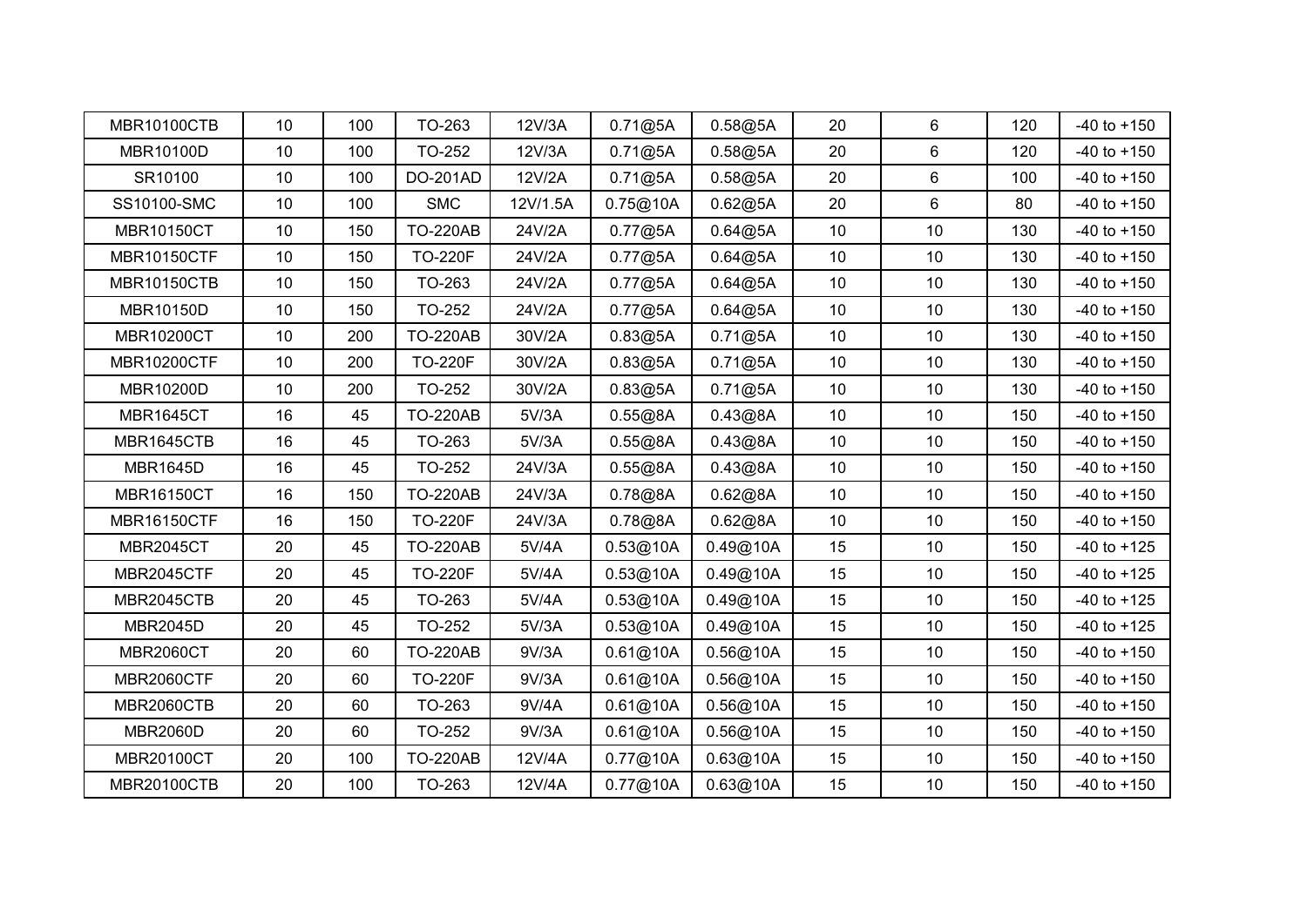| <b>MBR20100CTF</b>   | 20 | 100 | <b>TO-220F</b>  | 12V/4A | 0.77@10A | 0.63@10A | 15              | 10              | 150 | $-40$ to $+150$ |
|----------------------|----|-----|-----------------|--------|----------|----------|-----------------|-----------------|-----|-----------------|
| MBR20100D            | 20 | 100 | TO-252          | 12V/3A | 0.77@10A | 0.63@10A | 15              | 10              | 150 | $-40$ to $+150$ |
| MBR20100CTFL-S       | 20 | 100 | <b>TO-220F</b>  | 12V/3A | 0.45@10A | 0.38@2A  | 15              | 10              | 160 | $-40$ to $+150$ |
| <b>MBR20100CTL-S</b> | 20 | 100 | <b>TO-220AB</b> | 12V/3A | 0.45@10A | 0.38@2A  | 15              | 10              | 160 | $-40$ to $+150$ |
| <b>MBR20150CT</b>    | 20 | 150 | <b>TO-220AB</b> | 24V/4A | 0.83@10A | 0.65@10A | 15              | 10              | 150 | $-40$ to $+150$ |
| <b>MBR20150CTF</b>   | 20 | 150 | <b>TO-220F</b>  | 24V/4A | 0.83@10A | 0.65@10A | 15              | $10$            | 150 | $-40$ to $+150$ |
| <b>MBR20200CTF</b>   | 20 | 200 | <b>TO-220F</b>  | 30V/3A | 0.83@10A | 0.68@10A | 15              | 10              | 150 | $-40$ to $+150$ |
| MBR20200CTFL-S       | 20 | 200 | <b>TO-220F</b>  | 30V/3A | 0.65@10A | 0.58@2A  | 15              | 10              | 220 | $-40$ to $+150$ |
| <b>MBR20200CTL-S</b> | 20 | 200 | <b>TO-220AB</b> | 30V/3A | 0.65@10A | 0.58@2A  | 15              | 10              | 220 | $-40$ to $+150$ |
| MBR20200CT           | 20 | 200 | <b>TO-220AB</b> | 30V/3A | 0.83@10A | 0.68@10A | 15              | 10              | 150 | $-40$ to $+150$ |
| <b>MBR20200CTB</b>   | 20 | 200 | TO-263          | 30V/3A | 0.83@10A | 0.68@10A | 15              | 10              | 150 | $-40$ to $+150$ |
| MBR20200D            | 20 | 200 | TO-252          | 30V/3A | 0.83@10A | 0.68@10A | 15              | 10              | 150 | $-40$ to $+150$ |
| <b>MBR3045CT</b>     | 30 | 45  | <b>TO-220AB</b> | 5V/4A  | 0.54@15A | 0.51@15A | 5 <sup>5</sup>  | 10              | 200 | $-40$ to $+150$ |
| <b>MBR3045CTF</b>    | 30 | 45  | <b>TO-220F</b>  | 5V/4A  | 0.54@15A | 0.51@15A | $5\phantom{.0}$ | 10              | 200 | $-40$ to $+150$ |
| MBR3045CTB           | 30 | 45  | TO-263          | 5V/6A  | 0.54@15A | 0.51@15A | $5\phantom{.0}$ | 10              | 200 | $-40$ to $+150$ |
| MBR3045PT            | 30 | 45  | TO-247          | 5V/7A  | 0.54@15A | 0.51@15A | 5               | 10              | 200 | $-40$ to $+150$ |
| MBR3045PTS           | 30 | 45  | <b>TO-247S</b>  | 5V/7A  | 0.54@15A | 0.51@15A | 5 <sup>5</sup>  | 10              | 200 | $-40$ to $+150$ |
| <b>MBR3060CT</b>     | 30 | 60  | <b>TO-220AB</b> | 9V/5A  | 0.63@15A | 0.54@15A | 8               | 10              | 200 | $-40$ to $+150$ |
| MBR3060CTF           | 30 | 60  | <b>TO-220F</b>  | 9V/5A  | 0.63@15A | 0.54@15A | 8               | 10              | 200 | $-40$ to $+150$ |
| MBR3060PT            | 30 | 60  | TO-247          | 9V/6A  | 0.63@15A | 0.54@15A | 8               | 10              | 275 | $-40$ to $+150$ |
| <b>MBR30100CTF</b>   | 30 | 100 | <b>TO-220F</b>  | 12V/5A | 0.76@15A | 0.63@15A | 10              | 10              | 200 | $-40$ to $+150$ |
| MBR30100CTFL         | 30 | 100 | <b>TO-220F</b>  | 12V/5A | 0.76@15A | 0.63@15A | 10              | 10 <sup>°</sup> | 200 | $-40$ to $+150$ |
| MBR30100CT           | 30 | 100 | <b>TO-220AB</b> | 12V/5A | 0.76@15A | 0.63@15A | 10              | 10              | 200 | $-40$ to $+150$ |
| <b>MBR30100CTB</b>   | 30 | 100 | TO-263          | 12V/6A | 0.76@15A | 0.63@15A | 10              | 10              | 200 | $-40$ to $+150$ |
| MBR30100PT           | 30 | 100 | TO-247          | 12V/6A | 0.76@15A | 0.63@15A | 10              | 10              | 275 | $-40$ to $+150$ |
| <b>MBR30100PTS</b>   | 30 | 100 | <b>TO-247S</b>  | 12V/6A | 0.76@15A | 0.63@15A | 10              | 10              | 275 | $-40$ to $+150$ |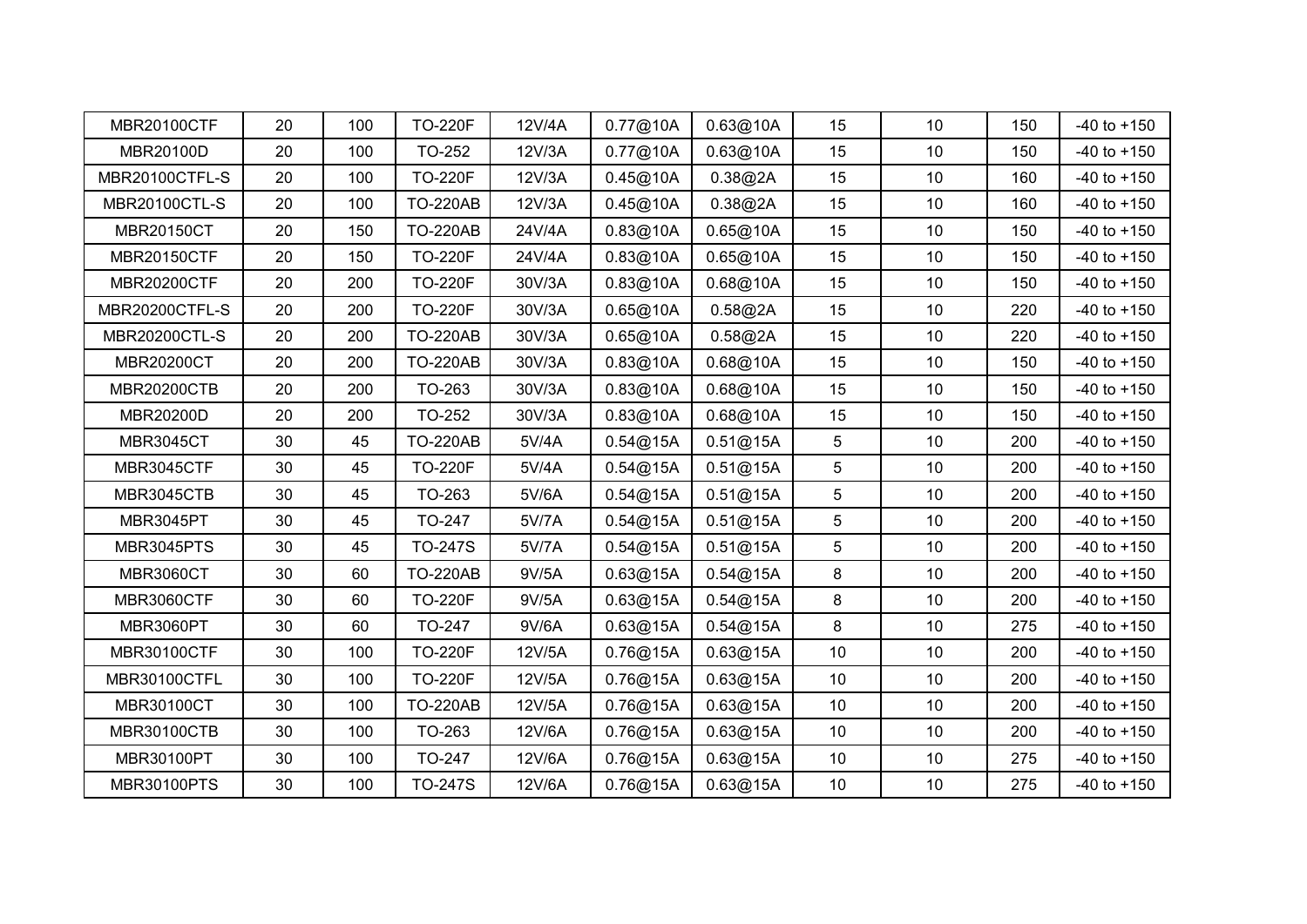| MBR30150CT           | 30 | 150 | <b>TO-220AB</b> | 24V/4A | 0.81@15A | 0.66@15A | 12 | 10              | 200 | $-40$ to $+150$ |
|----------------------|----|-----|-----------------|--------|----------|----------|----|-----------------|-----|-----------------|
| <b>MBR30150CTL-S</b> | 30 | 150 | <b>TO-220AB</b> | 24V/5A | 0.81@15A | 0.66@15A | 12 | 10              | 200 | $-40$ to $+150$ |
| MBR30150CTFL-S       | 30 | 150 | <b>TO-220F</b>  | 24V/5A | 0.81@15A | 0.66@15A | 12 | 10 <sup>°</sup> | 200 | $-40$ to $+150$ |
| <b>MBR30150CTF</b>   | 30 | 150 | <b>TO-220F</b>  | 24V/4A | 0.81@15A | 0.66@15A | 12 | 10              | 200 | $-40$ to $+150$ |
| MBR30150PT           | 30 | 150 | TO-247          | 24V/5A | 0.81@15A | 0.66@15A | 12 | 10              | 275 | $-40$ to $+150$ |
| MBR30200CT           | 30 | 200 | <b>TO-220AB</b> | 30V/4A | 0.85@15A | 0.69@15A | 15 | 10 <sup>°</sup> | 200 | $-40$ to $+150$ |
| MBT30200CTF          | 30 | 200 | <b>TO-220F</b>  | 30V/4A | 0.85@15A | 0.69@15A | 15 | 10              | 200 | $-40$ to $+150$ |
| <b>MBR30200CTB</b>   | 30 | 200 | TO-263          | 30V/4A | 0.85@15A | 0.69@15A | 15 | 10              | 200 | $-40$ to $+150$ |
| MBR30200PT           | 30 | 200 | TO-247          | 30V/4A | 0.85@15A | 0.69@15A | 15 | 10              | 275 | $-40$ to $+150$ |
| <b>MBR4060CT</b>     | 40 | 60  | <b>TO-220AB</b> | 9V/6A  | 0.7@20A  | 0.60@20A | 50 | 10 <sup>°</sup> | 200 | $-40$ to $+150$ |
| MBR4060CTF           | 40 | 60  | <b>TO-220F</b>  | 9V/6A  | 0.68@20A | 0.58@20A | 50 | 10              | 200 | $-40$ to $+150$ |
| MBR4060CTB           | 40 | 60  | TO-263          | 9V/6A  | 0.68@20A | 0.58@20A | 50 | 10              | 200 | $-40$ to $+150$ |
| MBR4060PT            | 40 | 60  | TO-247          | 9V/6A  | 0.68@20A | 0.58@20A | 50 | $10$            | 200 | $-40$ to $+150$ |
| MBR40100CT           | 40 | 100 | <b>TO-220AB</b> | 12V/6A | 0.79@20A | 0.65@20A | 50 | 10              | 200 | $-40$ to $+175$ |
| <b>MBR40100CTF</b>   | 40 | 100 | <b>TO-220F</b>  | 12V/6A | 0.79@20A | 0.65@20A | 50 | 10              | 200 | $-40$ to $+150$ |
| <b>MBR40100CTB</b>   | 40 | 100 | TO-263          | 12V/6A | 0.79@20A | 0.65@20A | 50 | 10              | 200 | $-40$ to $+150$ |
| MBR40100PT           | 40 | 100 | TO-247          | 12V/6A | 0.79@20A | 0.65@20A | 50 | 10 <sup>°</sup> | 200 | $-40$ to $+150$ |
| <b>MBR40100PTS</b>   | 40 | 100 | <b>TO-247S</b>  | 12V/6A | 0.79@20A | 0.65@20A | 50 | 10 <sup>°</sup> | 200 | $-40$ to $+150$ |
| MBR40150CT           | 40 | 150 | <b>TO-220AB</b> | 24V/5A | 0.82@20A | 0.71@20A | 50 | 12              | 200 | $-40$ to $+150$ |
| <b>MBR40150CTF</b>   | 40 | 150 | <b>TO-220F</b>  | 24V/5A | 0.82@20A | 0.71@20A | 50 | 12              | 200 | $-40$ to $+150$ |
| <b>MBR40150CTB</b>   | 40 | 150 | TO-263          | 24V/5A | 0.82@20A | 0.71@20A | 50 | 12              | 200 | $-40$ to $+150$ |
| MBR40150PT           | 40 | 150 | TO-247          | 30V/5A | 0.82@20A | 0.71@20A | 50 | 12              | 200 | $-40$ to $+150$ |
| <b>MBR40200PTS</b>   | 40 | 200 | <b>TO-247S</b>  | 30V/5A | 0.84@20A | 0.72@20A | 50 | 15              | 200 | $-40$ to $+175$ |
| MBR40200CT           | 40 | 200 | <b>TO-220AB</b> | 30V/4A | 0.84@20A | 0.72@20A | 50 | 15              | 200 | $-40$ to $+175$ |
| <b>MBR40200CTF</b>   | 40 | 200 | <b>TO-220AB</b> | 30V/4A | 0.84@20A | 0.72@20A | 50 | 15              | 200 | $-40$ to $+150$ |
| <b>MBR40200CTB</b>   | 40 | 200 | TO-263          | 30V/4A | 0.84@20A | 0.72@20A | 50 | 15              | 200 | $-40$ to $+150$ |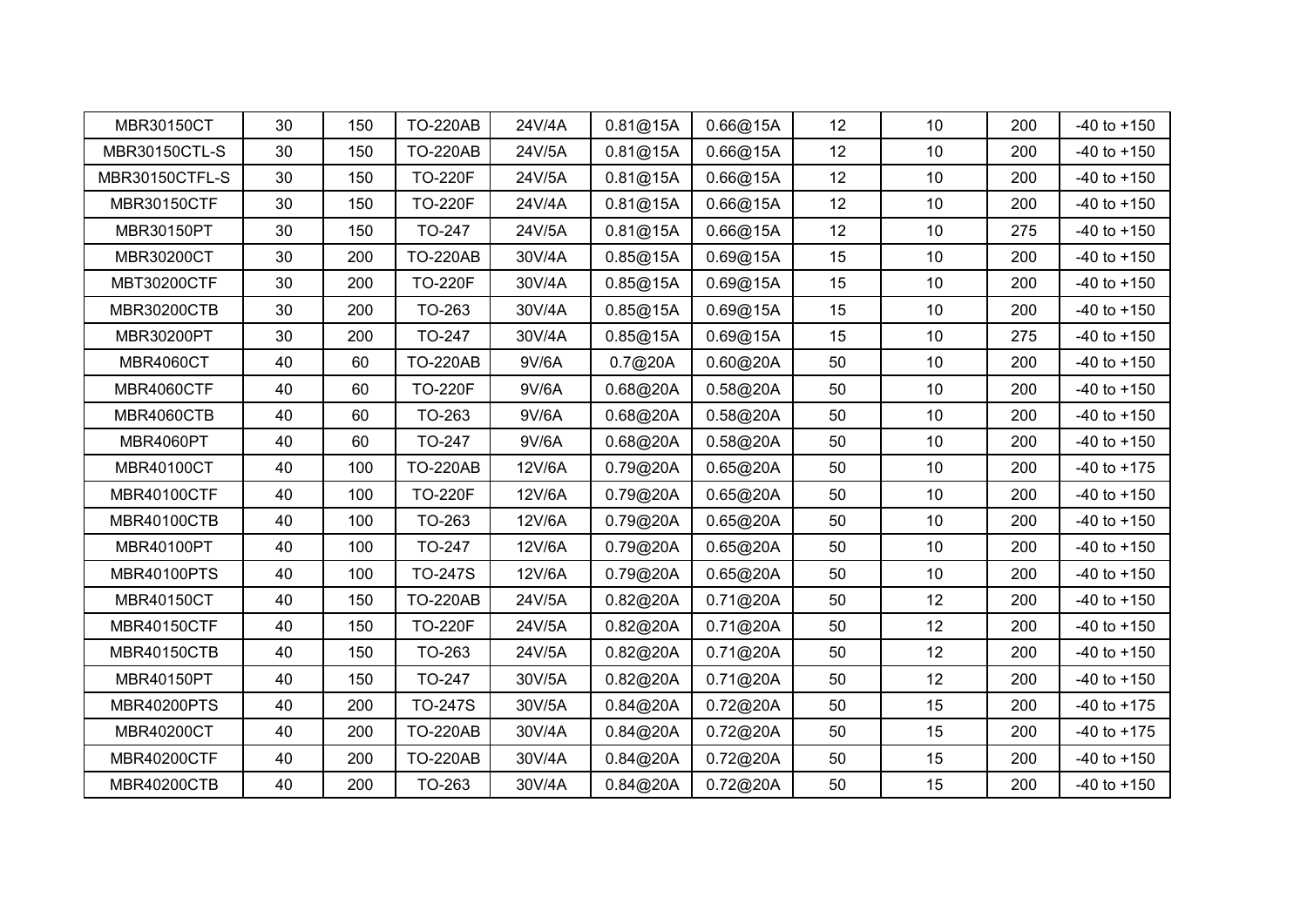| MBR40200PT        | 40 | 200 | TO-247         | 30V/5A | 0.84@20A | 0.72@20A | 50 | 15 | 200 | $-40$ to $+150$ |
|-------------------|----|-----|----------------|--------|----------|----------|----|----|-----|-----------------|
| MBR6045PTS        | 60 | 45  | <b>TO-247S</b> | 5V/7A  | 0.56@30A | 0.48@30A | 12 | 10 | 450 | $-40$ to $+150$ |
| MBR6060PT         | 60 | 60  | TO-247         | 9V/6A  | 0.68@30A | 0.55@30A | 12 | 10 | 450 | $-40$ to $+150$ |
| <b>MBR60100PT</b> | 60 | 100 | TO-247         | 12V/6A | 0.78@30A | 0.65@30A | 12 | 10 | 450 | $-40$ to $+150$ |
| MBR60150PT        | 60 | 150 | TO-247         | 24V/6A | 0.82@30A | 0.72@30A | 12 | 10 | 450 | $-40$ to $+150$ |
| MBR60200PT        | 60 | 200 | TO-247         | 30V/6A | 0.85@30A | 0.73@30A | 12 | 10 | 450 | $-40$ to $+150$ |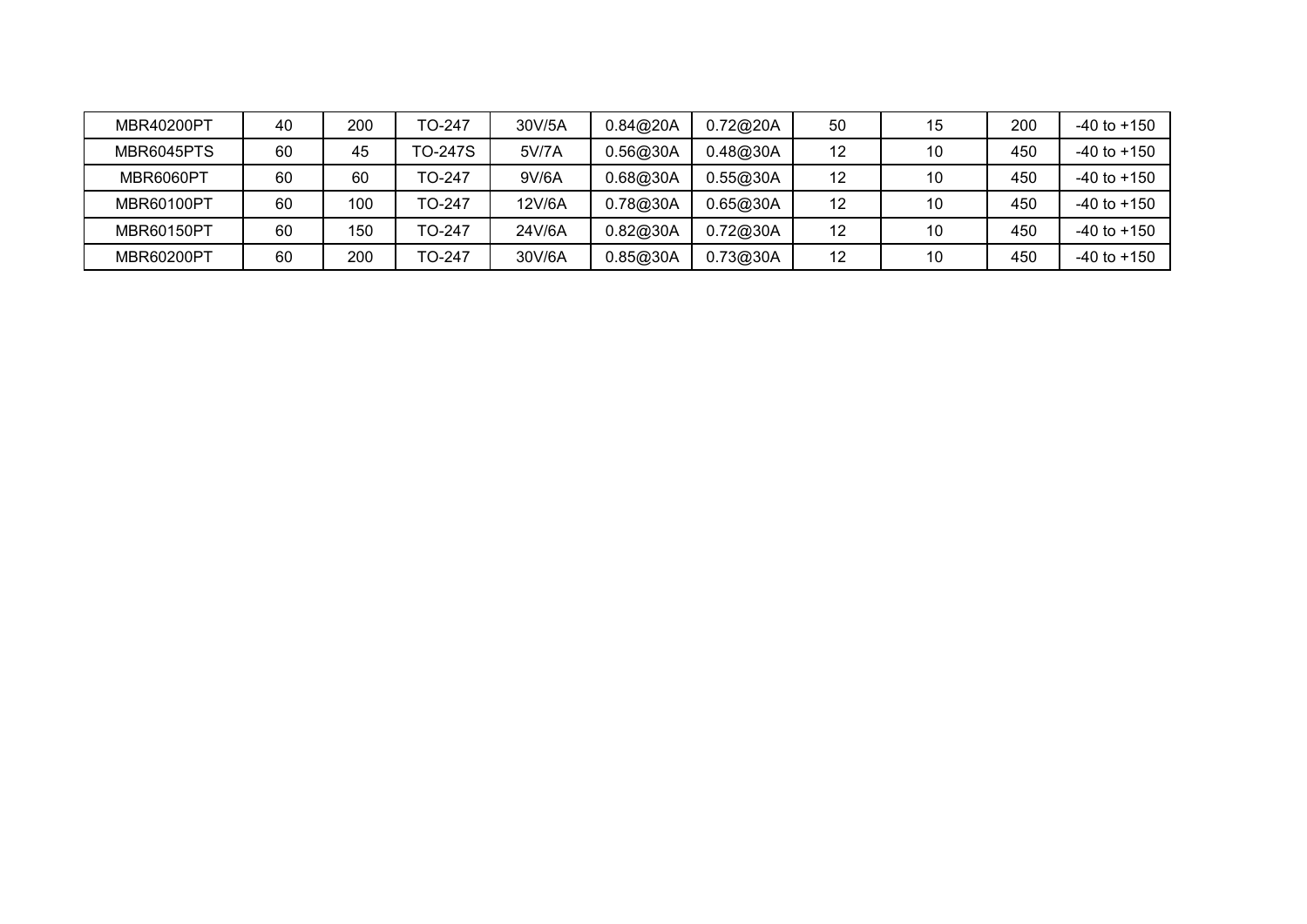|          |                |         |            |             | 肖特基桥系列  |            |     |                                            |         |                 |
|----------|----------------|---------|------------|-------------|---------|------------|-----|--------------------------------------------|---------|-----------------|
| Type     | Current        | Voltage | Package    | Application | VF @25℃ | VF @125°C  |     | IR(uA) $25^{\circ}$   IR(mA) $125^{\circ}$ | IFSM(A) | $Tj$ (°C)       |
| KMB14F   |                | 40      | <b>MBF</b> | 肖特基桥        | 0.55@1A | 0.45@1A    | 0.3 | 0.01                                       | 30      | $-55$ to $+125$ |
| KMB16F   |                | 60      | <b>MBF</b> | 肖特基桥        | 0.7@1A  | 0.62@1A    | 0.5 | 0.02                                       | 30      | $-55$ to $+125$ |
| KMB110F  |                | 100     | <b>MBF</b> | 肖特基桥        | 0.85@1A | 0.75@1A    | 0.2 | 0.01                                       | 30      | $-55$ to $+125$ |
| KMB24F   | $\overline{2}$ | 40      | <b>MBF</b> | 肖特基桥        | 0.45@2A | 0.35@2A    | 100 | 10                                         | 50      | $-40$ to $+150$ |
| KMB26F   | $\overline{2}$ | 60      | <b>MBF</b> | 肖特基桥        | 0.7@2A  | 0.62@2A    | 0.5 | 0.01                                       | 50      | $-55$ to $+150$ |
| KMB210F  | $\overline{2}$ | 100     | <b>MBF</b> | 肖特基桥        | 0.85@2A | 0.85@2A    | 0.5 | 0.02                                       | 50      | $-55$ to $+125$ |
| KMSB56LA | $\sqrt{5}$     | 60      | <b>MSB</b> | 肖特基桥        | 0.44@5A | 0.25@1A    | 200 | 50                                         | 80      | $-40$ to $+150$ |
| KDBF510  | 5              | 100     | <b>DBF</b> | 肖特基桥        | 0.65@5A | 0.36@1.25A | 200 | 15                                         | 80      | $-40$ to $+150$ |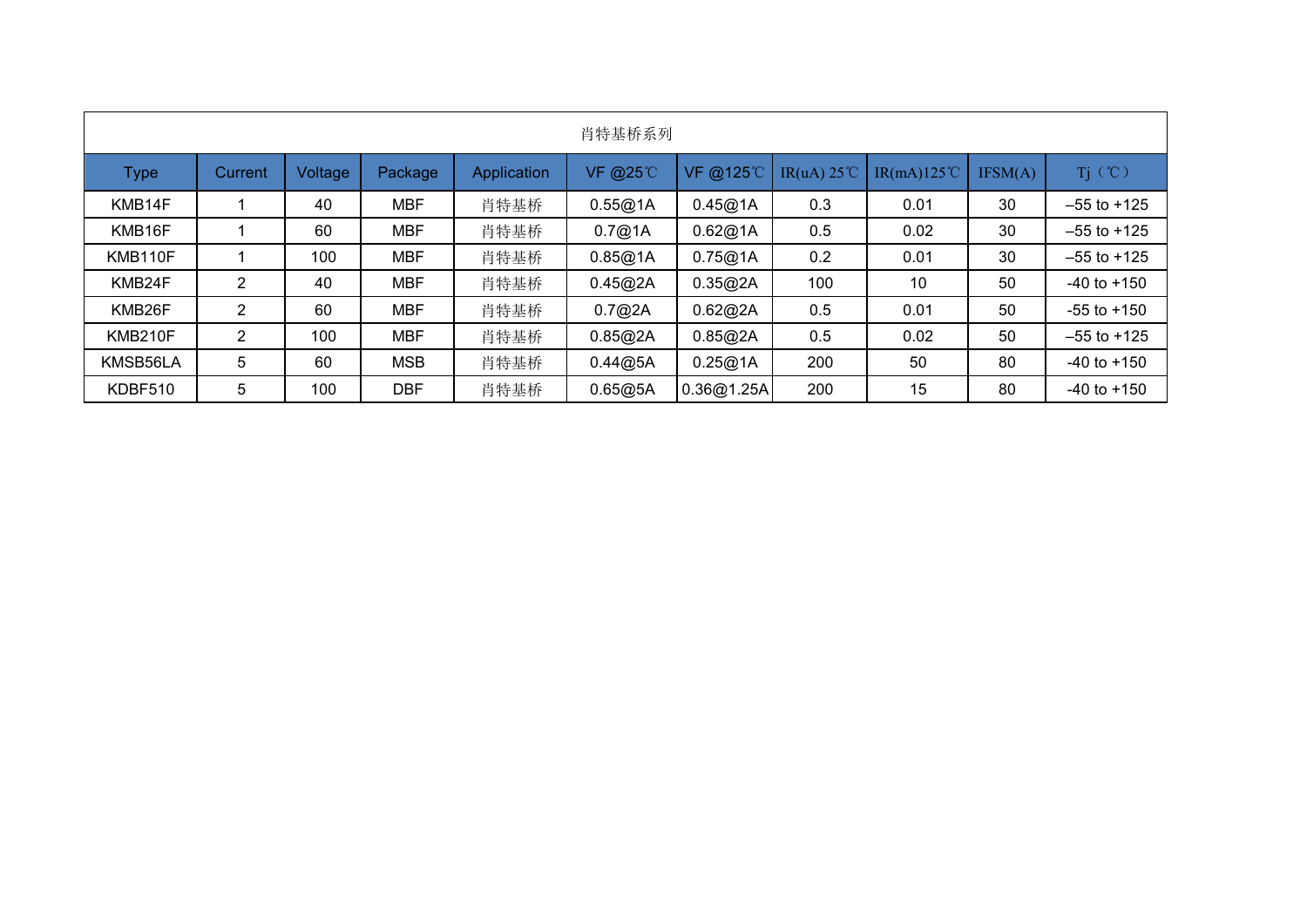|                 | 软恢复桥系列         |                 |                  |             |           |                    |            |                 |  |  |  |  |
|-----------------|----------------|-----------------|------------------|-------------|-----------|--------------------|------------|-----------------|--|--|--|--|
| <b>Type</b>     |                | Current Voltage | Package          | Application | VF @25°C  | $IR(uA)25^{\circ}$ | IR(mA)125℃ | $Tj$ $(°C)$     |  |  |  |  |
| WR8M            | 0.8            | 1000            | <b>NBS</b>       | 改善EMI, 超小   | 1.1@0.4A  | 5                  | 0.1        | $-55$ to $+175$ |  |  |  |  |
| WRMB10M         | $\mathbf{1}$   | 800             | <b>MBF</b>       | 改善EMI       | 1.0@0.5A  | 5                  | 0.1        | $-55$ to $+175$ |  |  |  |  |
| WRUM10M         | $\mathbf{1}$   | 1000            | <b>UMB</b>       | 改善EMI       | 1.0@0.5A  | 5                  | 0.1        | $-55$ to $+175$ |  |  |  |  |
| WRABS10M        | $\mathbf 1$    | 1000            | <b>ABS</b>       | 改善EMI       | 1.0@0.5A  | 5                  | 0.1        | $-55$ to $+175$ |  |  |  |  |
| WRABS10MG       |                | 1000            | <b>ABS</b>       | 改善EMI,高浪涌   | 1.0@0.5A  | 5                  | 0.1        | $-55$ to $+175$ |  |  |  |  |
| WRABS15M        | 1.5            | 1000            | <b>ABS</b>       | 改善EMI       | 1.0@0.75A | 5                  | 0.1        | $-55$ to $+175$ |  |  |  |  |
| WRABS20M        | $\overline{2}$ | 1000            | <b>ABS</b>       | 改善EMI       | 1.0@1A    | 5                  | 0.1        | $-55$ to $+175$ |  |  |  |  |
| WRGBP210        | $\overline{2}$ | 1000            | <b>GBP</b>       | 改善EMI       | 1.0@1A    | 5                  | 0.1        | $-55$ to $+175$ |  |  |  |  |
| WRABS20MG       | $\overline{2}$ | 1000            | <b>ABF</b>       | 改善EMI,高浪涌   | 1.0@1A    | $5\phantom{.0}$    | 0.1        | $-55$ to $+175$ |  |  |  |  |
| WRABS20MF       | $\overline{2}$ | 1000            | <b>ABF</b>       | 改善EMI       | 1.0@1A    | 5                  | 0.1        | $-55$ to $+175$ |  |  |  |  |
| WRMSB25M        | 2.5            | 1000            | <b>MSB</b>       | 改善EMI       | 1.0@1.25A | 5                  | 0.1        | $-55$ to $+175$ |  |  |  |  |
| WRMSB25MG       | 2.5            | 1000            | <b>MSB</b>       | 改善EMI,高浪涌   | 1.0@1.25A | $5\phantom{.0}$    | 0.1        | $-55$ to $+175$ |  |  |  |  |
| WRMSB30M        | 3              | 1000            | <b>MSB</b>       | 改善EMI       | 1.0@1.5A  | 5                  | 0.1        | $-55$ to $+175$ |  |  |  |  |
| WRMSB30MG       | 3 <sup>1</sup> | 1000            | <b>MSB</b>       | 改善EMI,高浪涌   | 0.86@1.5A | 5                  | 0.1        | $-55$ to $+175$ |  |  |  |  |
| WRGBP408        | 4              | 800             | <b>GBP</b>       | 改善EMI       | 1.0@2A    | 5                  | 0.1        | $-55$ to $+175$ |  |  |  |  |
| WRGBP410        | $\overline{4}$ | 1000            | <b>GBP</b>       | 改善EMI       | 1.0@2A    | $5\phantom{.0}$    | 0.1        | $-55$ to $+175$ |  |  |  |  |
| WRGBU410        | $\overline{4}$ | 1000            | <b>GBU</b>       | 改善EMI       | 1.0@2A    | $5\phantom{.0}$    | 0.1        | $-55$ to $+175$ |  |  |  |  |
| WRKBJ410        | $\overline{4}$ | 1000            | <b>KBJ</b>       | 改善EMI       | 1.0@2A    | 5                  | 0.1        | $-55$ to $+175$ |  |  |  |  |
| WRGBL410        | $\overline{4}$ | 1000            | <b>GBL</b>       | 改善EMI       | 1.0@2A    | 5                  | 0.1        | $-55$ to $+175$ |  |  |  |  |
| WRMSB40M        | $\overline{4}$ | 1000            | <b>MSB</b>       | 改善EMI       | 1.0@2A    | 5                  | 0.1        | $-55$ to $+175$ |  |  |  |  |
| WRLSB40M        | $\overline{4}$ | 1000            | <b>LSB</b>       | 改善EMI       | 1.0@2A    | $5\phantom{.0}$    | 0.1        | $-55$ to $+175$ |  |  |  |  |
| <b>WRD3K410</b> | 4              | 1000            | D <sub>3</sub> K | 改善EMI       | 1.0@2A    | $5\phantom{.0}$    | 0.1        | $-55$ to $+175$ |  |  |  |  |
| WRRBU410        | 4              | 1000            | <b>RBU</b>       | 改善EMI       | 1.0@2A    | 5                  | 0.1        | $-55$ to $+175$ |  |  |  |  |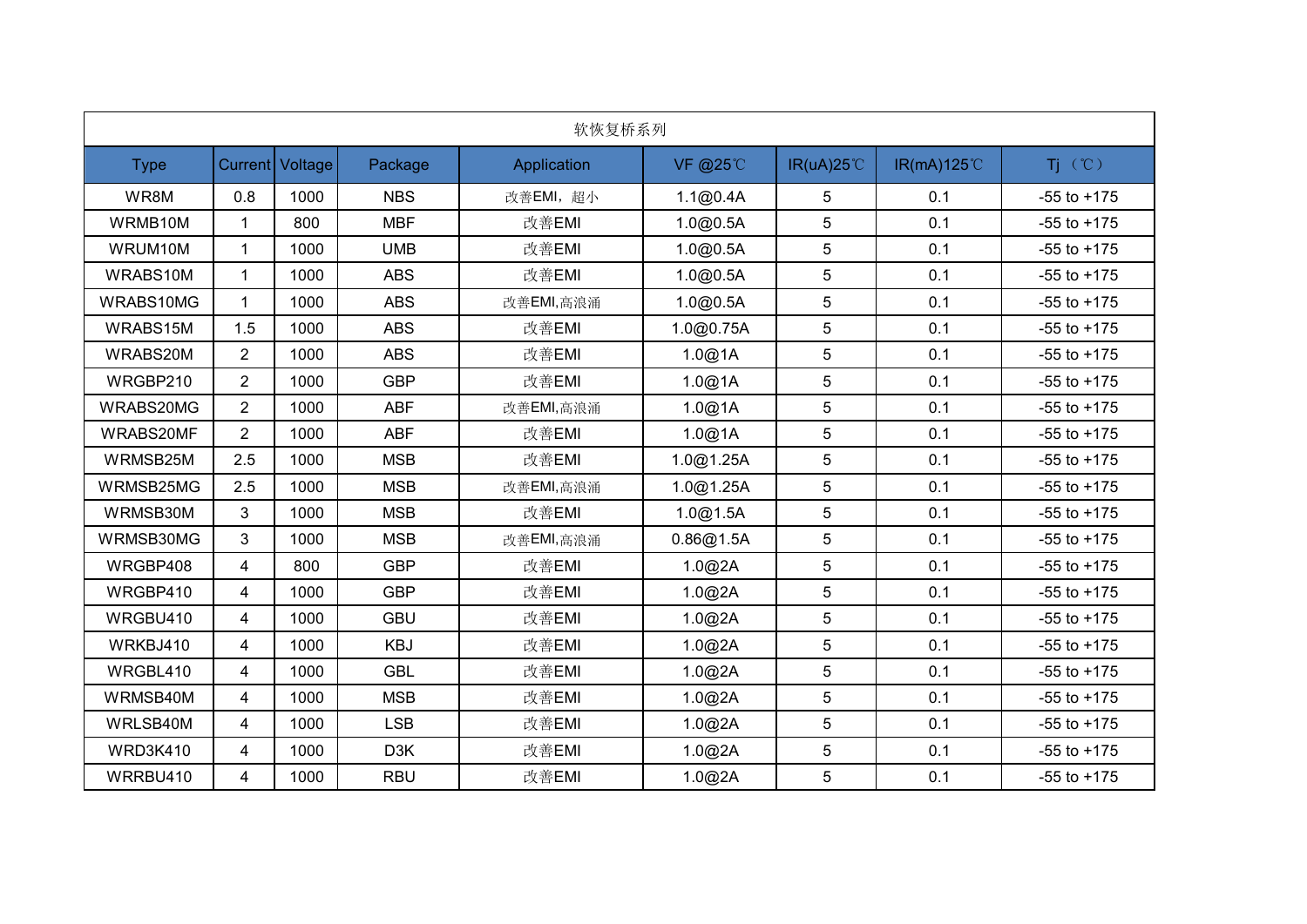| WRGBU610        | 6               | 1000 | <b>GBU</b>       | 改善EMI | 1.0@3A   | 5 | 0.1 | $-55$ to $+175$ |
|-----------------|-----------------|------|------------------|-------|----------|---|-----|-----------------|
| WRLSB60M        | 6               | 1000 | <b>LSB</b>       | 改善EMI | 1.0@3A   | 5 | 0.1 | $-55$ to $+175$ |
| WRMSB60M        | 6               | 1000 | <b>MSB</b>       | 改善EMI | 1.0@3A   | 5 | 0.1 | $-55$ to $+175$ |
| WRD3K610        | 6               | 1000 | D3K              | 改善EMI | 1.0@3A   | 5 | 0.1 | $-55$ to $+175$ |
| WRGBU810        | 8               | 1000 | <b>GBU</b>       | 改善EMI | 1.0@4A   | 5 | 0.1 | $-55$ to $+175$ |
| WRLSB80M        | 8               | 1000 | <b>LSB</b>       | 改善EMI | 1.0@4A   | 5 | 0.1 | $-55$ to $+175$ |
| WRGBP810        | 8               | 1000 | <b>GBP</b>       | 改善EMI | 1.2@4A   | 5 | 0.1 | $-55$ to $+175$ |
| <b>WRD3K810</b> | 8               | 1000 | D <sub>3</sub> K | 改善EMI | 1.0@4A   | 5 | 0.1 | $-55$ to $+175$ |
| WRRBU810        | 8               | 1000 | <b>RBU</b>       | 改善EMI | 1.0@4A   | 5 | 0.1 | $-55$ to $+175$ |
| WRKBJ1080       | 10 <sup>°</sup> | 800  | KBJ              | 改善EMI | 1.0@5A   | 5 | 0.1 | $-55$ to $+175$ |
| WRGBU1010       | 10              | 1000 | <b>GBU</b>       | 改善EMI | 1.0@5A   | 5 | 0.1 | $-55$ to $+175$ |
| WRGBU1510       | 15              | 1000 | <b>GBU</b>       | 改善EMI | 1.0@7.5A | 5 | 0.1 | $-55$ to $+175$ |
| WRRBU1510       | 15              | 1000 | <b>RBU</b>       | 改善EMI | .0@7.5A  | 5 | 0.1 | $-55$ to $+175$ |
| WRKBJ1510       | 15              | 1000 | <b>KBJ</b>       | 改善EMI | 1.0@7.5A | 5 | 0.1 | $-55$ to $+175$ |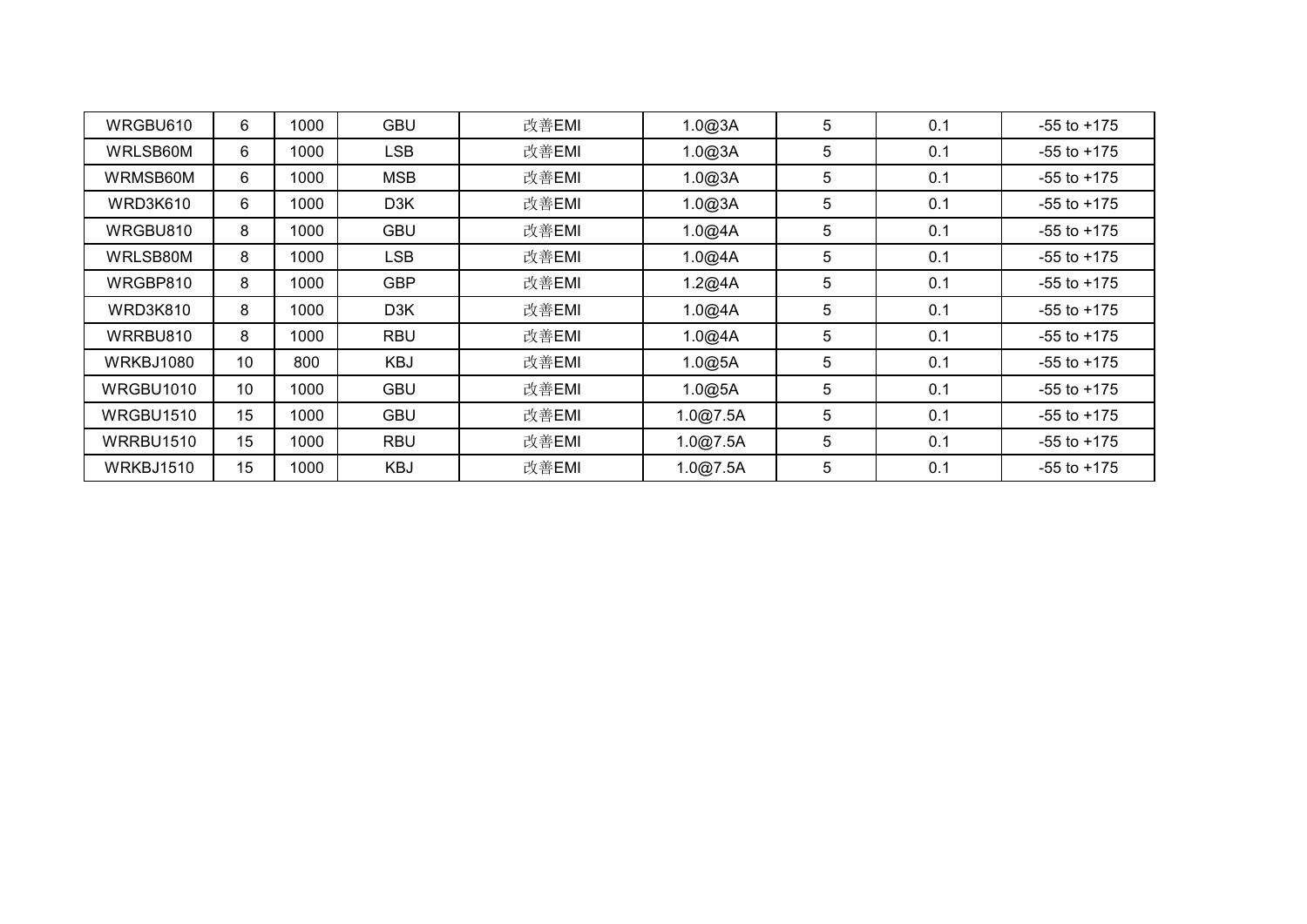|               |                |         |                  |             | 普通桥堆系列    |                      |                   |         |                                |
|---------------|----------------|---------|------------------|-------------|-----------|----------------------|-------------------|---------|--------------------------------|
| <b>Type</b>   | Current        | Voltage | Package          | Application | VF @25℃   | $IR(uA)25^{\circ}$ C | <b>IR(mA)125℃</b> | IFSM(A) | $(C^{\circ}\mathbb{C})$<br>Tj. |
| ABS10M        | $\mathbf{1}$   | 1000    | <b>ABS</b>       | 普通桥堆        | 1.0@1A    | $\sqrt{5}$           | 0.04              | 35      | $-55$ to $+175$                |
| <b>DB107</b>  | $\mathbf{1}$   | 700     | DB               | 普通桥堆        | 1.1@1A    | 5                    | 0.04              | 35      | $-55$ to $+175$                |
| <b>DB107S</b> | 1              | 700     | <b>DBS</b>       | 普通桥堆        | 1.1@1A    | $\sqrt{5}$           | 0.04              | 35      | $-55$ to $+175$                |
| MB10F         | 1              | 1000    | <b>MBF</b>       | 普通桥堆        | 1.1@1A    | 0.3                  | 0.12              | 30      | $-55$ to $+125$                |
| <b>MB10S</b>  | $\mathbf{1}$   | 1000    | <b>MBS</b>       | 普通桥堆        | 1.0@1A    | $\sqrt{5}$           | 0.04              | 35      | $-55$ to $+175$                |
| <b>GBL206</b> | $\overline{2}$ | 600     | <b>GBL</b>       | 普通桥堆        | 1.0@2A    | $\mathbf{1}$         | 0.5               | 90      | $-55$ to $+175$                |
| <b>KBP206</b> | $\overline{a}$ | 600     | <b>KBP</b>       | 普通桥堆        | 1.1@2A    | $\sqrt{5}$           | 0.5               | 50      | $-55$ to $+175$                |
| <b>DB207</b>  | $\overline{2}$ | 700     | DB               | 普通桥堆        | 1.5@2A    | $\sqrt{5}$           | 0.5               | 60      | $-55$ to $+150$                |
| <b>DB207S</b> | $\overline{2}$ | 700     | <b>DBS</b>       | 普通桥堆        | 1.1@2A    | 5                    | 0.5               | 60      | $-55$ to $+150$                |
| <b>DB207F</b> | $\overline{2}$ | 700     | <b>DBF</b>       | 普通桥堆        | 1.1@2A    | $\sqrt{5}$           | 0.5               | 50      | $-55$ to $+175$                |
| ABS20MG       | $\overline{2}$ | 1000    | <b>ABS</b>       | 普通桥堆        | 1.1@2A    | $\sqrt{5}$           | 0.1               | 70      | $-55$ to $+175$                |
| ABS20M        | $\overline{2}$ | 1000    | <b>ABS</b>       | 普通桥堆        | 1.1@2A    | $\sqrt{5}$           | 0.1               | 50      | $-55$ to $+175$                |
| GBP210        | $\overline{2}$ | 1000    | <b>GBP</b>       | 普通桥堆        | 1.1@2A    | 5                    | 0.5               | 50      | $-55$ to $+150$                |
| D3K210-50     | $\overline{2}$ | 1000    | D <sub>2</sub> K | 普通桥堆        | 1.1@2A    | 10                   | 0.5               | 50      | $-55$ to $+175$                |
| D3K210-60     | $\overline{2}$ | 1000    | D <sub>2</sub> K | 普通桥堆        | 1.1@2A    | 10                   | 0.5               | 50      | $-55$ to $+175$                |
| GBP307        | 3              | 700     | <b>GBP</b>       | 普通桥堆        | 1.1@3A    | $\sqrt{5}$           | 0.5               | 80      | $-55$ to $+175$                |
| <b>KBP310</b> | 3              | 1000    | <b>KBP</b>       | 普通桥堆        | 1.0@1.5A  | $\sqrt{5}$           | 0.1               | 80      | $-55$ to $+150$                |
| MSB30M        | 3              | 1000    | <b>MSB</b>       | 普通桥堆        | 1.0@1.5A  | 5                    | 0.1               | 80      | $-55$ to $+150$                |
| GBP310        | 3              | 1000    | <b>GBP</b>       | 普通桥堆        | 1.05@1.5A | $\sqrt{5}$           | 0.5               | 120     | $-55$ to $+150$                |
| D3K310        | 3              | 1000    | D4K              | 普通桥堆        | 1.1@3A    | $\sqrt{5}$           | 0.5               | 80      | $-55$ to $+175$                |
| GBL310        | 3              | 1000    | <b>GBL</b>       | 普通桥堆        | 1.1@3A    | 10                   | 0.5               | 90      | $-55$ to $+175$                |
| <b>GBU310</b> | 3              | 1000    | <b>GBU</b>       | 普通桥堆        | 1.1@3A    | $\sqrt{5}$           | 0.5               | 80      | $-55$ to $+175$                |
| <b>KBJ406</b> | 4              | 600     | <b>KBJ</b>       | 普通桥堆        | 1.0@4A    | 1                    | 0.5               | 135     | $-55$ to $+175$                |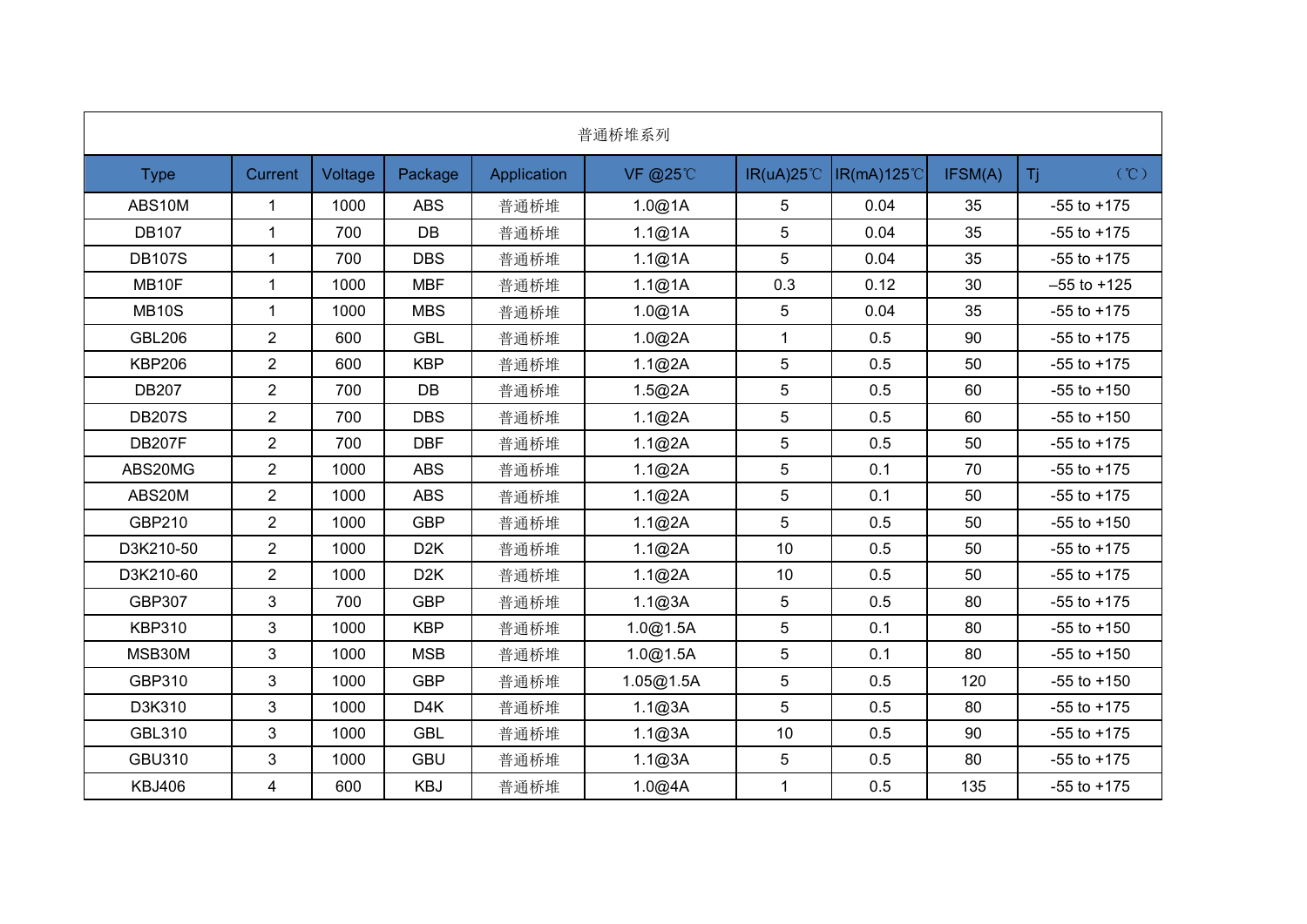| <b>GBL</b><br><b>GBL406</b><br>$\overline{4}$<br>普通桥堆<br>600   | 1.0@4A  | $\mathbf{1}$    | 0.5 | 135 | $-55$ to $+175$ |
|----------------------------------------------------------------|---------|-----------------|-----|-----|-----------------|
| D3K410<br>4<br>1000<br>D6K<br>普通桥堆                             | 1.1@4A  | 5               | 0.5 | 120 | $-55$ to $+175$ |
| <b>GBL410G</b><br><b>GBL</b><br>$\overline{4}$<br>1000<br>普通桥堆 | 1.15@4A | 5               | 0.5 | 160 | $-55$ to $+150$ |
| GBP410<br><b>GBP</b><br>4<br>1000<br>普通桥堆                      | 1.15@4A | 5               | 0.5 | 120 | $-55$ to $+150$ |
| $\overline{4}$<br><b>GBU</b><br>GBU410<br>1000<br>普通桥堆         | 1.15@4A | 5               | 0.5 | 120 | $-55$ to $+150$ |
| GBP410-S短脚<br>$\overline{4}$<br><b>GBP</b><br>1000<br>普通桥堆     | 1.15@4A | 10              | 0.5 | 100 | $-55$ to $+175$ |
| LSB40M<br>$\overline{4}$<br><b>LSB</b><br>1000<br>普通桥堆         | 1.15@4A | 10 <sup>°</sup> | 0.1 | 100 | $-55$ to $+175$ |
| 5<br>LSB50M<br>1000<br><b>LSB</b><br>普通桥堆                      | 1.1@5A  | 5               | 0.1 | 180 | $-55$ to $+150$ |
| 6<br>KBJ<br><b>KBJ606</b><br>600<br>普通桥堆                       | 1.1@6A  | $\mathbf{1}$    | 0.5 | 170 | $-55$ to $+150$ |
| <b>GBU608</b><br>6<br>800<br><b>GBU</b><br>普通桥堆                | 1.1@6A  | $\mathbf{1}$    | 0.5 | 170 | $-55$ to $+175$ |
| 6<br>LSB60M<br><b>LSB</b><br>1000<br>普通桥堆                      | 1.1@6A  | 5               | 0.1 | 160 | $-55$ to $+150$ |
| <b>GBL610</b><br>6<br>1000<br><b>GBL</b><br>普通桥堆               | 1.1@6A  | 5               | 0.5 | 160 | $-55$ to $+150$ |
| 6<br><b>GBU610</b><br>1000<br><b>GBU</b><br>普通桥堆               | 1.1@6A  | 5               | 0.5 | 150 | $-55$ to $+150$ |
| 6<br>D3K610<br>1000<br>D3K<br>普通桥堆                             | 1.1@6A  | $5\phantom{.0}$ | 0.5 | 170 | $-55 - +175$    |
| $6\phantom{a}$<br>GBP610<br><b>GBP</b><br>1000<br>普通桥堆         | 1.1@6A  | 10              | 0.5 | 175 | $-55$ to $+150$ |
| 6<br>GBU<br><b>GBU610G</b><br>1000<br>普通桥堆                     | 1.1@6A  | $\mathbf{1}$    | 0.5 | 170 | $-55$ to $+150$ |
| 8<br><b>RBU</b><br><b>RBU810</b><br>1000<br>普通桥堆               | 1.1@8A  | 5               | 0.5 | 175 | $-55$ to $+150$ |
| D3K810<br>8<br>1000<br>D <sub>5</sub> K<br>普通桥堆                | 1.1@8A  | 5               | 0.5 | 170 | $-55$ to $+150$ |
| <b>GBU810</b><br>8<br><b>GBU</b><br>1000<br>普通桥堆               | 1.1@8A  | 5               | 0.5 | 175 | $-55$ to $+150$ |
| GBL810<br>8<br><b>GBL</b><br>1000<br>普通桥堆                      | 1.1@8A  | 5               | 0.5 | 175 | $-55$ to $+150$ |
| 8<br><b>GBP</b><br>GBP810<br>1000<br>普通桥堆                      | 1.1@8A  | 10              | 0.5 | 200 | $-55$ to $+150$ |
| 8<br>LSB80M<br>1000<br><b>LSB</b><br>普通桥堆                      | 1.1@8A  | 10 <sup>°</sup> | 0.5 | 200 | $-55$ to $+150$ |
| GBU1006<br>10<br><b>GBU</b><br>普通桥堆<br>600                     | 1.1@10A | $\mathbf{1}$    | 0.5 | 220 | $-55$ to $+150$ |
| <b>KBJ1006</b><br>KBJ<br>10<br>600<br>普通桥堆                     | 1.1@10A | $\mathbf{1}$    | 0.5 | 220 | $-55$ to $+150$ |
| <b>KBJ1008</b><br>10<br>800<br>KBJ<br>普通桥堆                     | 1.1@10A | $\mathbf{1}$    | 0.5 | 220 | $-55$ to $+150$ |
| <b>GBU1008</b><br>10 <sup>°</sup><br><b>GBU</b><br>800<br>普通桥堆 | 1.1@10A | $\mathbf{1}$    | 0.5 | 220 | $-55$ to $+150$ |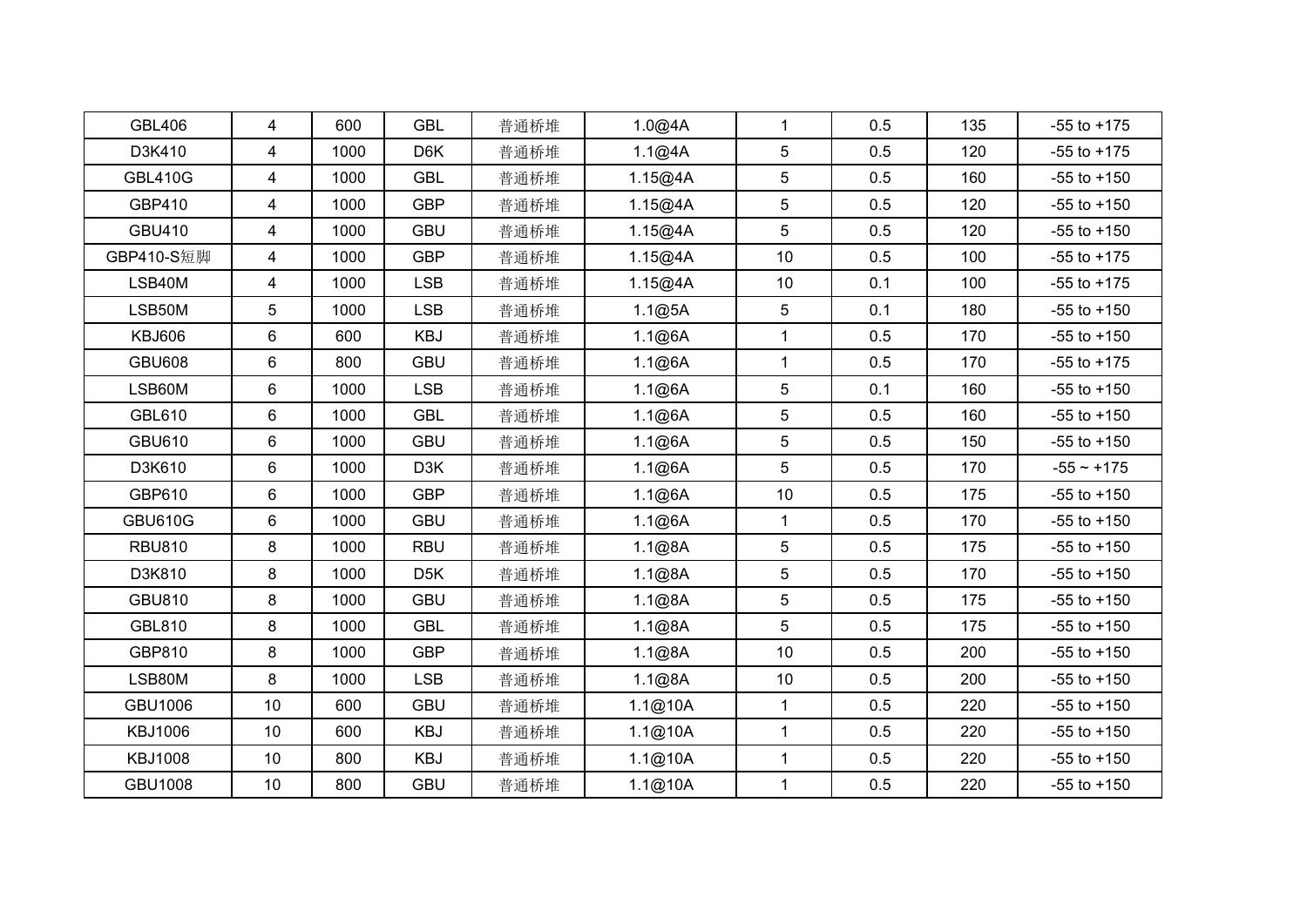| KBJ1010          | 10 | 1000 | KBJ        | 普通桥堆 | 1.1@10A | 5              | 0.5 | 200 | $-55$ to $+150$ |
|------------------|----|------|------------|------|---------|----------------|-----|-----|-----------------|
| GBU1010          | 10 | 1000 | <b>GBU</b> | 普通桥堆 | 1.1@10A | 5              | 0.5 | 200 | $-55$ to $+150$ |
| <b>GBU1010G</b>  | 10 | 1000 | <b>GBU</b> | 普通桥堆 | 1.1@10A | 5              | 0.5 | 220 | $-55$ to $+150$ |
| <b>GBU1506LA</b> | 15 | 600  | <b>GBU</b> | 普通桥堆 | 1.1@15A | 2              | 0.5 | 240 | $-55$ to $+150$ |
| <b>GBU1508</b>   | 15 | 800  | <b>GBU</b> | 普通桥堆 | 1.1@15A | 2              | 0.5 | 240 | $-55$ to $+150$ |
| <b>KBJ1508</b>   | 15 | 800  | KBJ        | 普通桥堆 | 1.1@15A | $\overline{2}$ | 0.5 | 240 | $-55$ to $+150$ |
| <b>KBJ1510</b>   | 15 | 1000 | KBJ        | 普通桥堆 | 1.1@15A | 10             | 0.5 | 240 | $-55$ to $+150$ |
| GBU1510          | 15 | 1000 | <b>GBU</b> | 普通桥堆 | 1.1@15A | 10             | 0.5 | 240 | $-55$ to $+150$ |
| <b>HSB150M</b>   | 15 | 1000 | <b>HSB</b> | 普通桥堆 | 1.2@15A | 10             | 0.5 | 240 | $-55$ to $+150$ |
| GBJ2508          | 25 | 800  | <b>GBJ</b> | 普通桥堆 | 1.1@25A | 5              | 0.5 | 160 | $-55$ to $+150$ |
| GBU2508          | 25 | 800  | <b>GBU</b> | 普通桥堆 | 1.1@25A | $\overline{2}$ | 0.5 | 300 | $-55$ to $+150$ |
| GBU2510          | 25 | 1000 | <b>GBU</b> | 普通桥堆 | 0.9@25A | 5              | 0.5 | 330 | $-55$ to $+150$ |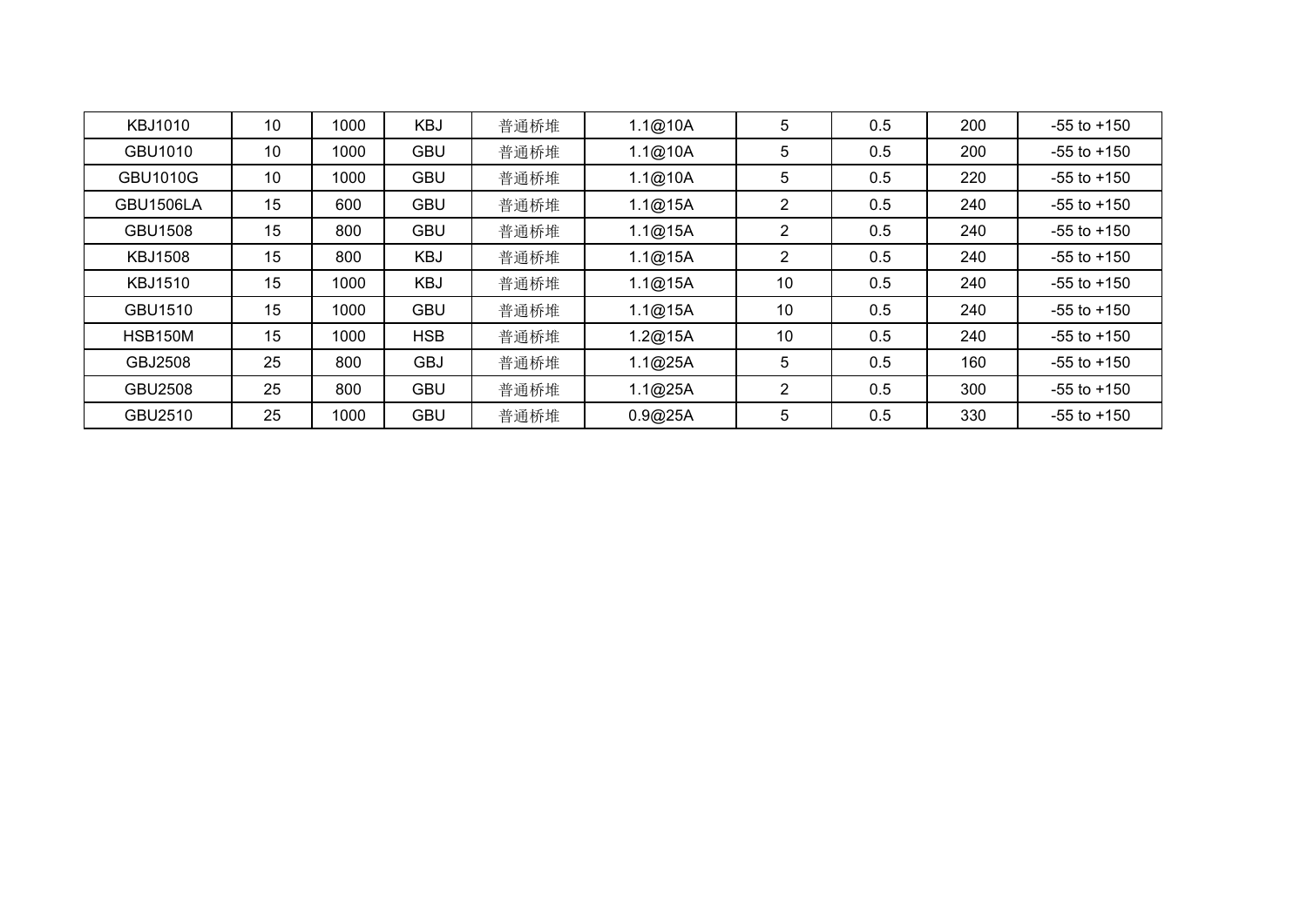|                 |         |         |            |             | LOW VF 桥系列 |            |                        |                 |          |                 |
|-----------------|---------|---------|------------|-------------|------------|------------|------------------------|-----------------|----------|-----------------|
| <b>Type</b>     | Current | Voltage | Package    | Application | VF @25°C   | VF @125°C  | IR(uA)<br>$25^{\circ}$ | IR(mA)<br>125°C | IFSM (A) | Τj<br>ີຕ        |
| MSB40JL         | 4       | 600     | <b>MSB</b> | LOW VF桥     | 0.85@2A    | 0.79@2A    | 10                     | 0.5             | 80       | $-55$ to $+175$ |
| LSB40JL         | 4       | 600     | <b>LSB</b> | LOW VF桥     | 0.85@2A    | 0.79@2A    | 10                     | 0.5             | 80       | $-55$ to $+175$ |
| GBP406L         | 4       | 600     | <b>GBP</b> | LOW VF桥     | 0.85@2A    | 0.79@2A    | 10                     | 0.5             | 80       | $-55$ to $+175$ |
| <b>RBU406L</b>  | 4       | 600     | <b>RBU</b> | LOW VF桥     | 0.85@2A    | 0.79@2A    | 10                     | 0.5             | 80       | $-55$ to $+175$ |
| GBU806L         | 8       | 600     | <b>GBU</b> | LOW VF桥     | 0.88@4A    | 0.82@4A    | 10                     | 0.5             | 120      | $-55$ to $+175$ |
| KBJ806L         | 8       | 600     | <b>KBJ</b> | LOW VF桥     | 0.88@4A    | 0.82@4A    | 10                     | 0.5             | 120      | $-55$ to $+175$ |
| <b>RBU806L</b>  | 8       | 600     | <b>RBU</b> | LOW VF桥     | 0.88@4A    | 0.82@4A    | 10                     | 0.5             | 120      | $-55$ to $+175$ |
| <b>GBU1006L</b> | 10      | 600     | <b>GBU</b> | LOW VF桥     | 0.86@5A    | 0.80@5A    | 10                     | 0.5             | 150      | $-55$ to $+175$ |
| <b>GBU1506L</b> | 15      | 600     | <b>GBU</b> | LOW VF桥     | 0.9@7.5A   | 0.84@7.5A  | 10                     | 0.5             | 250      | $-55$ to $+175$ |
| <b>KBJ1506L</b> | 15      | 600     | <b>KBJ</b> | LOW VF桥     | 0.9@7.5A   | 0.84@7.5A  | 10                     | 0.5             | 250      | $-55$ to $+175$ |
| <b>RBU1506L</b> | 15      | 600     | <b>RBU</b> | LOW VF桥     | 0.9@7.5A   | 0.84@7.5A  | 10                     | 0.5             | 250      | $-55$ to $+175$ |
| <b>GBJ1506L</b> | 15      | 600     | GBJ        | LOW VF桥     | 0.9@7.5A   | 0.84@7.5A  | 10                     | 0.5             | 250      | $-55$ to $+175$ |
| <b>GBJ1508L</b> | 15      | 800     | GBJ        | LOW VF桥     | 0.85@7.5A  | 0.8@7.5A   | 10                     | 0.5             | 250      | $-55$ to $+175$ |
| <b>GBJ2506L</b> | 25      | 600     | <b>GBJ</b> | LOW VF桥     | 0.96@12.5A | 0.9@12.5A  | 10                     | 0.5             | 300      | $-55$ to $+175$ |
| <b>GBU2506L</b> | 25      | 600     | <b>GBU</b> | LOW VF桥     | 0.86@12.5A | 0.80@12.5A | 10                     | 0.5             | 300      | $-55$ to $+175$ |
| <b>GBJ2508L</b> | 25      | 800     | <b>GBJ</b> | LOW VF桥     | 0.8@12.5A  | 0.75@12.5A | 10                     | 0.5             | 300      | $-55$ to $+175$ |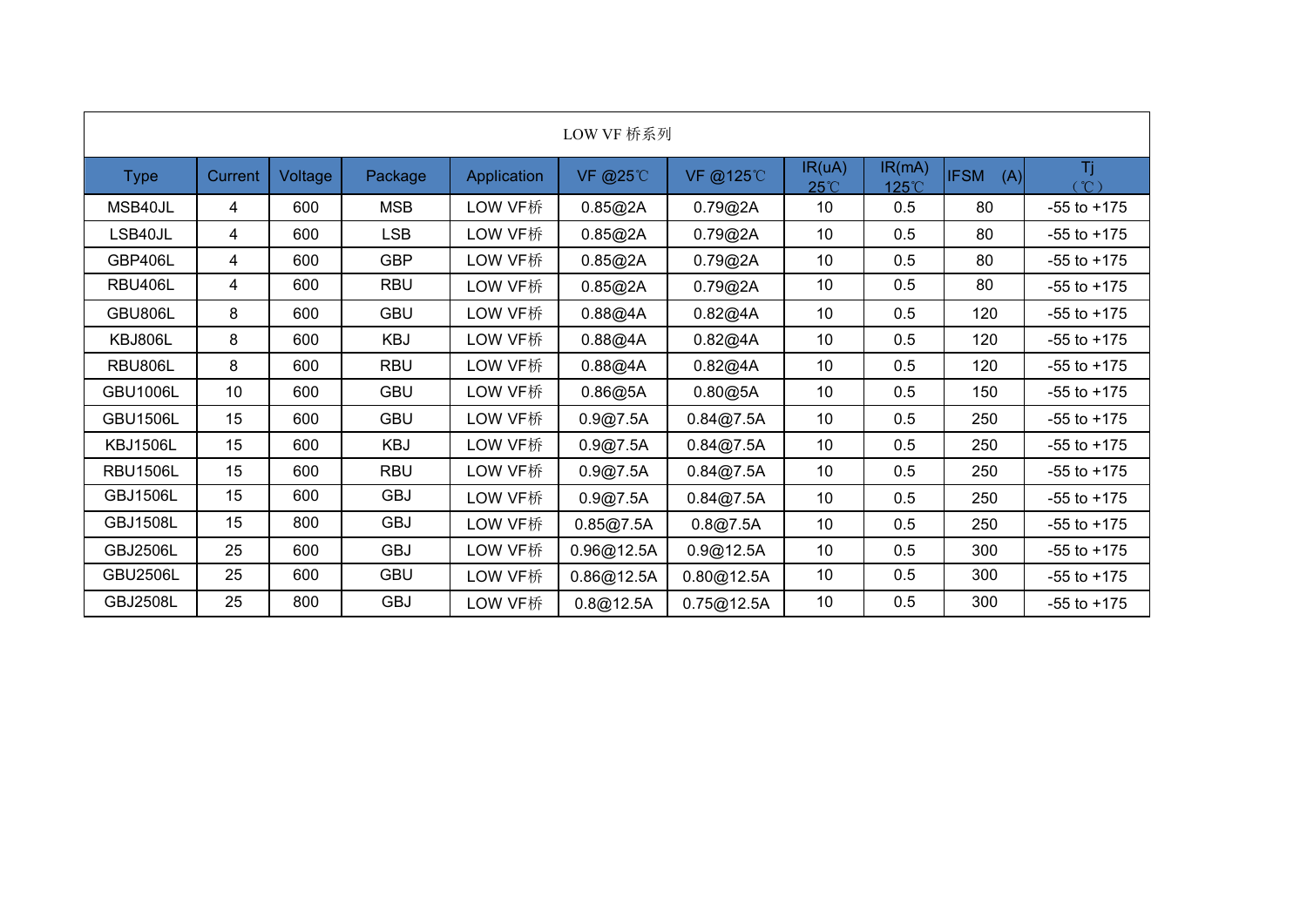|                  |                |         |                  |             | 逆变桥         |                     |                      |          |                 |
|------------------|----------------|---------|------------------|-------------|-------------|---------------------|----------------------|----------|-----------------|
| <b>Type</b>      | Current        | Voltage | Package          | Application | VF @25°C    | IR(uA) $25^{\circ}$ | IR(mA) $125^{\circ}$ | IFSM (A) | Ti (°C)         |
| D3K203E50        | $\overline{2}$ | 300     | D <sub>3</sub> K | 逆变桥         | 0.95@2A     | 10                  | 500                  | 50       | $-55$ to $+175$ |
| D3K206E50        | $\overline{2}$ | 600     | D <sub>3</sub> K | 逆变桥         | 1.0@2A      | 10                  | 500                  | 50       | $-55$ to $+175$ |
| GBU603E50        | 6              | 300     | <b>GBU</b>       | 逆变桥         | 0.9603A     | $10$                | 500                  | 175      | $-55$ to $+175$ |
| D3K603E50        | 6              | 300     | D <sub>3</sub> K | 逆变桥         | 0.9603A     | 10                  | 500                  | 175      | $-55$ to $+175$ |
| D3K606E50        | 6              | 600     | D <sub>3</sub> K | 逆变桥         | 1.003A      | 10                  | 500                  | 175      | $-55$ to $+175$ |
| <b>RBU606E50</b> | 6              | 600     | <b>RBU</b>       | 逆变桥         | 1.003A      | 10                  | 500                  | 175      | $-55$ to $+175$ |
| GBU606E50        | 6              | 600     | <b>GBU</b>       | 逆变桥         | 1.003A      | 10                  | 500                  | 175      | $-55$ to $+175$ |
| GBU803E50        | 8              | 300     | <b>GBU</b>       | 逆变桥         | 0.85@4A     | 10                  | 500                  | 175      | $-55$ to $+175$ |
| D3K803E50        | 8              | 300     | D <sub>3</sub> K | 逆变桥         | 0.85@4A     | 10                  | 500                  | 175      | $-55$ to $+175$ |
| GBU806E50        | 8              | 600     | <b>GBU</b>       | 逆变桥         | 1.1@4A      | $10$                | 500                  | 175      | $-55$ to $+175$ |
| D3K806E50        | 8              | 600     | D <sub>3</sub> K | 逆变桥         | 1.1@4A      | 10                  | 500                  | 175      | $-55$ to $+175$ |
| GBU1003E50       | 10             | 300     | <b>GBU</b>       | 逆变桥         | 0.8505A     | 10                  | 500                  | 200      | $-55$ to $+175$ |
| GBU1004E50       | 10             | 400     | <b>GBU</b>       | 逆变桥         | 0.9505A     | 10                  | 500                  | 220      | $-55$ to $+175$ |
| GBU1006E50       | 10             | 600     | <b>GBU</b>       | 逆变桥         | 1.105A      | 10                  | 500                  | 200      | $-55$ to $+175$ |
| GBJ1503E50       | 15             | 300     | <b>GBJ</b>       | 逆变桥         | 0.907.5A    | 10                  | 500                  | 225      | $-55$ to $+175$ |
| GBJ1506E50       | 15             | 600     | <b>GBJ</b>       | 逆变桥         | 1.207.5A    | 10                  | 500                  | 220      | $-55$ to $+175$ |
| GBU1503E50       | 15             | 300     | <b>GBU</b>       | 逆变桥         | 0.907.5A    | 10                  | 500                  | 225      | $-55$ to $+175$ |
| GBU1506E50       | 15             | 600     | <b>GBU</b>       | 逆变桥         | 1.207.5A    | 10                  | 500                  | 240      | $-55$ to $+175$ |
| GBU2503E50       | 25             | 300     | GBU              | 逆变桥         | 1.007.5A    | 10                  | 500                  | 300      | $-55$ to $+175$ |
| GBJ2503E50       | 25             | 300     | <b>GBJ</b>       | 逆变桥         | 1.007.5A    | 10                  | 500                  | 250      | $-55$ to $+175$ |
| GBU2506E50       | 25             | 600     | <b>GBU</b>       | 逆变桥         | .3@12.5A    | 10                  | 500                  | 300      | $-55$ to $+175$ |
| GBJ2506E50       | 25             | 600     | <b>GBJ</b>       | 逆变桥         | 1.3012.5A   | 10 <sup>°</sup>     | 500                  | 300      | $-55$ to $+175$ |
| GBJ3503E50       | 35             | 300     | <b>GBJ</b>       | 逆变桥         | 1.0017.5A   | 10 <sup>°</sup>     | 500                  | 380      | $-55$ to $+175$ |
| GBJ3506E50       | 35             | 600     | <b>GBJ</b>       | 逆变桥         | 1.35 @17.5A | 10 <sup>°</sup>     | 500                  | 380      | $-55$ to $+175$ |
| GBJ4003E50       | 40             | 300     | <b>GBJ</b>       | 逆变桥         | 1.0020A     | 10                  | 500                  | 450      | $-55$ to $+175$ |
| GBJ4006E50       | 40             | 600     | <b>GBJ</b>       | 逆变桥         | 1.4017.5A   | 10                  | 500                  | 450      | $-55$ to $+175$ |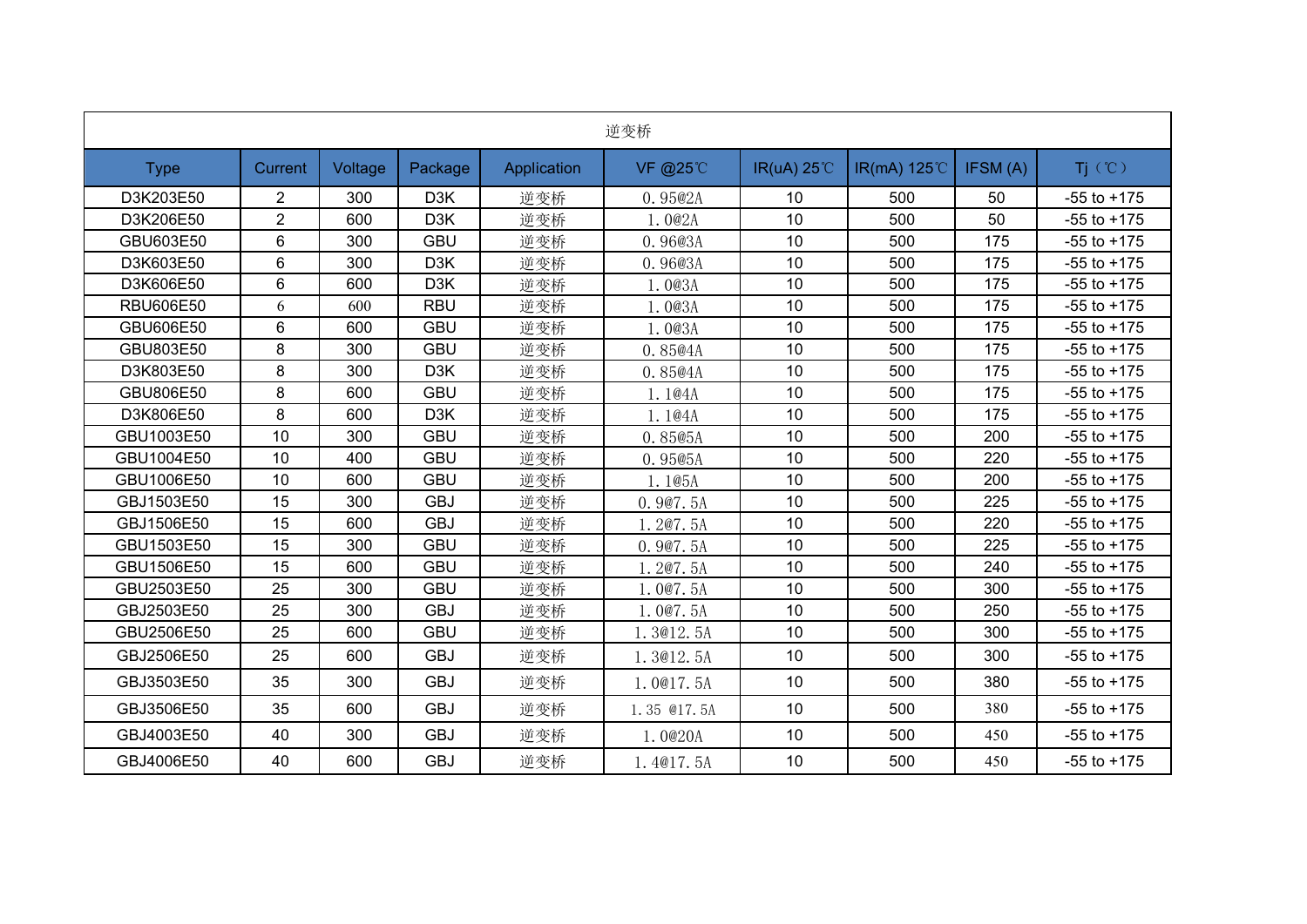|             |           |         |            |             | 吸引二极管系列    |                    |                     |         |                 |
|-------------|-----------|---------|------------|-------------|------------|--------------------|---------------------|---------|-----------------|
| <b>Type</b> | Current 1 | Voltage | Package    | Application | VF @25 $C$ | $IR(uA)25^{\circ}$ | $IR(mA)125^{\circ}$ | IFSM(A) | $Tj$ (°C)       |
| ABD-10FL    |           | 800     | SOD-123FL  | 分离RCD吸收     | 1.7@1A     |                    | 0.05                | 10      | $-55$ to $+150$ |
| ABD-10A     |           | 800     | <b>SMA</b> | 分离RCD吸收     | 1.7@1A     |                    | 0.05                | 10      | $-55$ to $+150$ |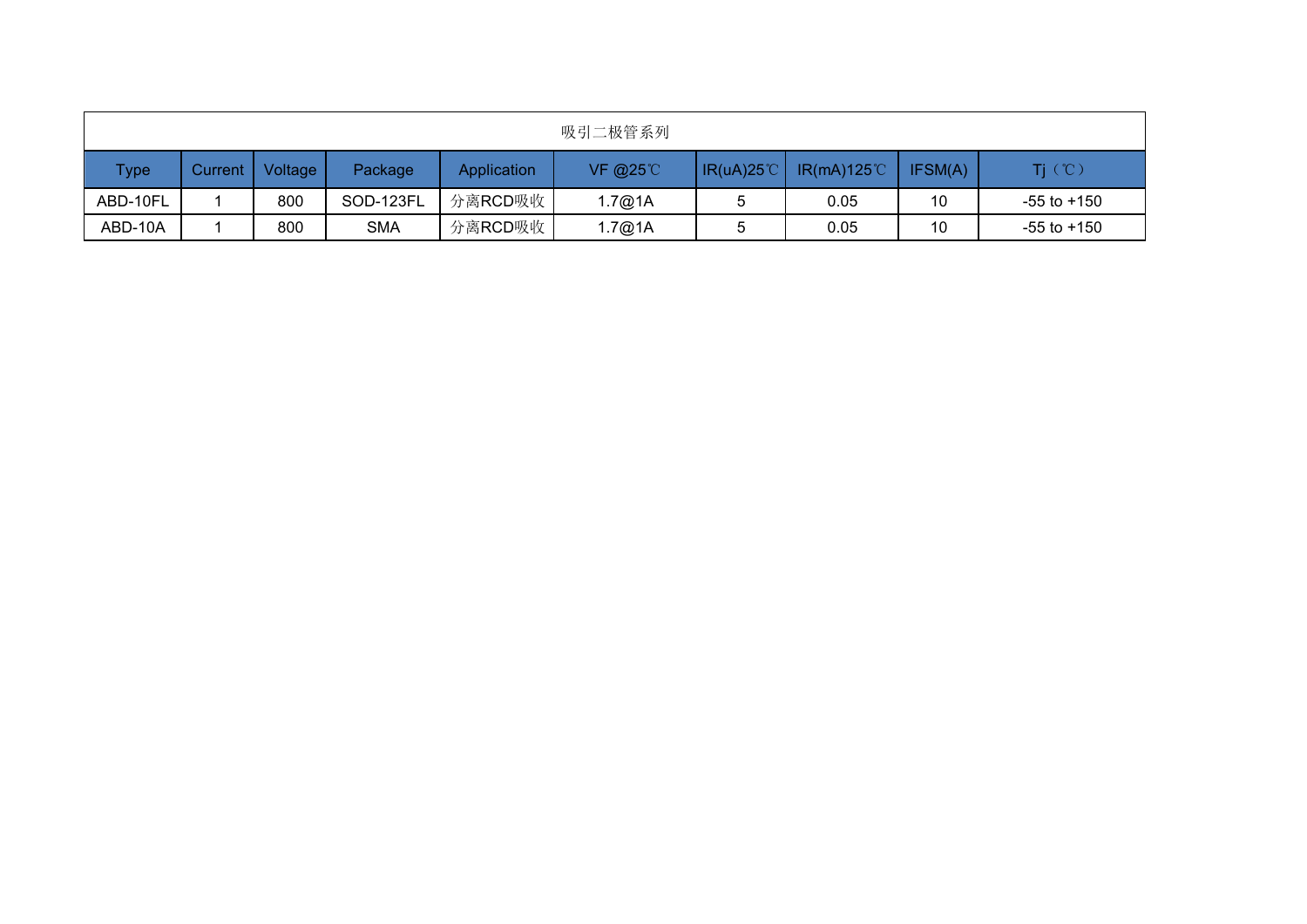| 快恢复系列            |                         |         |             |             |                 |          |                          |                 |                    |                 |
|------------------|-------------------------|---------|-------------|-------------|-----------------|----------|--------------------------|-----------------|--------------------|-----------------|
| <b>Type</b>      | Current                 | Voltage | Package     | Application | <b>VF @25°C</b> | VF @125℃ | IR(uA)<br>$25^{\circ}$ C | IR(uA)<br>125°C | <b>IFSM</b><br>(A) | Tj.<br>(C)      |
| ES1D-SMA         | $\overline{1}$          | 200     | <b>SMA</b>  | 超快恢复        | 0.95@1A         | 0.85@1A  | 5                        | 100             | 30                 | $-50$ to $+150$ |
| ES1DF            | 1                       | 200     | <b>SMAF</b> | 超快恢复        | 0.95@1A         | 0.85@1A  | 5                        | 100             | 30                 | $-50$ to $+150$ |
| E <sub>1</sub> G | $\overline{1}$          | 400     | SOD-123FL   | 超快恢复        | 1.25@1A         | 1.1@1A   | 5                        | 100             | 30                 | $-50$ to $+150$ |
| ES1G-SMA         | $\overline{1}$          | 400     | <b>SMA</b>  | 超快恢复        | 1.25@1A         | 1.1@1A   | 5                        | 100             | 30                 | $-50$ to $+150$ |
| ES1GF            | $\mathbf{1}$            | 400     | <b>SMAF</b> | 超快恢复        | 1.25@1A         | 1.1@1A   | 5                        | 100             | 30                 | $-50$ to $+150$ |
| E <sub>1</sub> J | $\blacktriangleleft$    | 600     | SOD-123FL   | 超快恢复        | 1.7@1A          | 1.6@1A   | 5                        | 101             | 30                 | $-50$ to $+150$ |
| ES1J-SMA         | $\overline{\mathbf{1}}$ | 600     | <b>SMA</b>  | 超快恢复        | 1.65@1A         | 1.5@1A   | 5                        | 100             | 30                 | $-50$ to $+150$ |
| ES1JF            | $\overline{1}$          | 600     | <b>SMAF</b> | 超快恢复        | 1.65@1A         | 1.5@1A   | 5                        | 100             | 30                 | $-50$ to $+150$ |
| US1M-SMA         | -1                      | 1000    | <b>SMA</b>  | 快恢复         | 1.7@1A          | 1.5@1A   | 5                        | 100             | 30                 | $-50$ to $+150$ |
| A7               | $\overline{1}$          | 1000    | SOD-123FL   | 普通整流管       | 1.2@1A          | 1.0@1A   | 5                        | 100             | 30                 | $-50$ to $+150$ |
| F7               | $\overline{\mathbf{1}}$ | 1000    | SOD-123FL   | 快恢复         | 1.2@1A          | 1.0@1A   | 5                        | 100             | 30                 | $-50$ to $+150$ |
| M7-SMA           | $\mathbf{1}$            | 1000    | <b>SMA</b>  | 普通整流管       | 1.1@1A          | 1.0@1A   | 5                        | 100             | 30                 | $-50$ to $+150$ |
| M7F              | $\overline{1}$          | 1000    | <b>SMAF</b> | 普通整流管       | 1.1@1A          | 1.0@1A   | 5                        | 100             | 30                 | $-50$ to $+150$ |
| RS1M-SMA         | $\overline{1}$          | 1000    | <b>SMA</b>  | 快恢复         | 1.3@1A          | 1.1@1A   | 5                        | 500             | 30                 | $-50$ to $+150$ |
| RS1MF            | $\overline{1}$          | 1000    | <b>SMAF</b> | 快恢复         | 1.3@1A          | 1.1@1A   | 5                        | 500             | 30                 | $-50$ to $+150$ |
| ES2D-SMA         | $\overline{2}$          | 200     | <b>SMA</b>  | 超快恢复        | 0.95@2A         | 0.85@2A  | 5                        | 100             | 50                 | $-50$ to $+150$ |
| ES2D-SMB         | $\overline{2}$          | 200     | <b>SMB</b>  | 超快恢复        | 0.98@2A         | 0.85@2A  | 5                        | 100             | 50                 | $-50$ to $+150$ |
| ES2DF            | $\overline{2}$          | 200     | <b>SMAF</b> | 超快恢复        | 0.95@2A         | 0.85@2A  | 5                        | 100             | 50                 | $-50$ to $+150$ |
| ES2G-SMA         | $\overline{2}$          | 400     | <b>SMA</b>  | 超快恢复        | 1.35@2A         | 1.15@2A  | 5                        | 100             | 30                 | $-50$ to $+150$ |
| ES2G-SMB         | $\overline{2}$          | 400     | <b>SMB</b>  | 超快恢复        | 1.35@2A         | 1.15@3A  | 5                        | 100             | 50                 | $-50$ to $+150$ |
| ES2GF            | $\overline{2}$          | 400     | <b>SMAF</b> | 超快恢复        | 1.35@2A         | 1.15@4A  | 5                        | 100             | 30                 | $-50$ to $+150$ |
| ES2J-SMA         | $\overline{2}$          | 600     | <b>SMA</b>  | 超快恢复        | 1.7@2A          | 1.5@2A   | 5                        | 100             | 50                 | $-50$ to $+150$ |
| ES2J-SMB         | $\overline{2}$          | 600     | SMB         | 超快恢复        | 1.7@2A          | 1.5@2A   | 5                        | 100             | 50                 | $-50$ to $+150$ |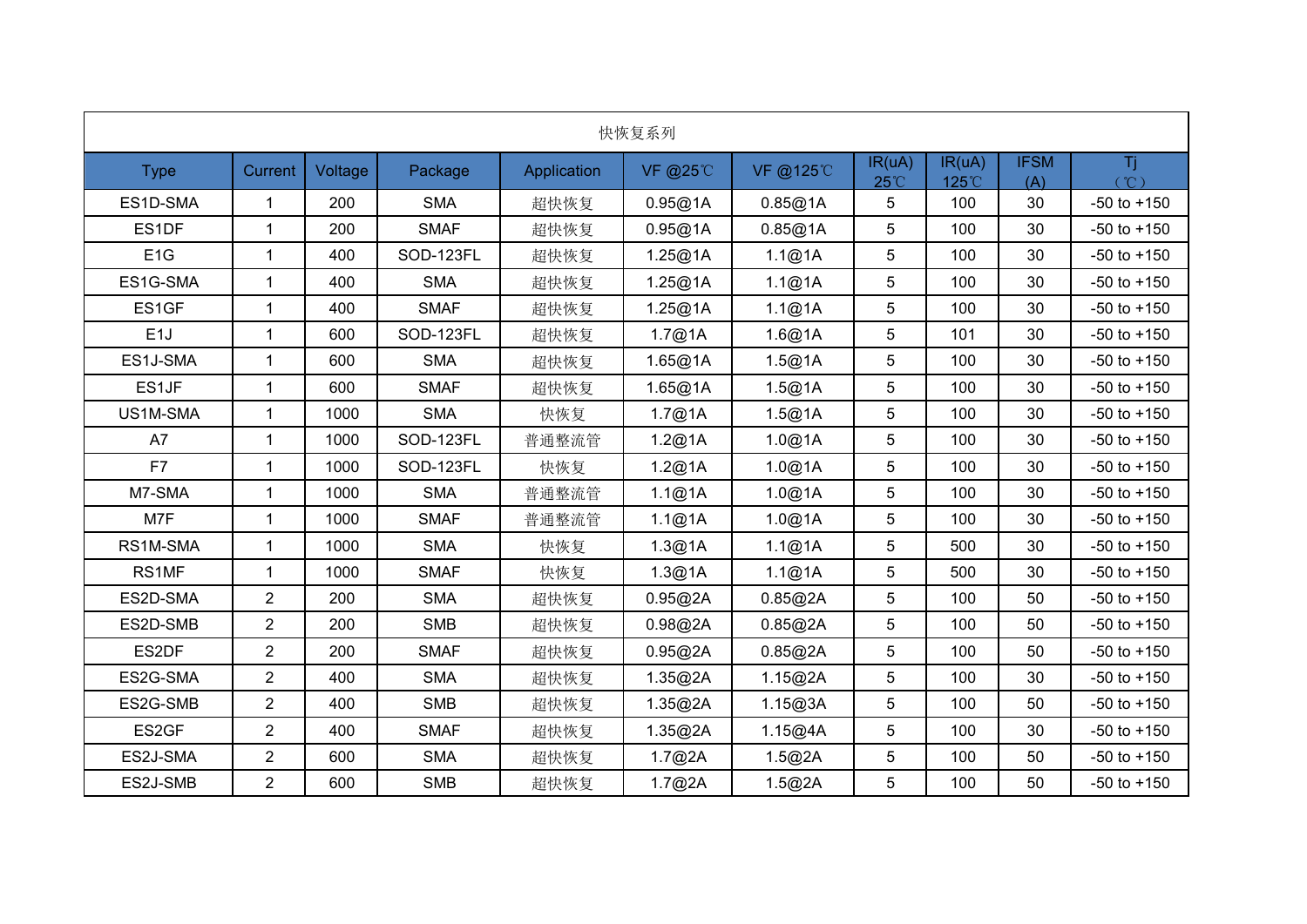| ES2JF            | 2              | 600  | <b>SMAF</b>      | 超快恢复 | 1.7@2A   | 1.5@2A  | 5               | 100 | 50  | $-50$ to $+150$ |
|------------------|----------------|------|------------------|------|----------|---------|-----------------|-----|-----|-----------------|
| RS2M             | $\overline{2}$ | 1000 | <b>SMB</b>       | 快恢复  | 1.3@2A   | 1.1@2A  | 10 <sup>°</sup> | 500 | 50  | $-50$ to $+150$ |
| RS2M-SMA         | $\overline{2}$ | 1000 | <b>SMA</b>       | 快恢复  | 1.3@2A   | 1.1@2A  | 10              | 500 | 50  | $-50$ to $+150$ |
| RS2MF            | $\overline{2}$ | 1000 | <b>SMAF</b>      | 快恢复  | 1.3@2A   | 1.1@2A  | 10              | 500 | 50  | $-50$ to $+150$ |
| ES3D-SMC         | $\mathbf{3}$   | 200  | <b>SMC</b>       | 超快恢复 | 0.95@3A  | 0.85@3A | 5               | 100 | 100 | $-50$ to $+150$ |
| SF34G            | 3              | 200  | DO-201           | 超快恢复 | 0.95@3A  | 0.85@3A | 5               | 50  | 125 | $-50$ to $+150$ |
| ES3G-SMB         | $\mathbf{3}$   | 400  | <b>SMB</b>       | 超快恢复 | 1.25@3A  | 1.1@3A  | 5               | 100 | 100 | $-50$ to $+150$ |
| ES3G-SMC         | 3              | 400  | <b>SMC</b>       | 超快恢复 | 1.25@3A  | 1.1@3A  | 5               | 100 | 100 | $-50$ to $+150$ |
| SF36G            | 3              | 400  | DO-201           | 超快恢复 | 1.3@3A   | 1.1@3A  | 5               | 50  | 125 | $-50$ to $+150$ |
| ES3J-SMB         | 3              | 600  | SMB              | 超快恢复 | 1.7@3A   | 1.5@3A  | 5               | 100 | 100 | $-50$ to $+150$ |
| ES3J-SMC         | 3              | 600  | <b>SMC</b>       | 超快恢复 | 1.7@3A   | 1.5@3A  | 5               | 100 | 100 | $-50$ to $+150$ |
| SF38G            | $\mathbf{3}$   | 600  | DO-201           | 超快恢复 | 1.7@3A   | 1.5@3A  | 50              | 125 | 100 | $-50$ to $+150$ |
| <b>MUR460</b>    | $\overline{4}$ | 600  | DO-201           | 超快恢复 | 1.3@4A   | 1.1@4A  | 5               | 50  | 150 | $-50$ to $+150$ |
| SF54G            | $\sqrt{5}$     | 200  | DO-201           | 超快恢复 | 0.95@5A  | 0.85@5A | 5               | 100 | 125 | $-55$ to $+150$ |
| SF56G            | 5              | 400  | DO-201           | 超快恢复 | 1.25@5A  | 1.05@5A | 5               | 100 | 125 | $-55$ to $+150$ |
| ES5G-SMB         | $\overline{5}$ | 400  | SMB              | 超快恢复 | 1.4@5A   | 1.2@5A  | 10 <sup>°</sup> | 100 | 150 | $-55$ to $+150$ |
| ES5G-SMC         | 5              | 400  | <b>SMC</b>       | 超快恢复 | 1.4@5A   | 1.2@5A  | 10 <sup>°</sup> | 100 | 150 | $-55$ to $+150$ |
| ES5J-SMB         | $\overline{5}$ | 600  | SMB              | 超快恢复 | 1.7@5A   | 1.5@5A  | 10              | 100 | 150 | $-55$ to $+150$ |
| ES5J-SMC         | 5              | 600  | <b>SMC</b>       | 超快恢复 | 1.7@5A   | 1.5@5A  | 10              | 100 | 150 | $-55$ to $+150$ |
| SF58G            | 5              | 600  | DO-201           | 超快恢复 | 1.7@5A   | 1.5@5A  | 5               | 100 | 125 | $-55$ to $+150$ |
| SF59G            | 5              | 800  | DO-201           | 超快恢复 | 1.8@5A   | 1.6@5A  | 5               | 100 | 125 | $-55$ to $+150$ |
| MUR840ACT        | 8              | 400  | <b>TO-220AC</b>  | 超快恢复 | 1.28@8A  | 1.1@8A  | 5               | 100 | 125 | $-40$ to $+150$ |
| MUR860ACT        | 8              | 600  | <b>TO-220AC</b>  | 超快恢复 | 1.3@8A   | 1.15@8A | 5               | 100 | 125 | $-40$ to $+150$ |
| MUR860ACF        | 8              | 600  | <b>TO-220FAC</b> | 超快恢复 | 1.3@8A   | 1.15@8A | 5               | 100 | 125 | $-40$ to $+150$ |
| <b>MUR1040CT</b> | 10             | 400  | <b>TO-220AB</b>  | 超快恢复 | 0.95@10A | 0.8@10A | 5               | 100 | 150 | $-40$ to $+175$ |
| MUR1040CTF       | 10             | 400  | <b>TO-220F</b>   | 超快恢复 | 0.95@10A | 0.8@10A | 5               | 100 | 150 | $-40$ to $+175$ |
|                  |                |      |                  |      |          |         |                 |     |     |                 |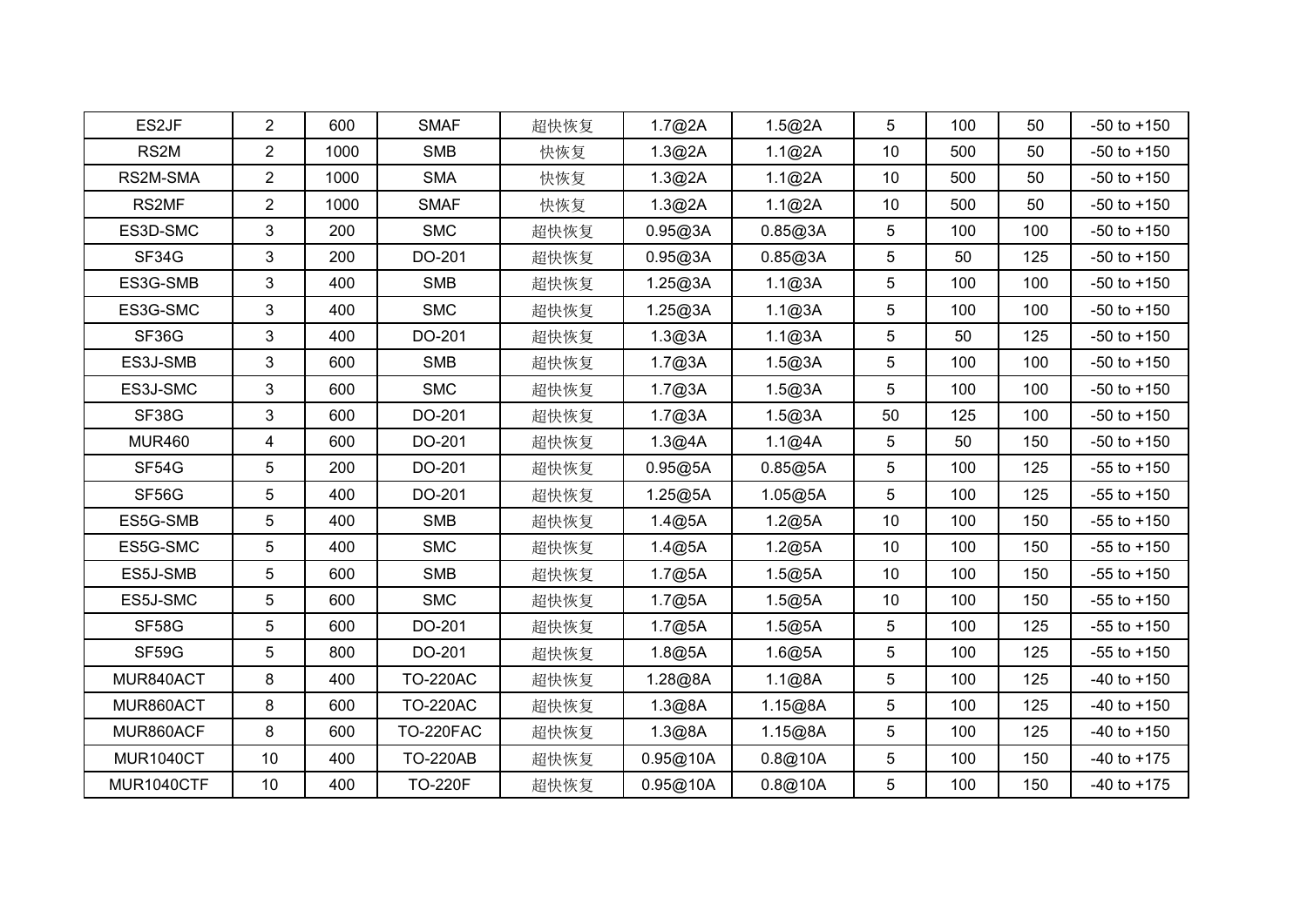| MUR1040ACT         | 10              | 400  | <b>TO-220AC</b>  | 超快恢复 | 0.95@10A  | 0.8@10A  | 5            | 100 | 150 | $-40$ to $+150$ |
|--------------------|-----------------|------|------------------|------|-----------|----------|--------------|-----|-----|-----------------|
| MUR1040ACF         | 10              | 400  | <b>TO-220FAC</b> | 超快恢复 | 0.95@10A  | 0.8@10A  | 5            | 100 | 150 | $-40$ to $+150$ |
| <b>MUR1060CT</b>   | 10              | 600  | <b>TO-220AB</b>  | 超快恢复 | 1.3@5A    | 1.1@5A   | 5            | 100 | 150 | $-40$ to $+150$ |
| <b>MUR1060CTF</b>  | 10              | 600  | <b>TO-220F</b>   | 超快恢复 | 1.3@5A    | 1.1@5A   | 5            | 100 | 150 | $-40$ to $+150$ |
| <b>MUR1060CTB</b>  | 10              | 600  | TO-263           | 超快恢复 | 1.3@5A    | 1.1@5A   | 5            | 100 | 150 | $-40$ to $+150$ |
| MUR1060ACF         | 10 <sup>°</sup> | 600  | <b>TO-220FAC</b> | 超快恢复 | 1.3@5A    | 1.1@5A   | 5            | 100 | 150 | $-55$ to $+150$ |
| MUR1080ACF         | 10              | 800  | <b>TO-220FAC</b> | 超快恢复 | 2.3@5A    | 2.1@5A   | 5            | 100 | 150 | $-55$ to $+150$ |
| <b>MUR1220CT</b>   | 12              | 200  | <b>TO-220AB</b>  | 超快恢复 | 0.91@6A   | 0.8@6A   | 5            | 100 | 150 | $-40$ to $+150$ |
| MUR1220CTF         | 12              | 200  | <b>TO-220F</b>   | 超快恢复 | 0.91@6A   | 0.8@6A   | 5            | 100 | 150 | $-40$ to $+150$ |
| MUR1220CTB         | 12              | 200  | TO-263           | 超快恢复 | 0.91@6A   | 0.8@6A   | 5            | 100 | 150 | $-40$ to $+150$ |
| <b>MUR1220D</b>    | 12              | 200  | TO-252           | 超快恢复 | 0.91@6A   | 0.8@6A   | 5            | 100 | 150 | $-40$ to $+150$ |
| MUR1560ACT         | 15              | 600  | <b>TO-220AC</b>  | 超快恢复 | 1.25@7.5A | 1.0@7.5A | 1            | 100 | 200 | $-40$ to $+150$ |
| MUR1560ACF         | 15              | 600  | <b>TO-220FAC</b> | 超快恢复 | 1.25@7.5A | 1.0@7.5A | $\mathbf{1}$ | 100 | 200 | $-40$ to $+150$ |
| <b>MUR1620CT</b>   | 16              | 200  | <b>TO-220AB</b>  | 超快恢复 | 0.92@8A   | 0.80@8A  | $\mathbf{1}$ | 100 | 160 | $-40$ to $+150$ |
| <b>MUR1620CTF</b>  | 16              | 200  | <b>TO-220F</b>   | 超快恢复 | 0.92@8A   | 0.80@8A  | $\mathbf{1}$ | 100 | 160 | $-40$ to $+150$ |
| MUR1620CTB         | 16              | 200  | TO-263           | 超快恢复 | 0.92@8A   | 0.80@8A  | $\mathbf{1}$ | 100 | 160 | $-40$ to $+150$ |
| <b>MUR1640CT</b>   | 16              | 400  | <b>TO-220AB</b>  | 超快恢复 | 1.22@8A   | 1.0@8A   | 1            | 100 | 120 | $-40$ to $+150$ |
| MUR1640CTF         | 16              | 400  | <b>TO-220F</b>   | 超快恢复 | 1.22@8A   | 1.0@8A   | 1            | 100 | 120 | $-40$ to $+150$ |
| MUR1640CTB         | 16              | 400  | TO-263           | 超快恢复 | 1.22@8A   | 1.0@8A   | 1            | 100 | 120 | $-40$ to $+150$ |
| <b>MUR1660CT</b>   | 16              | 600  | <b>TO-220AB</b>  | 超快恢复 | 1.3@8A    | 1.1@8A   | $\mathbf{1}$ | 100 | 150 | $-40$ to $+150$ |
| <b>MUR1660CTF</b>  | 16              | 600  | <b>TO-220F</b>   | 超快恢复 | 1.3@8A    | 1.1@8A   | $\mathbf{1}$ | 100 | 150 | $-40$ to $+150$ |
| <b>MUR1660CTB</b>  | 16              | 600  | TO-263           | 超快恢复 | 1.3@8A    | 1.1@8A   | $\mathbf{1}$ | 100 | 150 | $-40$ to $+150$ |
| <b>MUR1680CT</b>   | 16              | 800  | <b>TO-220AB</b>  | 超快恢复 | 1.7@8A    | 1.5@8A   | $\mathbf{1}$ | 100 | 150 | $-40$ to $+175$ |
| <b>MUR1680CTF</b>  | 16              | 800  | <b>TO-220F</b>   | 超快恢复 | 1.7@8A    | 1.5@8A   | 1            | 100 | 150 | $-40$ to $+175$ |
| <b>MUR16120CTB</b> | 16              | 1200 | TO-263           | 超快恢复 | 2.0@8A    | 1.7@8A   | 1            | 100 | 150 | $-40$ to $+175$ |
| <b>MUR2020CT</b>   | 20              | 200  | <b>TO-220AB</b>  | 超快恢复 | 0.92@10A  | 0.82@10A | $\mathbf 1$  | 50  | 100 | $-40$ to $+175$ |
|                    |                 |      |                  |      |           |          |              |     |     |                 |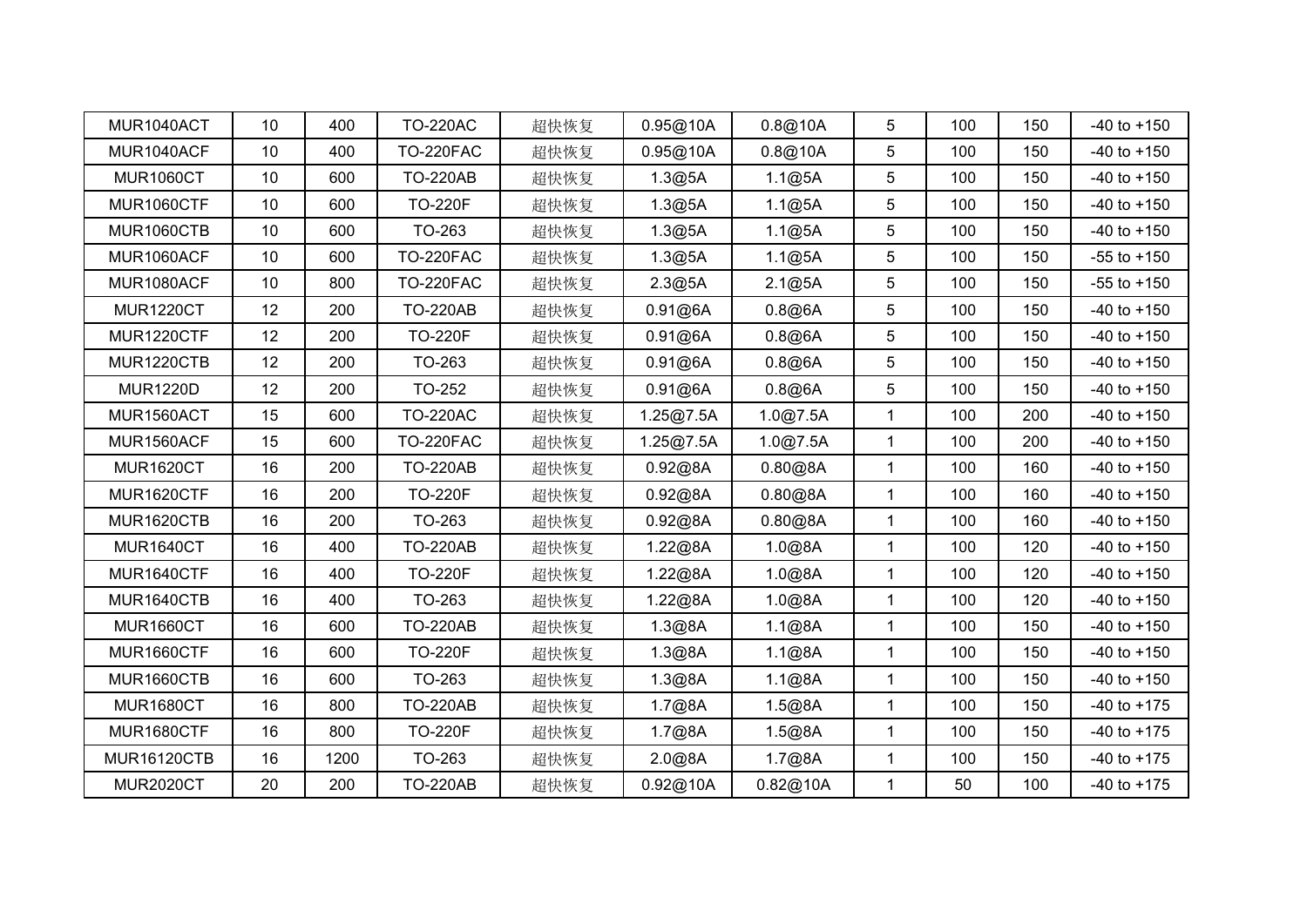| MUR2020CTF        | 20  | 200 | <b>TO-220F</b>  | 超快恢复  | 0.92@10A | 0.82@10A |       | 50 | 100 | $-40$ to $+175$ |
|-------------------|-----|-----|-----------------|-------|----------|----------|-------|----|-----|-----------------|
| <b>MUR2040CT</b>  | 20  | 400 | <b>TO-220AB</b> | 超快恢复  | 1.3@10A  | 1.13@10A |       | 50 | 150 | $-40$ to $+150$ |
| MUR2040CTF        | 20  | 400 | <b>TO-220F</b>  | 超快恢复  | 1.3@10A  | 1.13@10A |       | 50 | 150 | $-40$ to $+150$ |
| MUR2040CTB        | 20  | 400 | TO-263          | 超快恢复  | 1.3@10A  | 1.13@10A |       | 50 | 150 | $-40$ to $+150$ |
| <b>MUR3020CTF</b> | 30  | 200 | <b>TO-220F</b>  | 超快恢复  | 0.97@15A | 0.67@15A |       | 50 | 250 | $-40$ to $+175$ |
| MUR2030PT         | 30  | 200 | TO-247          | 超快恢复  | 0.97@15A | 0.67@15A |       | 50 | 300 | $-40$ to $+175$ |
| MUR3040CTF        | 30  | 400 | <b>TO-220F</b>  | 超快恢复  | 1.2@15A  | 0.95@15A |       | 50 | 250 | $-40$ to $+150$ |
| MUR3040PT         | 30  | 400 | TO-247          | 超快恢复  | 1.2@15A  | 0.95@15A |       | 50 | 300 | $-40$ to $+150$ |
| MUR3060APT        | 30  | 600 | TO-247-2        | 超快恢复  | 1.3@15A  | 1.0@15A  |       | 50 | 300 | $-55$ to $+150$ |
| MUR3060CTF        | 30  | 600 | <b>TO-220F</b>  | 超快恢复  | 1.3@15A  | 1.0@15A  |       | 50 | 250 | $-40$ to $+150$ |
| MUR3060PT         | 30  | 600 | TO-247          | 超快恢复  | 1.3@15A  | 1.0@15A  |       | 50 | 300 | $-40$ to $+150$ |
| <b>MUR4020CT</b>  | 40  | 200 | <b>TO-220AB</b> | 超快恢复  | 1.0@20A  | 0.9@20A  |       | 50 | 200 | $-40$ to $+175$ |
| MUR4020CTF        | 40  | 200 | <b>TO-220F</b>  | 超快恢复  | 1.0@20A  | 0.9@20A  |       | 50 | 200 | $-40$ to $+175$ |
| <b>MUR5030PT</b>  | 50  | 300 | TO-247          | 超快恢复  | 0.96@25A | 0.80@25A |       | 50 | 470 | $-40$ to $+150$ |
| MUR6040PT         | 60  | 400 | TO-247          | 超快恢复  | 1.2@30A  | 1.0@30A  |       | 50 | 480 | $-40$ to $+150$ |
| MUR6060PT         | 60  | 600 | TO-247          | 超快恢复  | 1.35@30A | 1.15@30A |       | 50 | 420 | $-40$ to $+150$ |
| 1N4148            | 0.2 | 100 | SOD-123         | 普通整流管 | 0.7@0.1A | 0.6@0.1A | 0.025 | 20 | 4   | $-50$ to $+150$ |